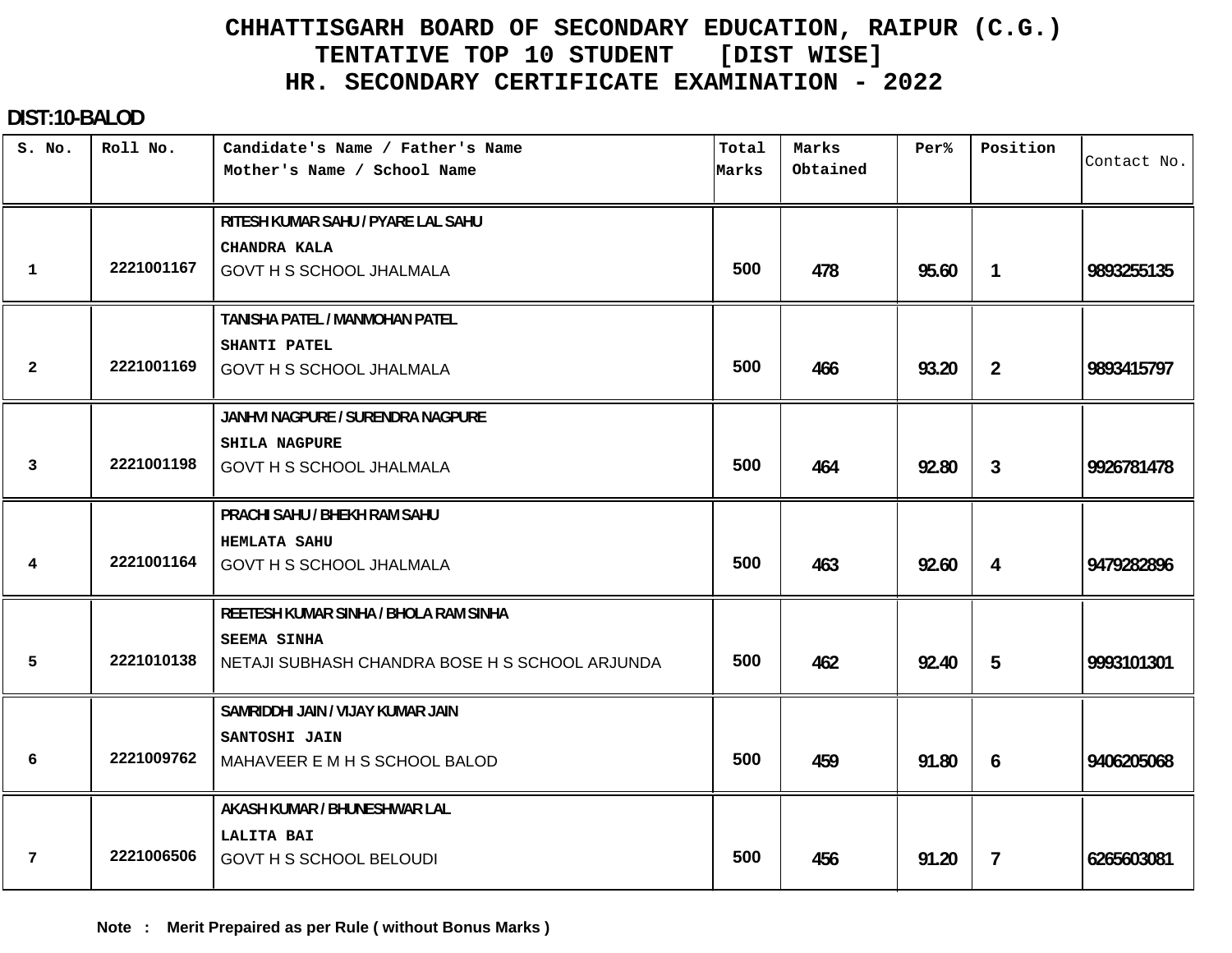#### **DIST:10-BALOD**

| S. No. | Roll No.   | Candidate's Name / Father's Name<br>Mother's Name / School Name                          | Total<br>Marks | Marks<br>Obtained | Per%  | Position | Contact No. |
|--------|------------|------------------------------------------------------------------------------------------|----------------|-------------------|-------|----------|-------------|
| 8      | 2221005257 | LUMESHWARI / KHOM LAL<br>DAMYANTIN BAI<br>GOVT H S SCHOOL C B NAWAGAON                   | 500            | 455               | 91.00 | 8        | 7722991242  |
| 9      | 2221001161 | <b>LOKITA / HIRENDRA</b><br>PREMBATI<br><b>GOVT H S SCHOOL JHALMALA</b>                  | 500            | 452               | 90.40 | 9        | 9479260323  |
| 10     | 2221010173 | HIMAKSHA / OMPRAKASH DEWANGAN<br><b>TRIVENI</b><br><b>GYANDEEP H S SCHOOL GUNDERDEHI</b> | 500            | 452               | 90.40 | 9        | 6266687415  |
| 11     | 2221007641 | YOGITA / KHOJLAL<br><b>DRUPTI</b><br>GOVT H S S PARSADA DANGNIYA                         | 500            | 449               | 89.80 | 10       | 9301604272  |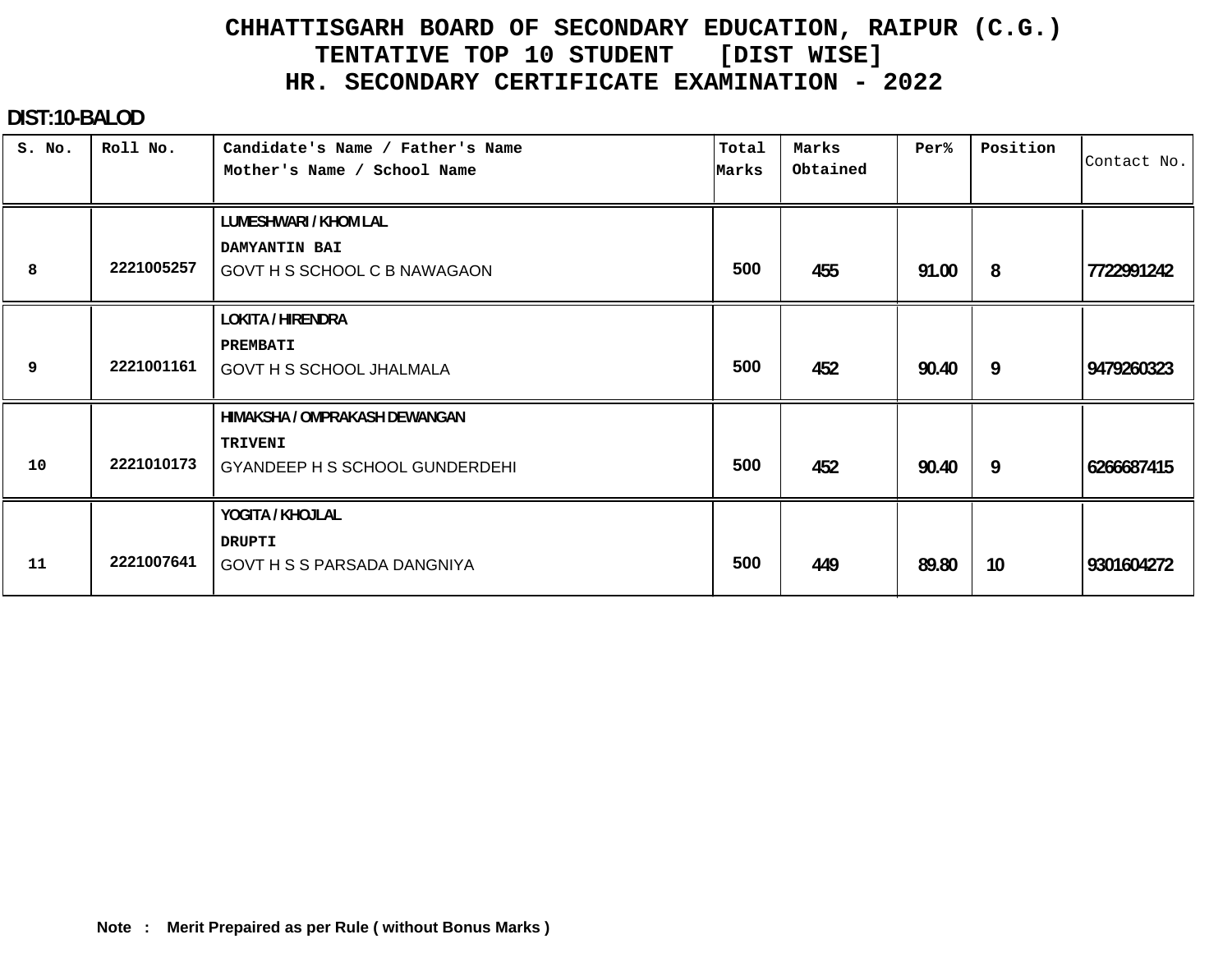#### **DIST:11-BALODA BAZAR**

| S. No.       | Roll No.   | Candidate's Name / Father's Name<br>Mother's Name / School Name                                 | Total<br>Marks | Marks<br>Obtained | Per%  | Position       | Contact No. |
|--------------|------------|-------------------------------------------------------------------------------------------------|----------------|-------------------|-------|----------------|-------------|
| 1            | 2221116970 | SANJANA VERMA / ASHOK VERMA<br>YOGESHWARI<br><b>GYANODAY H S SCHOOL HIRMI</b>                   | 500            | 471               | 94.20 | $\mathbf{1}$   | 9754423210  |
| $\mathbf{2}$ | 2221115815 | SHIVANI PANDEY / SUSHIL PANDEY<br><b>GAYATRI PANDEY</b><br>JAYCEES CONVENT H S SCHOOL BHATAPARA | 500            | 468               | 93.60 | $\overline{2}$ | 9907934295  |
| 3            | 2221100578 | <b>ADITYA LAHRE / RAMPRASAD</b><br>SON BAI<br><b>GOVT H S SCHOOL LAWAN</b>                      | 500            | 460               | 92.00 | $\mathbf{3}$   | 9301736478  |
| 4            | 2221102478 | RAHUL DEWANGAN / PARMANAND DEWANGAN<br>MITHILA DEWANGAN<br><b>GOVT H S SCHOOL NIPANIYA</b>      | 500            | 458               | 91.60 | 4              | 6268079157  |
| 5            | 2221110622 | DHARMENDRA KUMAR TANDAN / DILIP KUMAR<br><b>REKHA BAI</b><br>GOVT H S SCHOOL DATTAN P           | 500            | 457               | 91.40 | 5              | 8959273768  |
| 6            | 2221115762 | AKANKSHA PANDEY / DILEEP PANDEY<br>KAVITA PANDEY<br>MAYUR SHISHU MANDIR H S SCHOOL BHATAPARA    | 500            | 456               | 91.20 | 6              | 7415786584  |
| 7            | 2221115095 | TANIYA VERMA / LAXMINARAYAN VERMA<br>UMESHWARI VERMA<br>R K G H S SCHOOL BALODA BAZAR           | 500            | 453               | 90.60 | $\overline{7}$ | 9753556864  |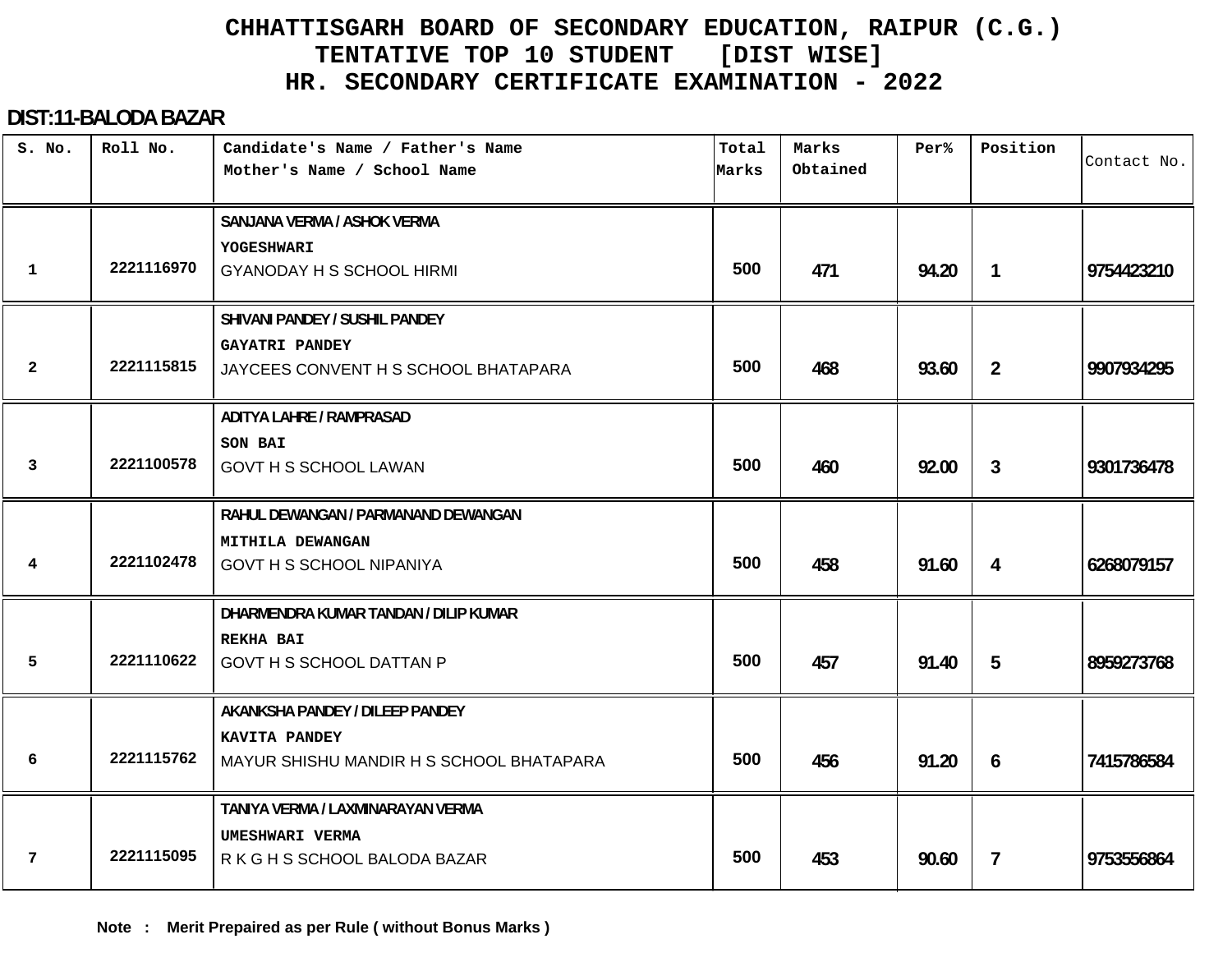#### **DIST:11-BALODA BAZAR**

| S. No.            | Roll No.   | Candidate's Name / Father's Name<br>Mother's Name / School Name             | Total<br>Marks | Marks<br>Obtained | Per%  | Position | Contact No. |
|-------------------|------------|-----------------------------------------------------------------------------|----------------|-------------------|-------|----------|-------------|
|                   |            | AMAN NARANG / DHRIJ KUMAR NARANG<br><b>AMRIKA NARANG</b>                    |                |                   |       |          |             |
| 8                 | 2221117105 | SHAMBHAVI PUBLIC SCHOOL BHATGAON                                            | 500            | 453               | 90.60 | 7        | 9165088282  |
|                   |            | POOJA GARG / HARISHCHANDRA                                                  |                |                   |       |          |             |
| 9                 | 2221100159 | <b>SANTOSHI</b><br>PT L P T GIRLS H S SCHOOL BALODABAZAR                    | 500            | 452               | 90.40 | 8        | 6263607162  |
|                   |            | SAURABH VERMA / SANTOSH KUMAR VERMA                                         |                |                   |       |          |             |
| 10                | 2221115717 | <b>SUNITA</b><br>MAYUR SHISHU MANDIR H S SCHOOL BHATAPARA                   | 500            | 452               | 90.40 | 8        | 9329725450  |
|                   |            | KUSUM SAHU / SEVAKRAM SAHU                                                  |                |                   |       |          |             |
| 11                | 2221115858 | <b>DILESHWARI SAHU</b><br>SARASWATI SHISHU MANDIR H S SCHOOL BHATAPARA      | 500            | 451               | 90.20 | 9        | 9827105283  |
|                   |            | MURARI LAL SAHU / AMAR NATH SAHU                                            |                |                   |       |          |             |
| $12 \overline{ }$ | 2221116476 | SHALINI SAHU<br>OM H S SCHOOL DEVSUNDRA                                     | 500            | 451               | 90.20 | 9        | 7067092265  |
|                   |            | SHOBHANA KASHYAP / LEKH RAM KASHYAP                                         |                |                   |       |          |             |
| 13                | 2221115701 | <b>RAJESHWARI KASHYAP</b><br>GURUKUL ENGLISH MEDIUM H S SCHOOL BALODA BAZAR | 500            | 450               | 90.00 | 10       | 9826111938  |
|                   |            | ROSHAN KUMAR DIVYKAR / NAGESHWAR PRASAD DIVYKAR                             |                |                   |       |          |             |
| 14                | 2221116245 | POOJA DEVI<br>SARASWATI SHISHU MANDIR H S SCHOOL KASDOL                     | 500            | 450               | 90.00 | 10       | 9753758656  |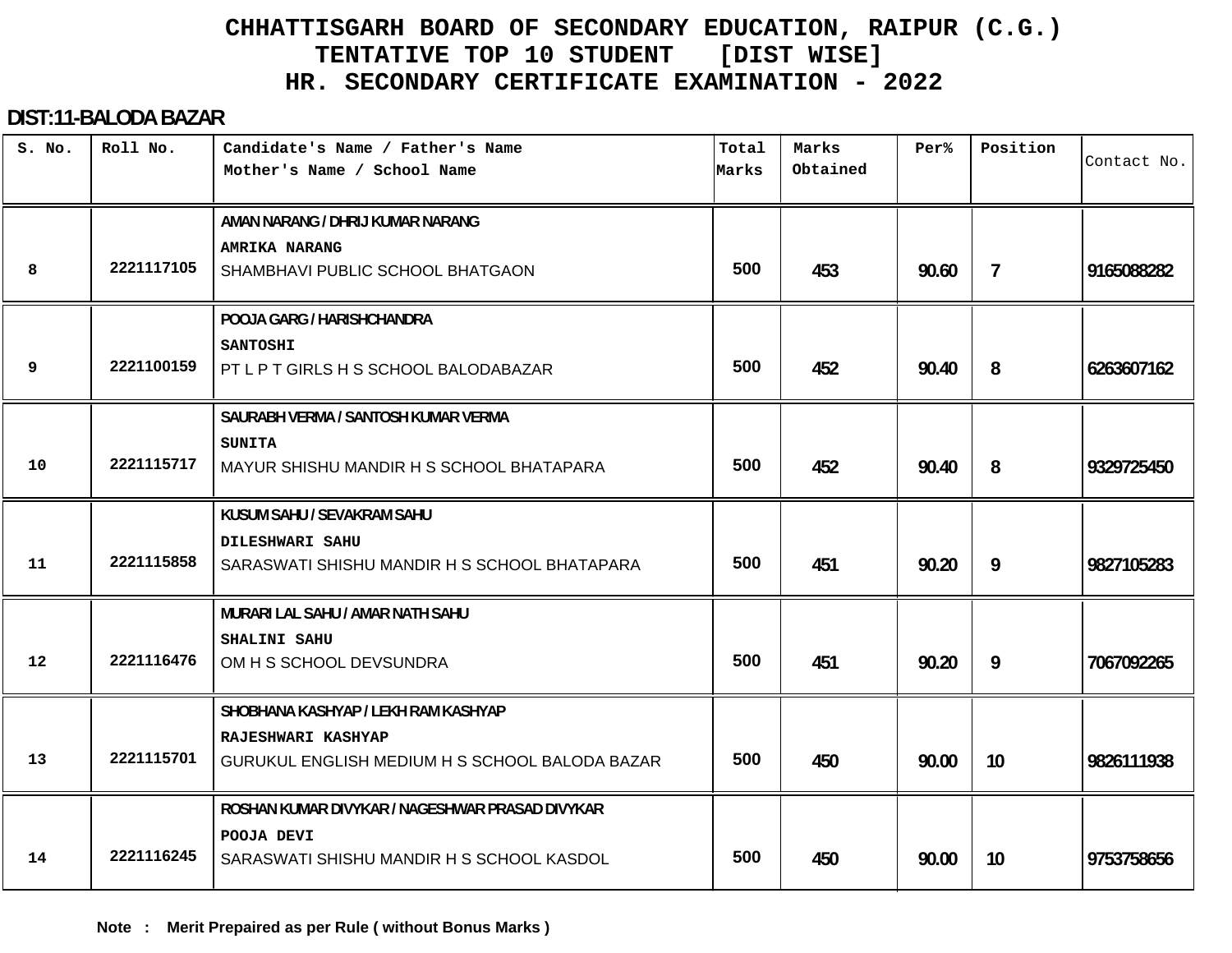#### **DIST:12-BEMETARA**

| S. No.       | Roll No.   | Candidate's Name / Father's Name<br>Mother's Name / School Name | Total<br>Marks | Marks<br>Obtained | Per%  | Position       | Contact No. |
|--------------|------------|-----------------------------------------------------------------|----------------|-------------------|-------|----------------|-------------|
|              |            | <b>BIMAL KUMAR / SURESH SINHA</b>                               |                |                   |       |                |             |
| $\mathbf 1$  | 2221201132 | SAROJ BAI<br><b>GOVT BOYS H S SCHOOL DADHI</b>                  | 500            | 460               | 92.00 | $\mathbf{1}$   | 6264419520  |
|              |            | RATNA DEWANGAN / CHHOTU RAM DEWANGAN                            |                |                   |       |                |             |
| $\mathbf{2}$ | 2221209946 | KUSUM<br>SARSHWATI SHISHU MANDIR H S SCHOOL NAWAGARH            | 500            | 459               | 91.80 | $\overline{2}$ | 9826962213  |
|              |            | <b>VEDIKA SONI / JAWAHAR SONI</b>                               |                |                   |       |                |             |
| 3            | 2221210434 | <b>REKHA SONI</b><br>GYANODAYA PUBLIC SCHOOL BEMETARA           | 500            | 459               | 91.80 | $\overline{2}$ | 9752606711  |
|              |            | HITESH RATREY / NANDLAL RATREY                                  |                |                   |       |                |             |
| 4            | 2221209683 | <b>ASHA DEVI</b><br>INDIAN PUBLIC H S SCHOOL BEMETARA           | 500            | 454               | 90.80 | $\mathbf{3}$   | 9755604671  |
|              |            | POONAM SAHU / JEEVAN SAHU                                       |                |                   |       |                |             |
| 5            | 2221201501 | PARWATI SAHU<br><b>GOVT H S SCHOOL JEWARA</b>                   | 500            | 451               | 90.20 | 4              | 9630452256  |
|              |            | PRERNA / DEVENDRA VERMA                                         |                |                   |       |                |             |
| 6            | 2221200240 | <b>GANGESHWARI</b><br>GOVT GIRLS H S SCHOOL BEMETARA            | 500            | 450               | 90.00 | 5              | 7898755034  |
|              |            | <b>MUSKAN GARG / ASHOK GARG</b>                                 |                |                   |       |                |             |
| 7            | 2221210052 | <b>ROSHNI</b><br>INDIAN PUBLIC H S SCHOOL NAWAGARH              | 500            | 448               | 89.60 | 6              | 9302310682  |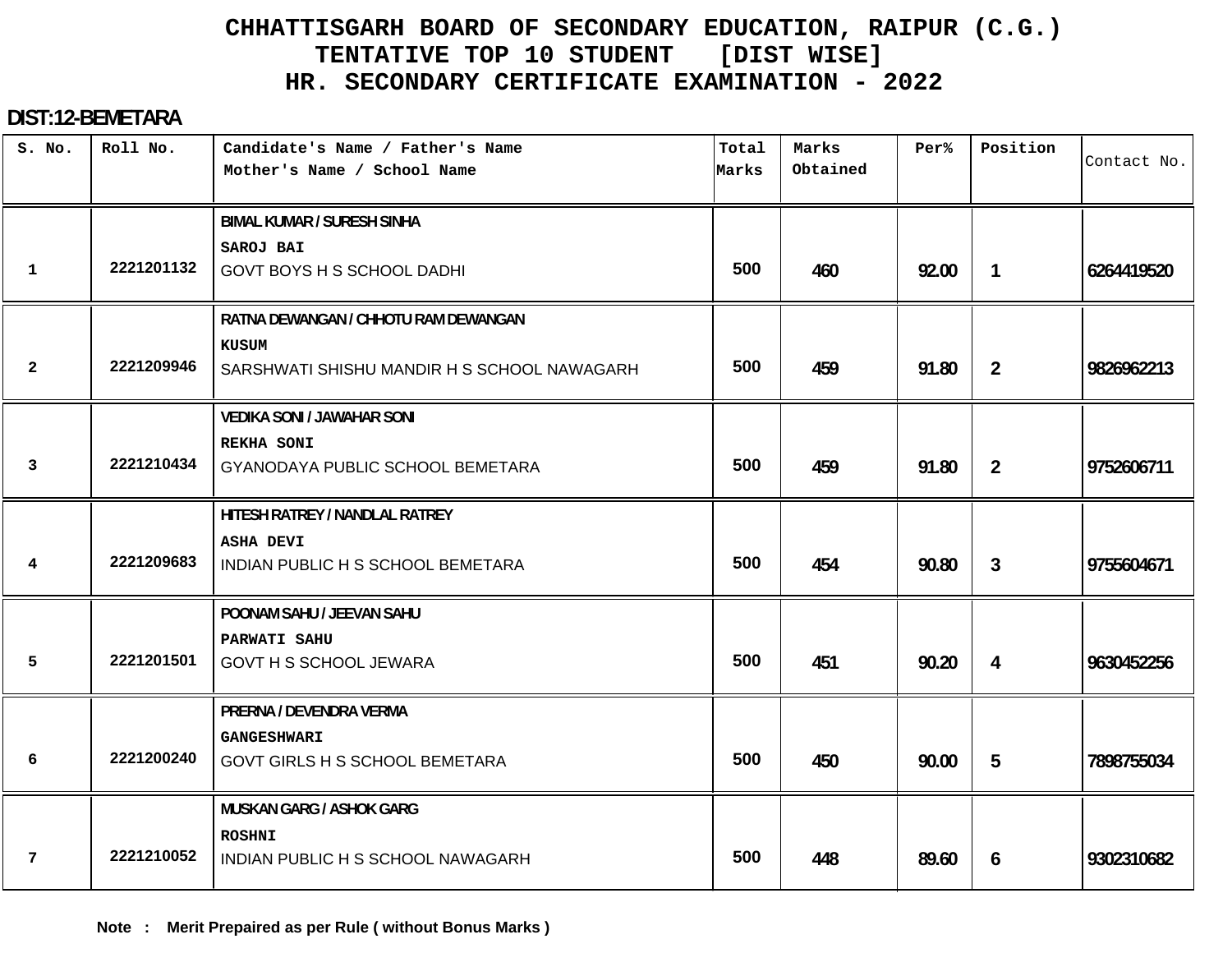#### **DIST:12-BEMETARA**

| S. No.            | Roll No.   | Candidate's Name / Father's Name<br>Mother's Name / School Name      | Total<br>Marks | Marks<br>Obtained | Per%  | Position       | Contact No. |
|-------------------|------------|----------------------------------------------------------------------|----------------|-------------------|-------|----------------|-------------|
|                   |            | PUSHPENDRA KUMAR / NIRBHE RAM                                        |                |                   |       |                |             |
| 8                 | 2221208514 | <b>CHANDRIKA</b><br>GOVT H S SCHOOL CHECHANMETA                      | 500            | 447               | 89.40 | $\overline{7}$ | 6265820813  |
|                   |            | SHUBHAM SAHU / ISHWARI SAHU                                          |                |                   |       |                |             |
| 9                 | 2221207575 | <b>UTTARA SAHU</b><br>RANI AVANTI BAI GOVT H S SCHOOL KHAIRJHITIKALA | 500            | 445               | 89.00 | 8              | 9399730087  |
|                   |            | SANIYA GANGBER / NULESH GANGBER                                      |                |                   |       |                |             |
| 10                | 2221207074 | VANDANA GANGBER<br>R G GOVT H S SCHOOL PARPODI                       | 500            | 442               | 88.40 | 9              | 8120998290  |
|                   |            | <b>VIVEK DESHMUKH / HARINARAYAN DESHMUKH</b>                         |                |                   |       |                |             |
| 11                | 2221210437 | NEETA DESHMUKH<br>GYANODAYA PUBLIC SCHOOL BEMETARA                   | 500            | 442               | 88.40 | 9              | 8435347199  |
|                   |            | AMAN KUMAR / NARAYAN YADAV                                           |                |                   |       |                |             |
| $12 \overline{ }$ | 2221200857 | <b>BABLI</b><br><b>GOVT H S SCHOOL BAIJALPUR</b>                     | 500            | 441               | 88.20 | 10             | 9518929864  |
|                   |            | RAJSHIVAM / KUNDAN RAM                                               |                |                   |       |                |             |
| 13                | 2221200866 | <b>BISAUNI BAI</b><br><b>GOVT H S SCHOOL BAIJALPUR</b>               | 500            | 441               | 88.20 | 10             | 8103727413  |
|                   |            | PAYAL JAISWAL / DAULAT JAISWAL                                       |                |                   |       |                |             |
| 14                | 2221208730 | SAVITA JAISWAL<br>GOVT H S SCHOOL KEHKA SAJA                         | 500            | 441               | 88.20 | 10             | 7970136355  |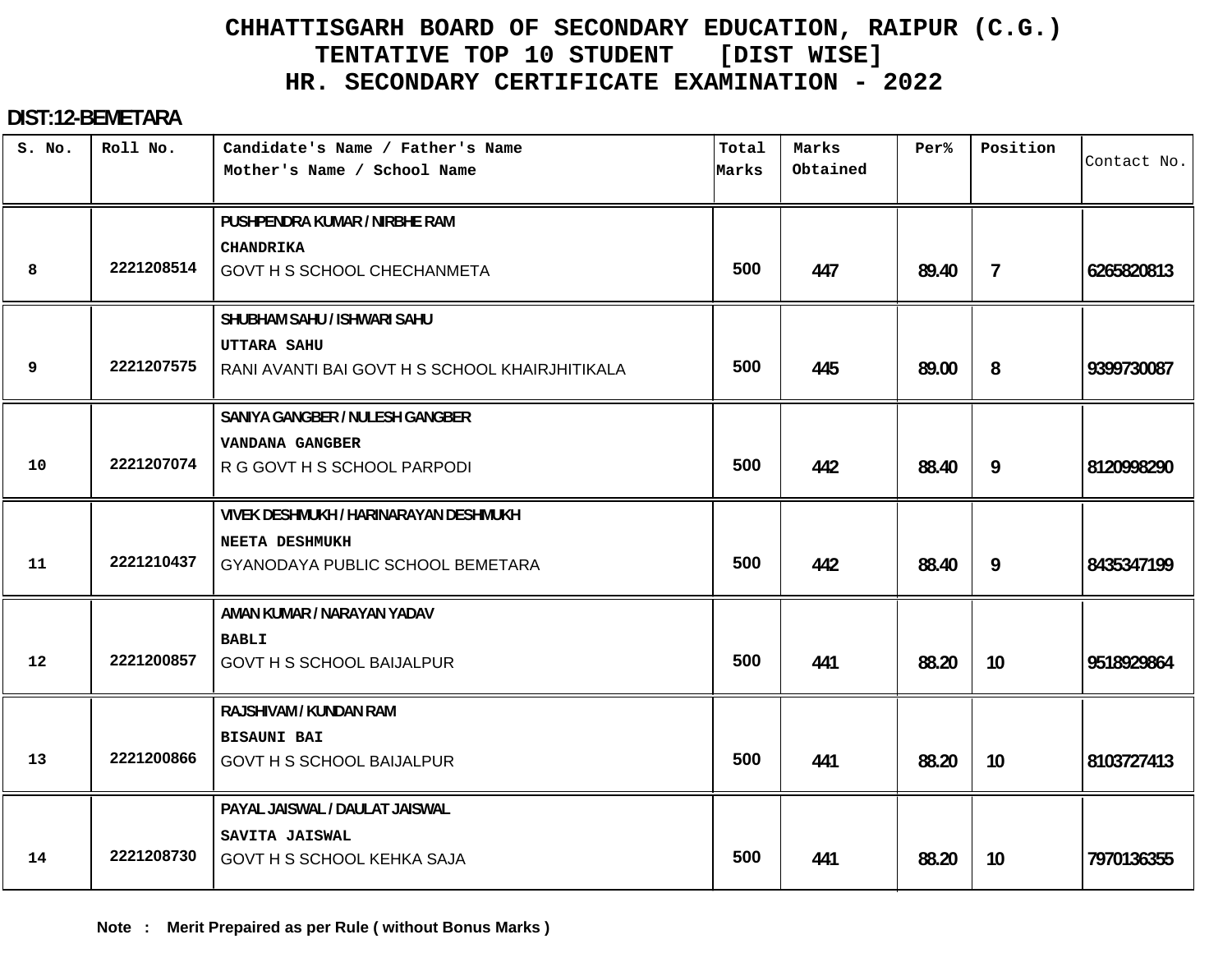#### **DIST:13-DHAMTARI**

| S. No.         | Roll No.   | Candidate's Name / Father's Name<br>Mother's Name / School Name | Total<br>Marks | Marks<br>Obtained | Per%  | Position       | Contact No. |
|----------------|------------|-----------------------------------------------------------------|----------------|-------------------|-------|----------------|-------------|
|                |            | SHRIYA PANDEY / ASHOK PANDEY<br><b>GAYATRI PANDEY</b>           |                |                   |       |                |             |
| $\mathbf{1}$   | 2221308438 | MODEL ENGLISH H S SCHOOL DHAMTARI                               | 500            | 475               | 95.00 | 1              | 9893140913  |
|                |            | KHUSHANK KUMAR / OMPRAKASH DEWANGAN                             |                |                   |       |                |             |
| $\overline{a}$ | 2221308412 | KALYANI DEWANGAN<br>MODEL ENGLISH H S SCHOOL DHAMTARI           | 500            | 471               | 94.20 | $\overline{2}$ | 8319880400  |
|                |            | <b>SHASHI / LAKESHWAR</b>                                       |                |                   |       |                |             |
| 3              | 2221303144 | <b>HEMLATA</b><br>GOVT H S SCHOOL MANDROUD DHAMTARI             | 500            | 466               | 93.20 | $\mathbf{3}$   | 9752814900  |
|                |            | ASHUTOSH SAHU / KHILENDRA SAHU                                  |                |                   |       |                |             |
| 4              | 2221308333 | <b>PREMIN SAHU</b><br>MODEL ENGLISH H S SCHOOL DHAMTARI         | 500            | 466               | 93.20 | $\mathbf{3}$   | 8120985360  |
|                |            | JYOTI SAHU / BASANT KUMAR SAHU                                  |                |                   |       |                |             |
| 5              | 2221303350 | <b>RINA SAHU</b><br>GOVT H S SCHOOL PACHPEDI DHAMTARI           | 500            | 463               | 92.60 | 4              | 8959090499  |
|                |            | PRASHI PAL / ASHOK PAL                                          |                |                   |       |                |             |
| 6              | 2221308427 | CHANDRAKALA PAL<br>MODEL ENGLISH H S SCHOOL DHAMTARI            | 500            | 462               | 92.40 | 5              | 9827081458  |
|                |            | <b>DIVYA / ROMAN LAL</b>                                        |                |                   |       |                |             |
| 7              | 2221301638 | <b>NIRMALA</b><br><b>GOVT H S SCHOOL RANWA</b>                  | 500            | 459               | 91.80 | 6              | 6268876481  |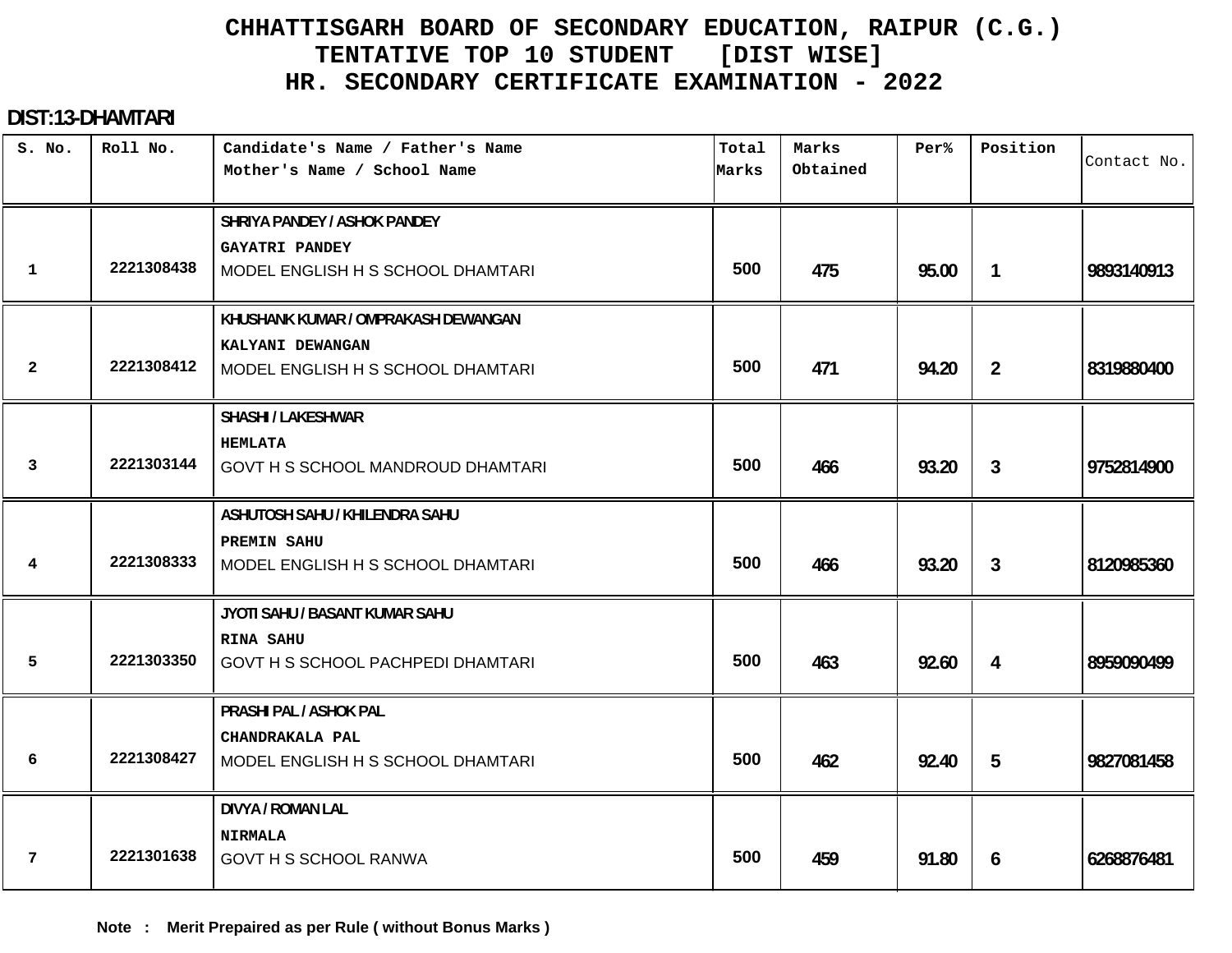#### **DIST:13-DHAMTARI**

| S. No. | Roll No.   | Candidate's Name / Father's Name<br>Mother's Name / School Name                      | Total<br>Marks | Marks<br>Obtained | Per%  | Position       | Contact No. |
|--------|------------|--------------------------------------------------------------------------------------|----------------|-------------------|-------|----------------|-------------|
| 8      | 2221303365 | RUCHI SAHU / GITESH SAHU<br><b>SAPNA SAHU</b><br>GOVT H S SCHOOL PACHPEDI DHAMTARI   | 500            | 457               | 91.40 | $\overline{7}$ | 9893803583  |
| 9      | 2221303147 | <b>HEMANT / DILIP KUMAR</b><br><b>DUJBAI</b><br>GOVT H S SCHOOL MANDROUD DHAMTARI    | 500            | 456               | 91.20 | 8              | 7089550170  |
| 10     | 2221308851 | DIVYA YADAV / SURAJ YADAV<br><b>JYOTI YADAV</b><br>GYAN AMRIT H S SCHOOL DHAMTARI    | 500            | 454               | 90.80 | 9              | 8974546603  |
| 11     | 2221302514 | <b>TIKESHWARI / NETRAM</b><br><b>KHEMIN</b><br><b>GOVT H S SCHOOL DARBA DHAMTARI</b> | 500            | 453               | 90.60 | 10             | 8770290219  |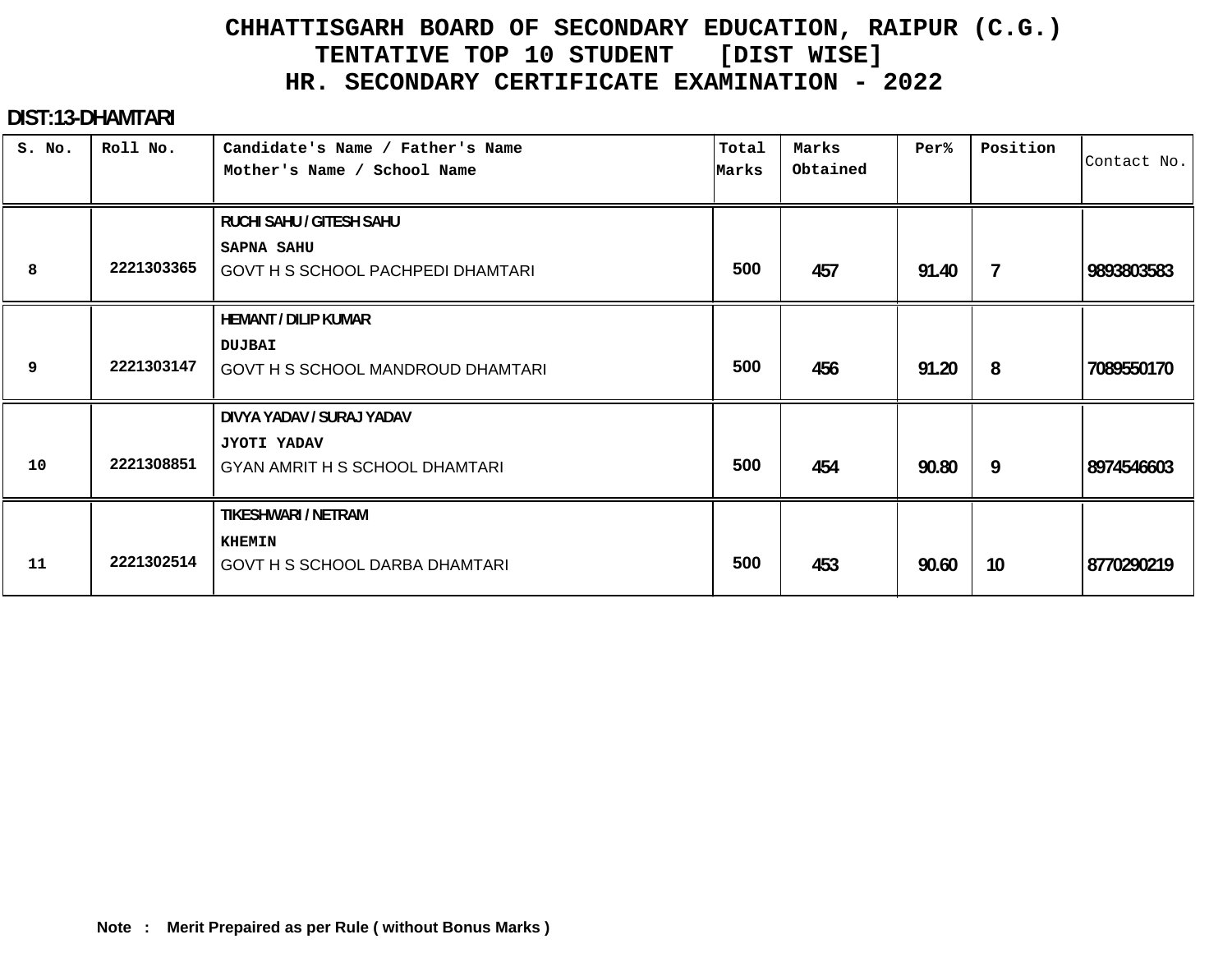#### **DIST:14-DURG**

| S. No.         | Roll No.   | Candidate's Name / Father's Name          | Total | Marks    | Per%  | Position       | Contact No. |
|----------------|------------|-------------------------------------------|-------|----------|-------|----------------|-------------|
|                |            | Mother's Name / School Name               | Marks | Obtained |       |                |             |
|                |            | AMAN KASHYAP / MAHENDRA KASHYAP           |       |          |       |                |             |
|                |            | <b>ANITA KASHYAP</b>                      |       |          |       |                |             |
| $\mathbf{1}$   | 2221414907 | ARYAVART H S S PATAN DURG                 | 500   | 471      | 94.20 | $\mathbf{1}$   | 9977738564  |
|                |            | <b>MADHURI / VEERU SARTHI</b>             |       |          |       |                |             |
|                |            | DEV KUMARI SARTHI                         |       |          |       |                |             |
| $\overline{a}$ | 2221406101 | GOVT H S SCHOOL TAKIYAPARA                | 500   | 470      | 94.00 | $\overline{2}$ | 7806020091  |
|                |            | PRANAY PANDEY / PRADEEP PANDEY            |       |          |       |                |             |
|                |            | SHAIL PANDEY                              |       |          |       |                |             |
| 3              | 2221414120 | SHAKUNTALA VIDYALAYA NO-2 RAMNAGAR BHILAI | 500   | 470      | 94.00 | $\overline{2}$ | 9424275827  |
|                |            | <b>SHAINA / MD UMARDEEN</b>               |       |          |       |                |             |
|                |            | KHAIRUN NISHA BEGUM                       |       |          |       |                |             |
| $\overline{4}$ | 2221400322 | GOVT ADARSH GIRLS H S SCHOOL DURG         | 500   | 468      | 93.60 | $\mathbf{3}$   | 9300913092  |
|                |            | KALPANA / SUSHIL KUMAR                    |       |          |       |                |             |
|                |            | <b>PUSHPA</b>                             |       |          |       |                |             |
| 5              | 2221401369 | GOVT GIRLS H S SCHOOL VAISHALI NAGAR DURG | 500   | 468      | 93.60 | 3              | 8878750056  |
|                |            | DHANESH KUMAR / SHEETAL KUMAR             |       |          |       |                |             |
|                |            | <b>GOURI SAHU</b>                         |       |          |       |                |             |
| 6              | 2221413468 | DEEPSHIKHA H S SCHOOL UTAI DURG           | 500   | 468      | 93.60 | $\mathbf{3}$   | 8839296129  |
|                |            | POOJA / TEP SINGH                         |       |          |       |                |             |
|                |            | <b>GEETANJALI</b>                         |       |          |       |                |             |
| $\overline{7}$ | 2221401346 | GOVT GIRLS H S SCHOOL VAISHALI NAGAR DURG | 500   | 467      | 93.40 | 4              | 9340045470  |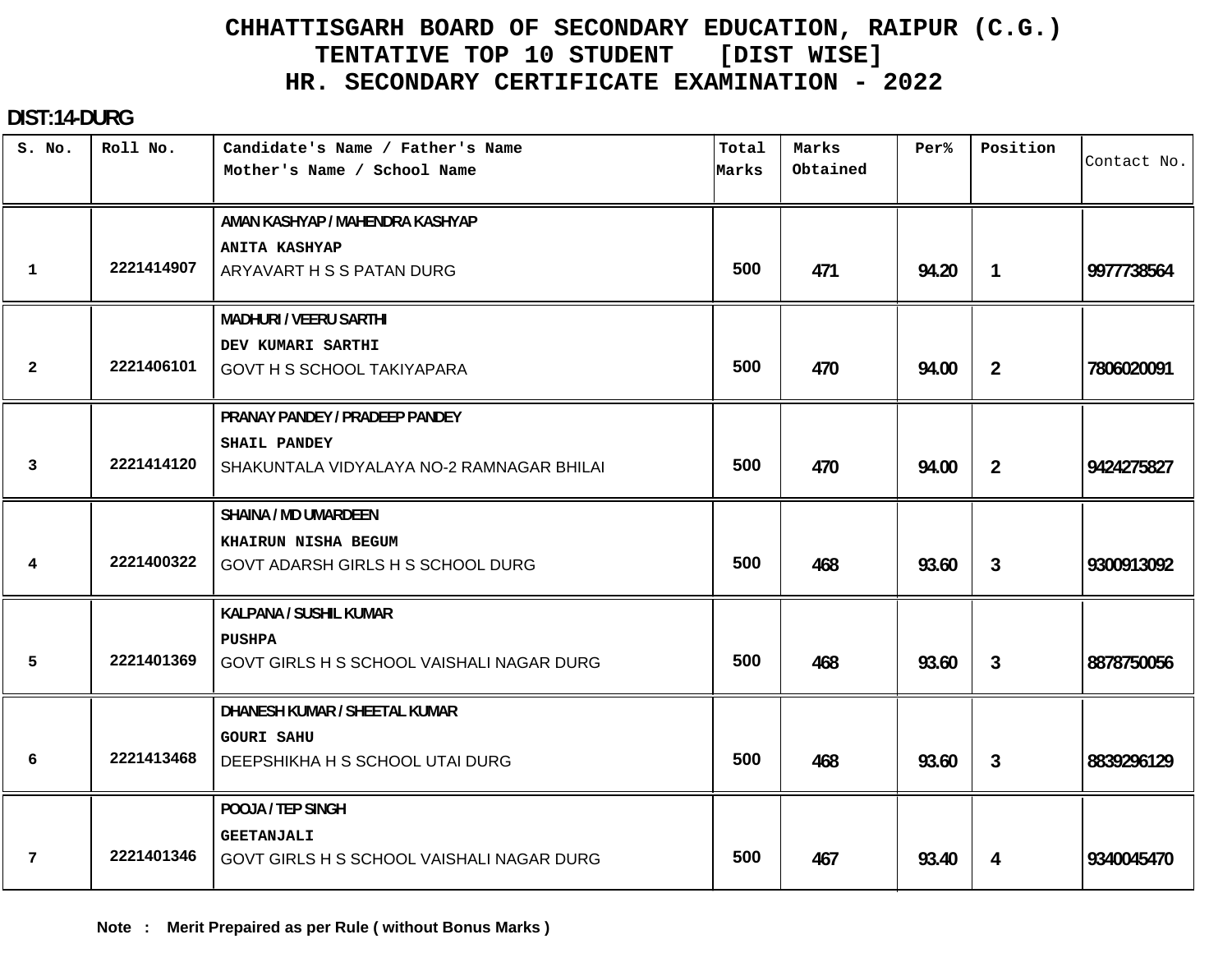#### **DIST:14-DURG**

| S. No. | Roll No.   | Candidate's Name / Father's Name<br>Mother's Name / School Name | Total<br>Marks | Marks<br>Obtained | Per%  | Position       | Contact No. |
|--------|------------|-----------------------------------------------------------------|----------------|-------------------|-------|----------------|-------------|
|        |            | VAIBHAV KUMAR DUBEY / ANIL DUBEY                                |                |                   |       |                |             |
|        |            | <b>ASHA DUBEY</b>                                               |                |                   |       |                |             |
| 8      | 2221412488 | SNGVBHSSCHOOL SECTOR 4 BHILAI DURG                              | 500            | 467               | 93.40 | 4              | 9424124911  |
|        |            | SHREYA CHOUHAN / HARINDRA CHOUHAN                               |                |                   |       |                |             |
|        |            | SANDHYA CHOUHAN                                                 |                |                   |       |                |             |
| 9      | 2221401354 | GOVT GIRLS H S SCHOOL VAISHALI NAGAR DURG                       | 500            | 465               | 93.00 | 5              | 9755315901  |
|        |            | MOHIT CHOUDHARY / ARUN KUMAR CHOUDHARY                          |                |                   |       |                |             |
|        |            | DIGESHWARY CHOUDHARY                                            |                |                   |       |                |             |
| 10     | 2221414048 | SHAKUNTALA VIDYALAYA NO-2 RAMNAGAR BHILAI                       | 500            | 465               | 93.00 | 5              | 8839235200  |
|        |            | RUPALI SHARMA / JITENDRA SHARMA                                 |                |                   |       |                |             |
|        |            | GHANSHYAMA SHARMA                                               |                |                   |       |                |             |
| 11     | 2221407999 | GOVT H S SCHOOL BARHAPUR DHAMDHA DURG                           | 500            | 464               | 92.80 | 6              | 9752022874  |
|        |            | SAKSHI PRASAD / RAJENDRA PRASAD                                 |                |                   |       |                |             |
|        |            | <b>ANITA PRASAD</b>                                             |                |                   |       |                |             |
| 12     | 2221411874 | KHALSA PUBLIC H S SCHOOL DURG                                   | 500            | 463               | 92.60 | $\overline{7}$ | 9685215925  |
|        |            | KAUSHILYA CHANDRAKAR / PAWAN KUMAR CHANDRAKAR                   |                |                   |       |                |             |
|        |            | PARMESHWARI BAI CHANDRAKAR                                      |                |                   |       |                |             |
| 13     | 2221413470 | DEEPSHIKHA H S SCHOOL UTAI DURG                                 | 500            | 463               | 92.60 | $\overline{7}$ | 8964039523  |
|        |            | BHAVESH KUMAR SINHA / JAIPRAKASH SINHA                          |                |                   |       |                |             |
|        |            | CHANDRAKALA SINHA                                               |                |                   |       |                |             |
| 14     | 2221404472 | B S P H S SCHOOL SECTOR-2 BHILAI DURG                           | 500            | 462               | 92.40 | 8              | 6267613422  |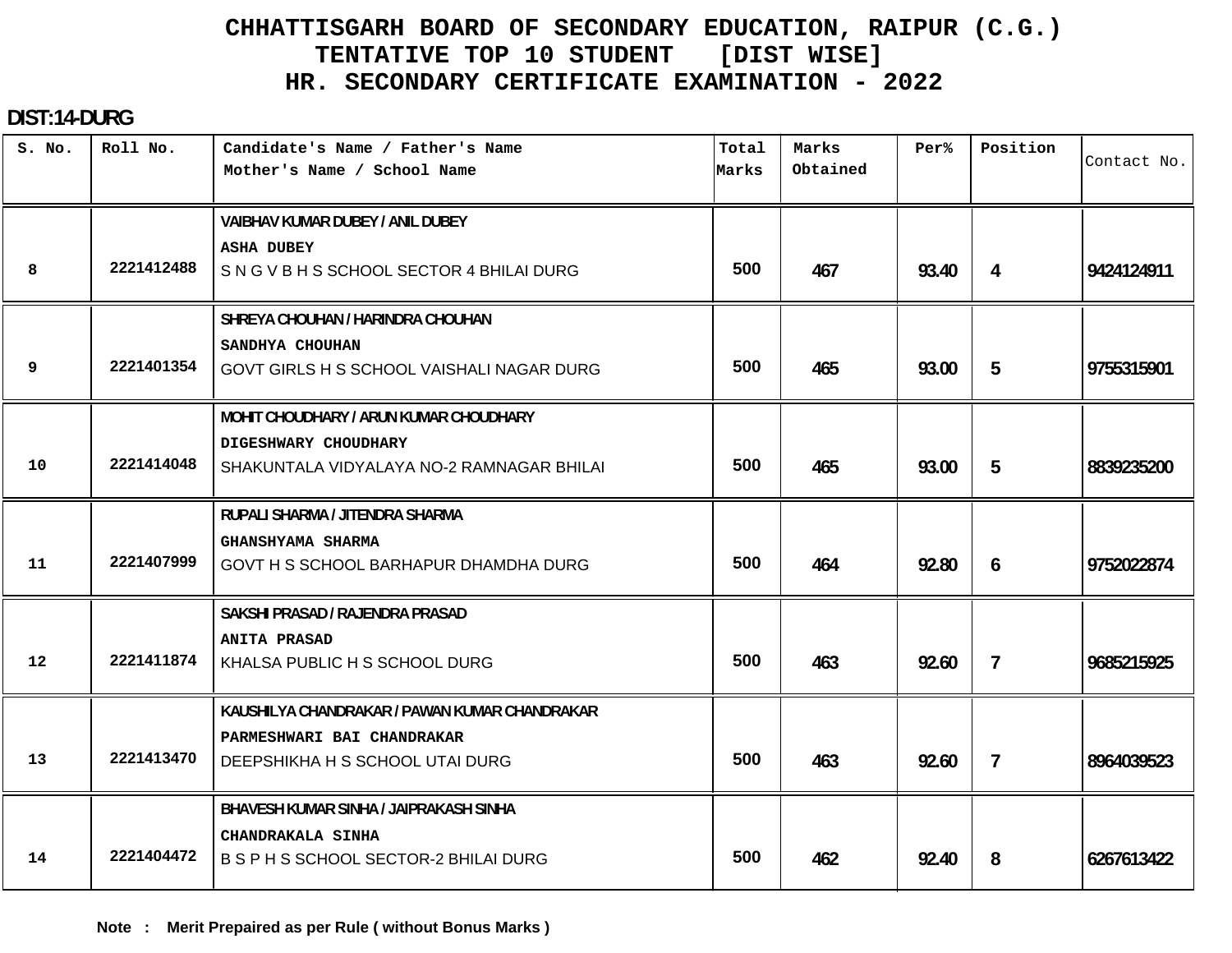#### **DIST:14-DURG**

| S. No. | Roll No.   | Candidate's Name / Father's Name<br>Mother's Name / School Name                                    | Total<br>Marks | Marks<br>Obtained | Per%  | Position | Contact No. |
|--------|------------|----------------------------------------------------------------------------------------------------|----------------|-------------------|-------|----------|-------------|
|        |            | <b>MADHAVI / PRADEEP KUMAR DEWANGAN</b>                                                            |                |                   |       |          |             |
| 15     | 2221401547 | SUSHILA<br><b>GOVT H S SCHOOL PURAI DURG</b>                                                       | 500            | 461               | 92.20 | 9        | 6267892769  |
| 16     | 2221414196 | SAURABH KUMAR / NOHARI RAM SAHU<br><b>THALESHWARI</b><br>SHAKUNTALA VIDYALAYA NO-2 RAMNAGAR BHILAI | 500            | 461               | 92.20 | 9        | 9907504327  |
| 17     | 2221413283 | KULSUM FATIMA / ABDUL WAHAB<br>NUZHAT IQBAL<br>HAPPY PUBLIC SCHOOL VASHALI NAGAR DURG              | 500            | 460               | 92.00 | 10       | 9300903010  |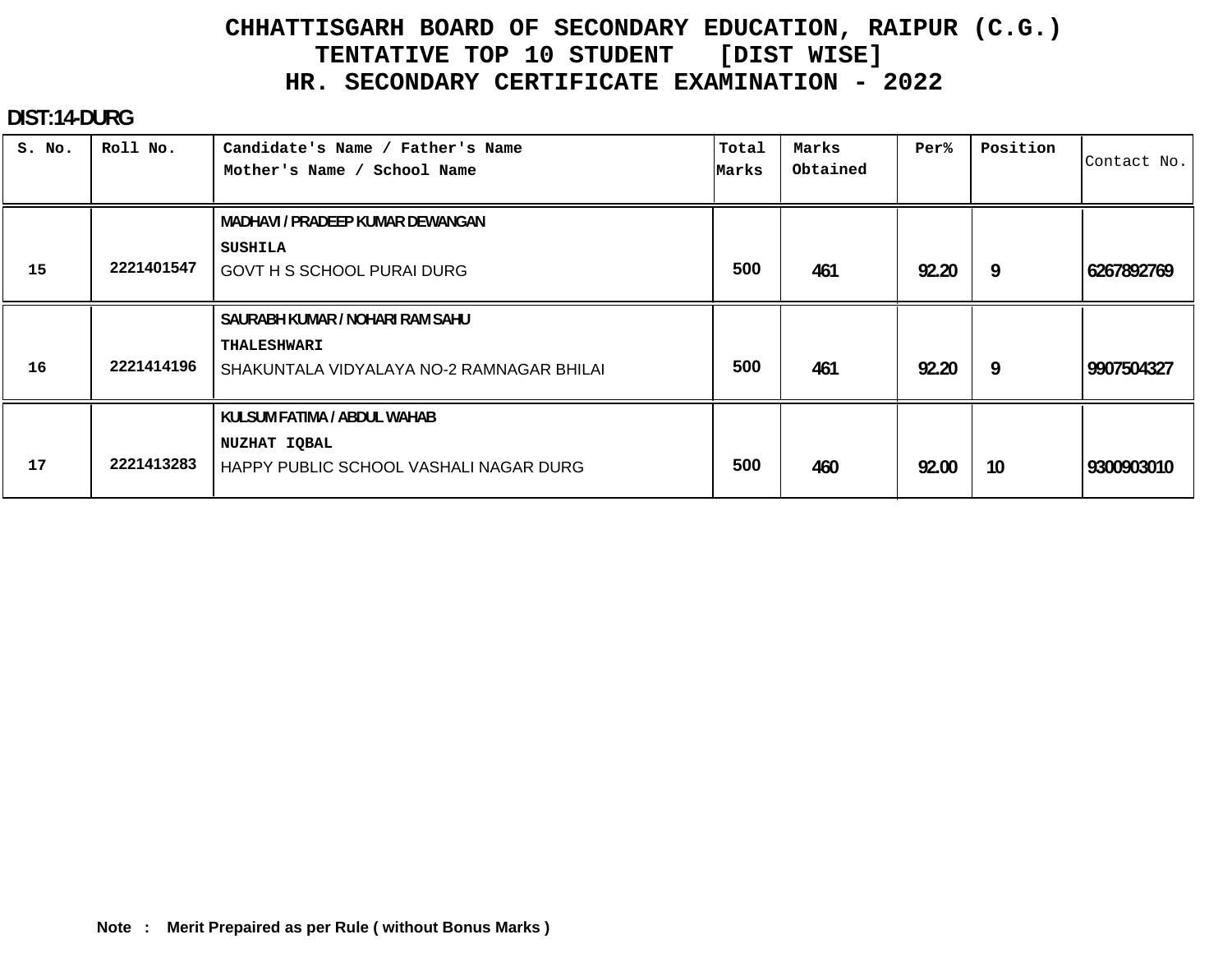#### **DIST:15-GARIYABAND**

| S. No.       | Roll No.   | Candidate's Name / Father's Name<br>Mother's Name / School Name   | Total<br>Marks | Marks<br>Obtained | Per <sup>8</sup> | Position       | Contact No. |
|--------------|------------|-------------------------------------------------------------------|----------------|-------------------|------------------|----------------|-------------|
|              |            | TANIYA TAMRAKAR / KRISHNA KUMAR TAMRAKAR                          |                |                   |                  |                |             |
| 1            | 2221505190 | <b>GANGA BAI TAMRAKAR</b><br>GOVT GIRLS H S SCHOOL AMLIPADAR      | 500            | 460               | 92.00            | $\mathbf{1}$   | 7489095188  |
|              |            | PADMANI / TAMRADHWAJ                                              |                |                   |                  |                |             |
| $\mathbf{2}$ | 2221503916 | <b>RUKHMANI SAHU</b><br>GOVT H S SCHOOL PANDUKA                   | 500            | 457               | 91.40            | $\overline{2}$ | 6267232280  |
|              |            | <b>RENUKA SAHU / NIRGUSH</b>                                      |                |                   |                  |                |             |
| 3            | 2221505741 | <b>KEVARA</b><br>RANI SHYAM K DEVI GIRLS H S SCHOOL FINGESHWAR    | 500            | 457               | 91.40            | $\overline{2}$ | 7049536420  |
|              |            | TANUJA SAHU / KAMAL RAM SAHU                                      |                |                   |                  |                |             |
| 4            | 2221505923 | <b>MONGRA SAHU</b><br>SARASWATI SHISHU MANDIR H S SCHOOL KOPRA    | 500            | 453               | 90.60            | $\mathbf{3}$   | 7389697978  |
|              |            | SONIYA SONI / ASHWANI SONI                                        |                |                   |                  |                |             |
| 5            | 2221501883 | RAJKUMARI SONI<br><b>GOVT H S SCHOOL BASIN</b>                    | 500            | 450               | 90.00            | 4              | 9302996942  |
|              |            | GYANENDRA / SATYANARAYAN DEWANGAN                                 |                |                   |                  |                |             |
| 6            | 2221502489 | <b>SANGEETA</b><br>GOVT DEVI SAMPAD CHHATTISGARH H S SCHOOL RAJIM | 500            | 448               | 89.60            | 5              | 9399333917  |
|              |            | <b>BARKHA / RAJU RAM</b>                                          |                |                   |                  |                |             |
| 7            | 2221503987 | PURMILA<br><b>GOVT H S SCHOOL ATARMARA</b>                        | 500            | 448               | 89.60            | 5              | 7987322587  |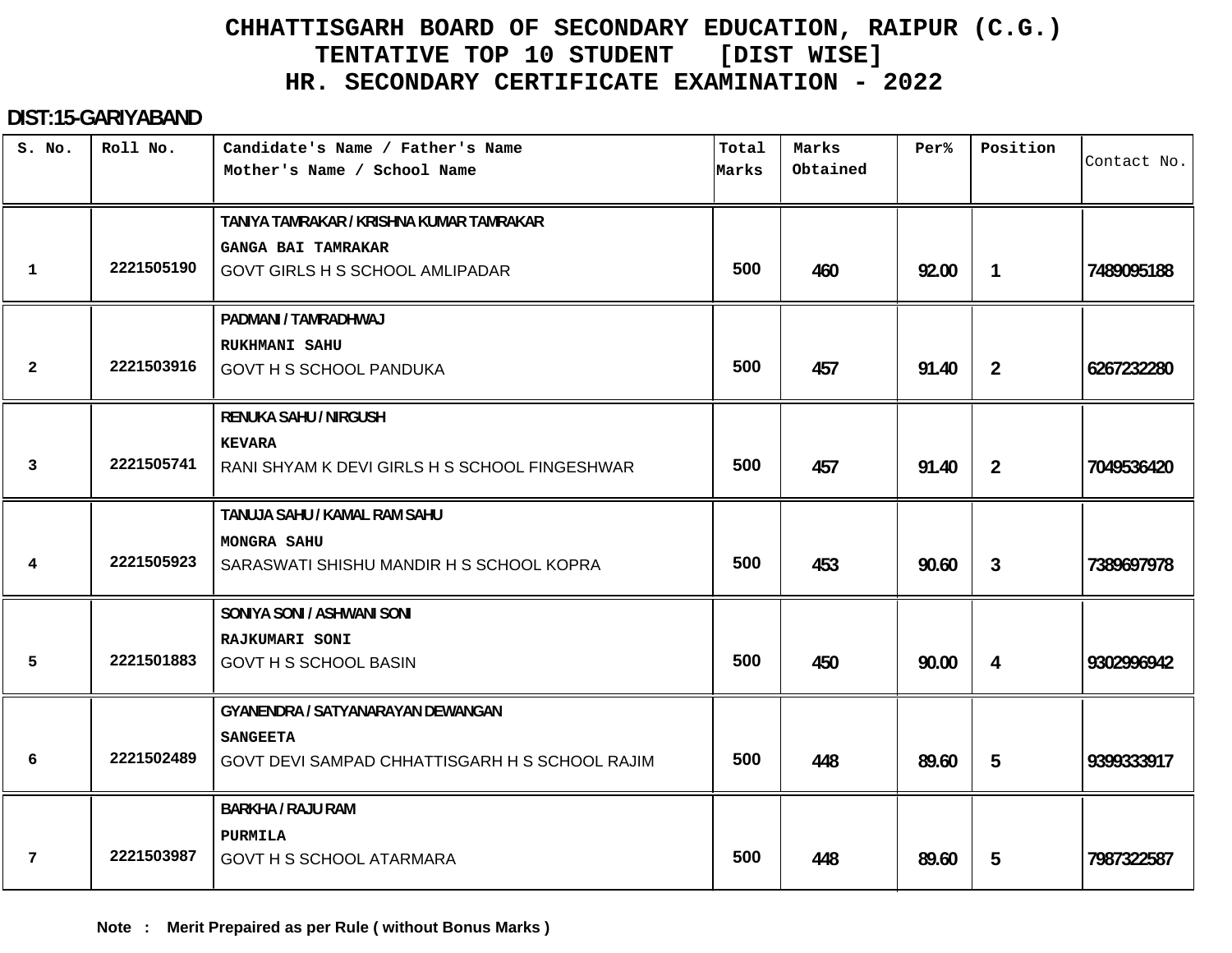#### **DIST:15-GARIYABAND**

| S. No. | Roll No.   | Candidate's Name / Father's Name<br>Mother's Name / School Name                                | Total<br>Marks | Marks<br>Obtained | Per%  | Position       | Contact No. |
|--------|------------|------------------------------------------------------------------------------------------------|----------------|-------------------|-------|----------------|-------------|
|        |            | NILIMA SAHU / KOMAL RAM<br><b>REKHA DEVI</b>                                                   |                |                   |       |                |             |
| 8      | 2221505917 | SARASWATI SHISHU MANDIR H S SCHOOL KOPRA                                                       | 500            | 446               | 89.20 | 6              | 9752509397  |
|        |            | <b>MONIKA / BASANT</b>                                                                         |                |                   |       |                |             |
| 9      | 2221503942 | <b>DUBESHWARI</b><br><b>GOVT H S SCHOOL PANDUKA</b>                                            | 500            | 444               | 88.80 | $\overline{7}$ | 9981583579  |
|        |            | JAGDISH KUMAR / SANT RAM                                                                       |                |                   |       |                |             |
| 10     | 2221501629 | <b>TIJIYA BAI</b><br><b>GOVT T D H S SCHOOL FINGESHWAR</b>                                     | 500            | 438               | 87.60 | 8              | 7828327623  |
|        |            | BIPRARANI THAKUR / LUHENDRA SINGH THAKUR                                                       |                |                   |       |                |             |
| 11     | 2221505858 | RATNAPRABHA THAKUR<br>BHARAT MATA HINDI HIGHER SECONDARY SCHOOL NH-130<br><b>DOHEL DEOBHOG</b> | 500            | 436               | 87.20 | 9              | 6260886046  |
|        |            | REETU HIRWANI / NOKHELAL HIRWANI                                                               |                |                   |       |                |             |
| 12     | 2221505918 | <b>NIRMALA</b><br>SARASWATI SHISHU MANDIR H S SCHOOL KOPRA                                     | 500            | 436               | 87.20 | 9              | 9098795467  |
|        |            | AASHNA DEWANGAN / KANWAR LAL DEWANGAN                                                          |                |                   |       |                |             |
| 13     | 2221501501 | MAMTA DEWANGAN<br><b>GOVT GIRLS H S SCHOOL RAJIM</b>                                           | 500            | 434               | 86.80 | 10             | 9630632733  |
| 14     | 2221505845 | KHUSHI SACHDEV / VIJAY SACHDEV<br>PRIYA SACHDEV<br>ST JOHNS ENG MED H S SCHOOL CHHURA          | 500            | 434               | 86.80 | 10             | 9893093325  |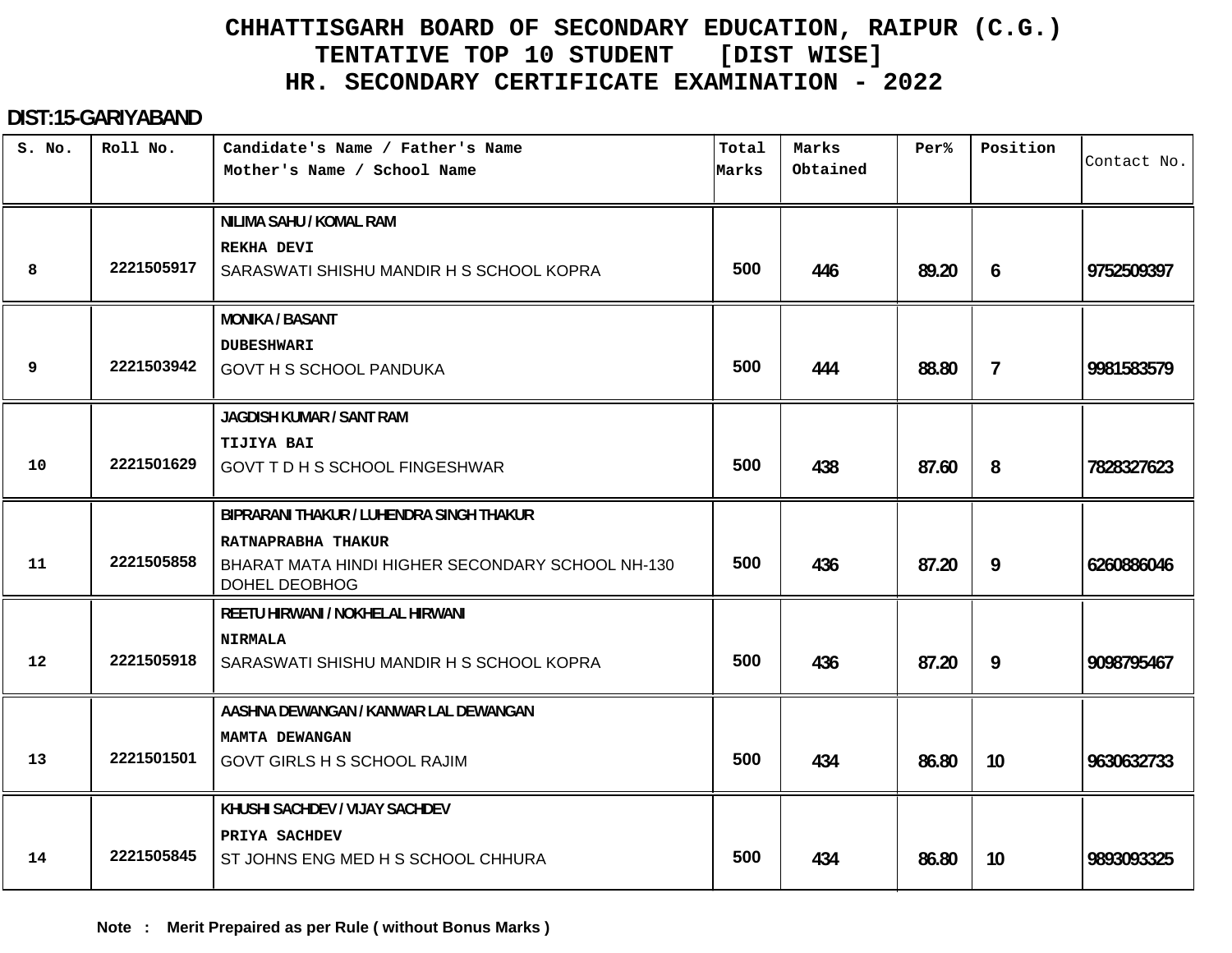#### **DIST:16-KAWARDHA**

| S. No.         | Roll No.   | Candidate's Name / Father's Name<br>Mother's Name / School Name     | Total<br>Marks | Marks<br>Obtained | Per%  | Position       | Contact No. |
|----------------|------------|---------------------------------------------------------------------|----------------|-------------------|-------|----------------|-------------|
|                |            | LAXMI AGRAWAL / CHANDRAPRAKASH AGRAWAL                              |                |                   |       |                |             |
| 1              | 2221608813 | RADHIKA AGRAWAL<br>SARASWATI SHISHUMANDIR H S SCHOOL KAWARDHA       | 500            | 469               | 93.80 | $\mathbf{1}$   | 9009737319  |
|                |            | PEEHAR ANANJA MANIKPURI / NANDAKUMAR MANIKPURI                      |                |                   |       |                |             |
| $\overline{2}$ | 2221604346 | ANITA BALA MANIKPURI<br>GOVT H S SCHOOL JUNWANI (JANGAL)            | 500            | 463               | 92.60 | $\overline{2}$ | 9406064040  |
|                |            | PURUSHOTTAM CHANDRAKAR / PARMESHWAR                                 |                |                   |       |                |             |
| 3              | 2221605229 | <b>RADHA BAI</b><br><b>GOVT H S SCHOOL KUNDA</b>                    | 500            | 459               | 91.80 | $\mathbf{3}$   | 6477852963  |
|                |            | RINA SAHU / BHIKHAM RAM                                             |                |                   |       |                |             |
| 4              | 2221609319 | <b>DUVASIYA BAI</b><br>SARASWATI SHISHU MANDIR H S SCHOOL PANDARIYA | 500            | 456               | 91.20 | 4              | 9981374235  |
|                |            | PRIYANKA SAHU / BHUPENDRA SAHU                                      |                |                   |       |                |             |
| 5              | 2221609544 | LITESHWARI SAHU<br>DISHA PUBLIC ENG MED H S SCHOOL KHUNTU KAWARDHA  | 500            | 450               | 90.00 | 5              |             |
|                |            | KRISHNA THAKUR / HARISHANKAR THAKUR                                 |                |                   |       |                |             |
| 6              | 2221608812 | SANGEETA THAKUR<br>SARASWATI SHISHUMANDIR H S SCHOOL KAWARDHA       | 500            | 447               | 89.40 | 6              | 7354272545  |
|                |            | ANJULATA / RAMNATH                                                  |                |                   |       |                |             |
| 7              | 2221608197 | <b>SUDAMA</b><br>GOVT RMSA H S SCHOOL KAPADAH                       | 500            | 446               | 89.20 | $\overline{7}$ | 7067097261  |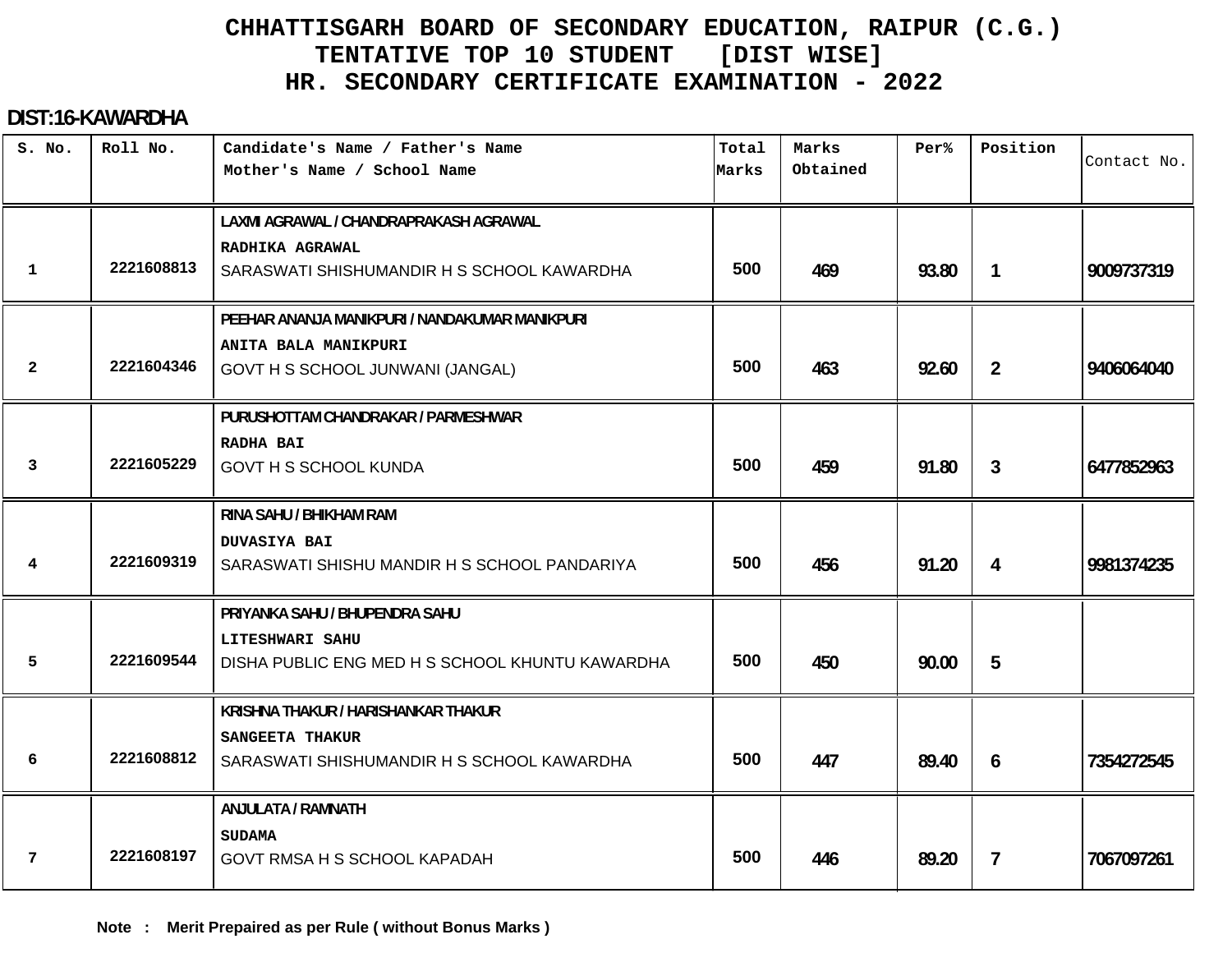#### **DIST:16-KAWARDHA**

| S. No. | Roll No.   | Candidate's Name / Father's Name<br>Mother's Name / School Name                               | Total<br>Marks | Marks<br>Obtained | Per%  | Position | Contact No. |
|--------|------------|-----------------------------------------------------------------------------------------------|----------------|-------------------|-------|----------|-------------|
| 8      | 2221608200 | BHUPENDRA SINGH SAHU / YADRAM SAHU<br><b>GEETA DEVI</b><br>GOVT RMSA H S SCHOOL KAPADAH       | 500            | 445               | 89.00 | 8        | 8889366254  |
| 9      | 2221609581 | SANDHYA DHURWE / NAWLOO DHURWE<br>SUKARITI DHURWE<br>AMBITION PUBLIC SCHOOL PANDARIA          | 500            | 444               | 88.80 | 9        | 9179465781  |
| 10     | 2221608449 | SANDHYA YADAW / PANCHU YADAW<br><b>SATRUPA YADAW</b><br>GOVT RMSA H S SCHOOL PANDARIYA LAGHAN | 500            | 442               | 88.40 | 10       |             |
| 11     | 2221609584 | PRIYANSHU SINGH / MARTAND SINGH<br><b>KUSUM THAKUR</b><br>AMBITION PUBLIC SCHOOL PANDARIA     | 500            | 442               | 88.40 | 10       | 9993554525  |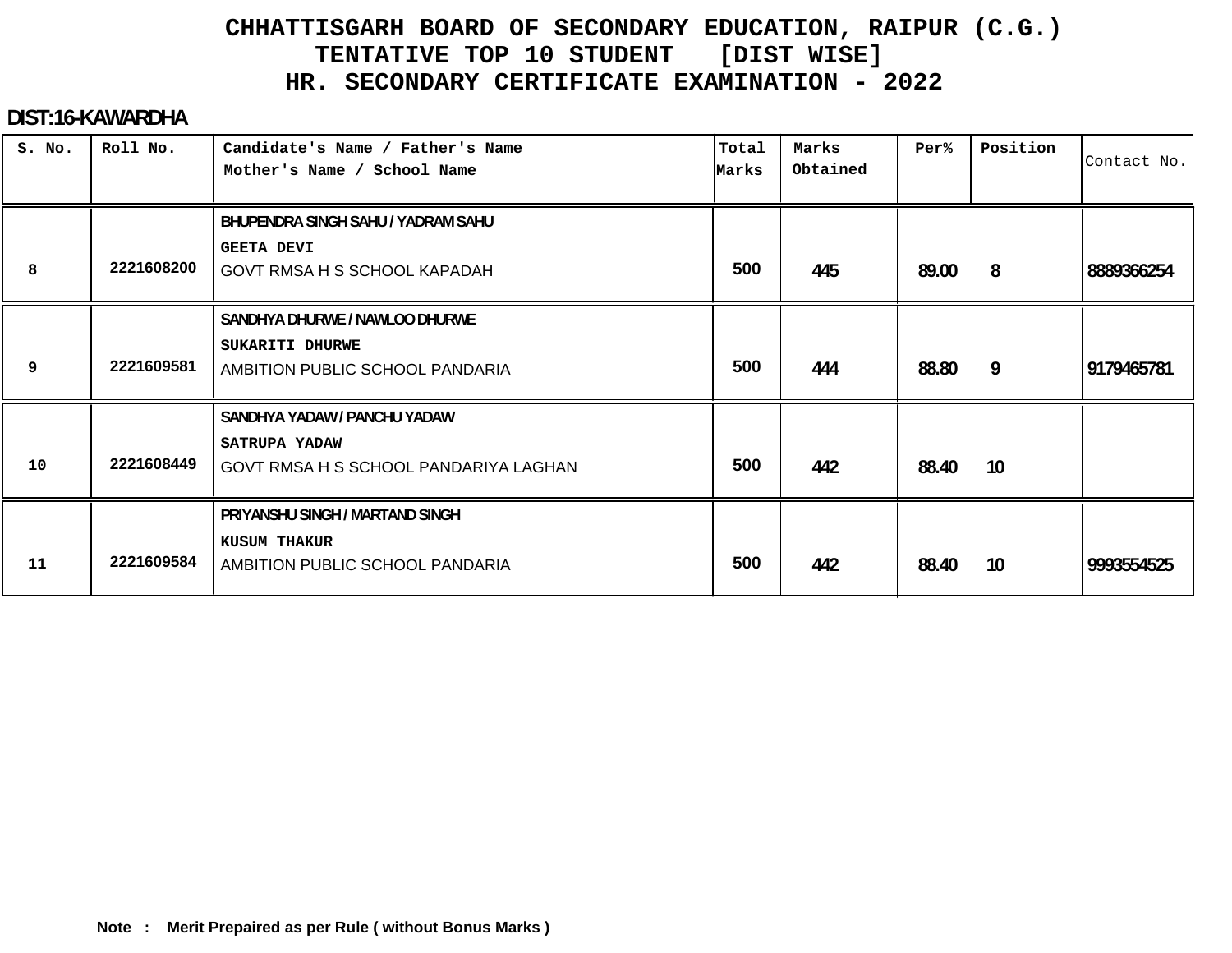#### **DIST:17-MAHASAMUND**

| S. No. | Roll No.   | Candidate's Name / Father's Name<br>Mother's Name / School Name         | Total<br>Marks | Marks<br>Obtained | Per%  | Position       | Contact No. |
|--------|------------|-------------------------------------------------------------------------|----------------|-------------------|-------|----------------|-------------|
|        |            | JINENDRA BARIHA / SANJAY KUMAR BARIHA                                   |                |                   |       |                |             |
| 1      | 2221711668 | GITANJALI BARIHA<br>THE NEW HOLY FAITH H S SCHOOL PITIYAJHAR MAHASAMUND | 500            | 474               | 94.80 |                | 9719817400  |
|        |            |                                                                         |                |                   |       | $\mathbf{1}$   |             |
|        |            | <b>MANORAMA DAS / JAGDISH DAS</b>                                       |                |                   |       |                |             |
| 2      | 2221702324 | <b>BASANTI DAS</b><br>GOVT GIRLS H S SCHOOL BASNA MAHASAMUND            | 500            | 463               | 92.60 | $\overline{2}$ | 9685755283  |
|        |            |                                                                         |                |                   |       |                |             |
|        |            | <b>GEETANJALI DEWANGAN / GAJENDRA DEWANGAN</b>                          |                |                   |       |                |             |
|        |            | CHANCHAL DEWANGAN                                                       |                |                   |       |                |             |
| 3      | 2221703775 | SWAMI ATMANAND GOVT ENG MED SCHOOL BAGBAHARA<br><b>MAHASAMUND</b>       | 500            | 463               | 92.60 | $\overline{2}$ | 7828740689  |
|        |            | <b>NEHA BHOI / NARESH BHOI</b>                                          |                |                   |       |                |             |
|        |            | SULEKHA BHOI                                                            |                |                   |       |                |             |
| 4      | 2221705509 | GOVT GIRLS H S SCHOOL PITHORA MAHASAMUND                                | 500            | 462               | 92.40 | $\mathbf{3}$   | 6266418113  |
|        |            | HIMANSHU AGRAWAL / HEMLAL AGRAWAL                                       |                |                   |       |                |             |
|        |            | <b>HEMLATA AGRAWAL</b>                                                  |                |                   |       |                |             |
| 5      | 2221709068 | SWAMI ATMANAND GOVT ENG MED SCHOOL OF EXCELLENCE,<br><b>SARAIPALI</b>   | 500            | 454               | 90.80 | 4              | 9826713969  |
|        |            | BENUPRIYA CHOUDHARY / PRAMOD KUMAR CHOUDHARY                            |                |                   |       |                |             |
|        |            | DASHODA CHOUDHARY                                                       |                |                   |       |                |             |
| 6      | 2221705506 | GOVT GIRLS H S SCHOOL PITHORA MAHASAMUND                                | 500            | 453               | 90.60 | 5              | 8718822826  |
|        |            | RASHI AGRAWAL / VIKAS AGRAWAL                                           |                |                   |       |                |             |
|        |            | POOJA AGRAWAL                                                           |                |                   |       |                |             |
| 7      | 2221711194 | K G CONVENT H S SCHOOL SARAIPALI MAHASAMUND                             | 500            | 451               | 90.20 | 6              | 9424217684  |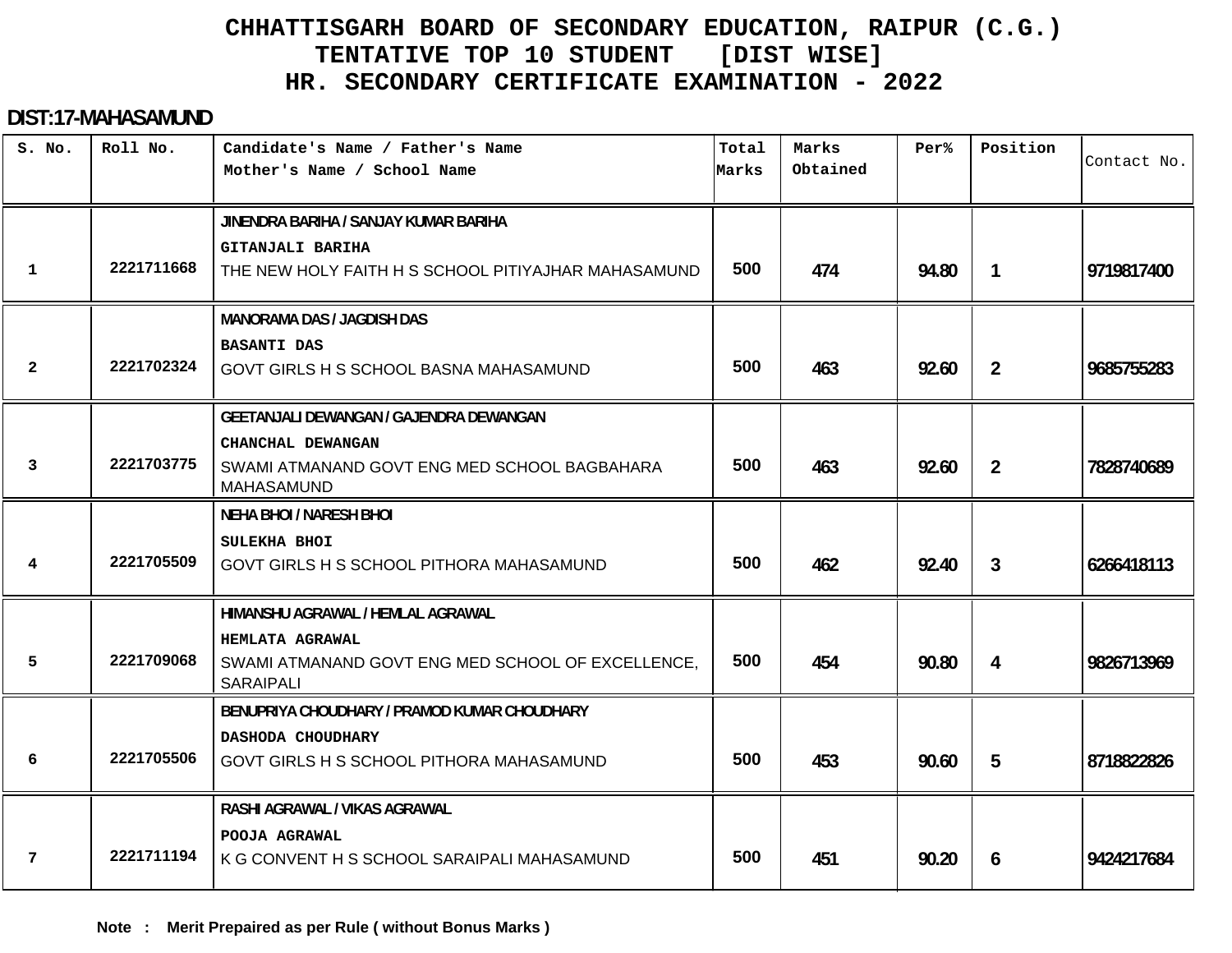#### **DIST:17-MAHASAMUND**

| S. No.  | Roll No.   | Candidate's Name / Father's Name<br>Mother's Name / School Name                                               | Total<br>Marks | Marks<br>Obtained | Per%  | Position                 | Contact No. |
|---------|------------|---------------------------------------------------------------------------------------------------------------|----------------|-------------------|-------|--------------------------|-------------|
| 8       | 2221711623 | POKESH SAHU / RAVI KUMAR SAHU<br><b>ARATI SAHU</b><br>EKLAVYA ENGLISH SCHOOL ARJUNDA                          | 500            | 451               | 90.20 | 6                        | 8817603538  |
| 9       | 2221709227 | NIDHI KURREY / AAGYARAM KURREY<br>LALITA BAI KURREY<br>SARSWATI SHISHU MANDIR H S SCHOOL MAHASAMUND           | 500            | 450               | 90.00 | $\overline{7}$           | 6268963486  |
| 10      | 2221711349 | DEV SINGH / RANJEET SINGH<br>NITU SINGH<br>EVAS WOODLAND ENG MED H S SCHOOL SARAIPALI                         | 500            | 450               | 90.00 | $\overline{7}$           | 7223855955  |
| 11      | 2221711541 | BHAWANI SAHU / AMRIT LAL SAHU<br>SAVITA SAHU<br>ST VINCENT PALLOTTI H S SCHOOL KUTELA                         | 500            | 450               | 90.00 | $\overline{\phantom{a}}$ | 9399212690  |
| $12 \,$ | 2221711280 | KHIRODINI PATEL / UPENDRA PATEL<br><b>CHAMPA PATEL</b><br>GOURAV VIDYA MANDIR H S SCHOOL SARAIPALI MAHASAMUND | 500            | 449               | 89.80 | 8                        | 9754207425  |
| 13      | 2221700385 | NAMIKA SAHU / HARAKH RAM SAHU<br><b>TEJBAI SAHU</b><br>GOVT D M S H S SCHOOL MAHASAMUND                       | 500            | 448               | 89.60 | 9                        | 9644529881  |
| 14      | 2221709294 | JHARNA TIWARI / RAVI TIWARI<br>SAVITRI TIWARI<br>SHISHU SANSKAR KENDRA H S SCHOOL MAHASAMUND                  | 500            | 448               | 89.60 | 9                        | 9575871759  |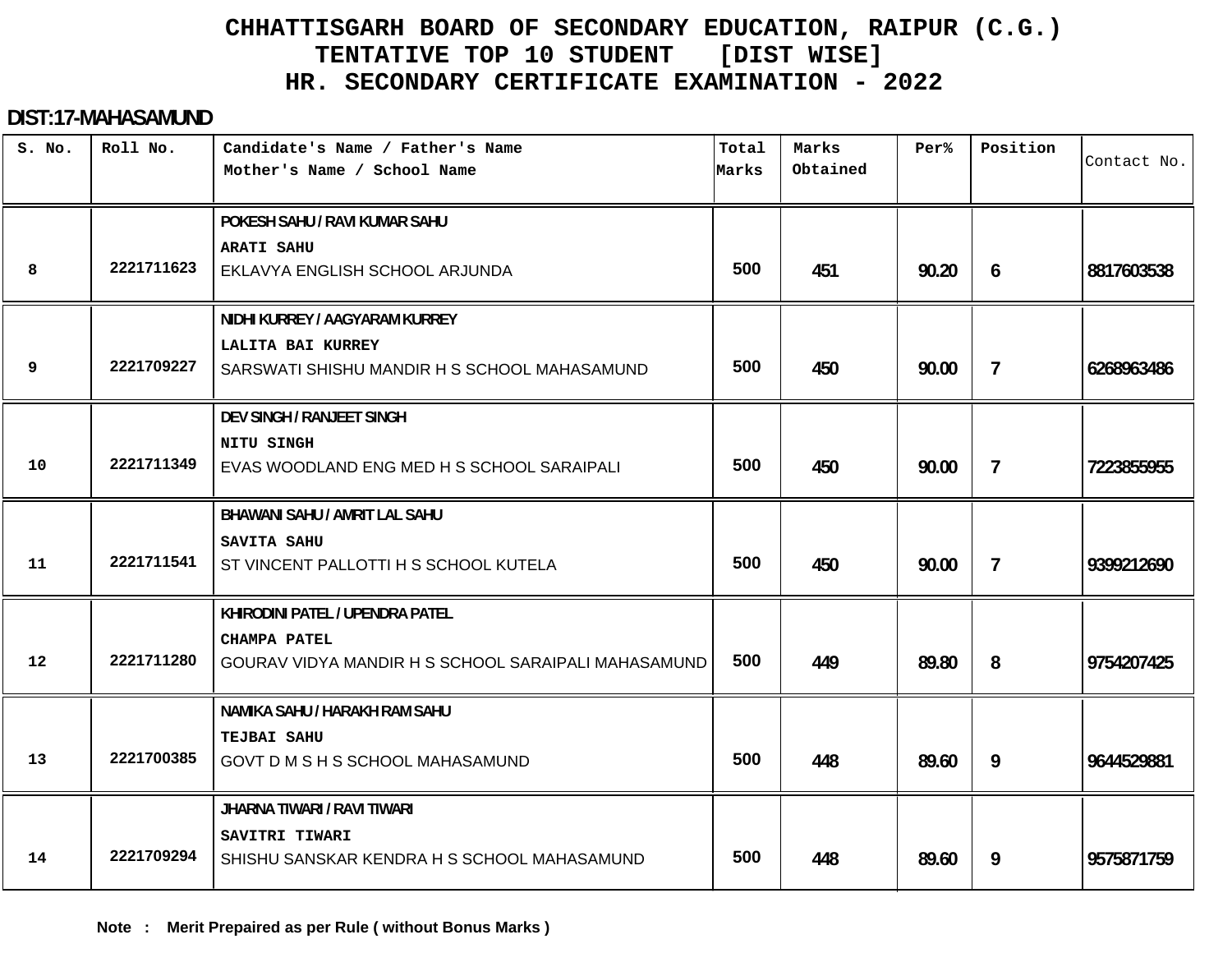#### **DIST:17-MAHASAMUND**

| S. No. | Roll No.   | Candidate's Name / Father's Name<br>Mother's Name / School Name                   | Total<br>Marks | Marks<br>Obtained | Per%  | Position | Contact No. |
|--------|------------|-----------------------------------------------------------------------------------|----------------|-------------------|-------|----------|-------------|
|        |            | KEDARNATH NAYAK / BHOGSINGH NAYAK                                                 |                |                   |       |          |             |
| 15     | 2221711641 | <b>DRUPATI NAYAK</b><br>EKLAVYA ENGLISH SCHOOL ARJUNDA                            | 500            | 448               | 89.60 | 9        | 9575600880  |
|        |            | KALPANA DHRUW / TOP SINGH DHRUW                                                   |                |                   |       |          |             |
| 16     | 2221703777 | <b>DULARI DHRUW</b><br>SWAMI ATMANAND GOVT ENG MED SCHOOL BAGBAHARA<br>MAHASAMUND | 500            | 447               | 89.40 | 10       | 9669005903  |
|        |            | SASMITA PRADHAN / BYASDEO PRADHAN                                                 |                |                   |       |          |             |
| 17     | 2221708695 | <b>MANJRI PRADHAN</b><br>GOVT H S SCHOOL TORESINGHA                               | 500            | 447               | 89.40 | 10       | 9977805959  |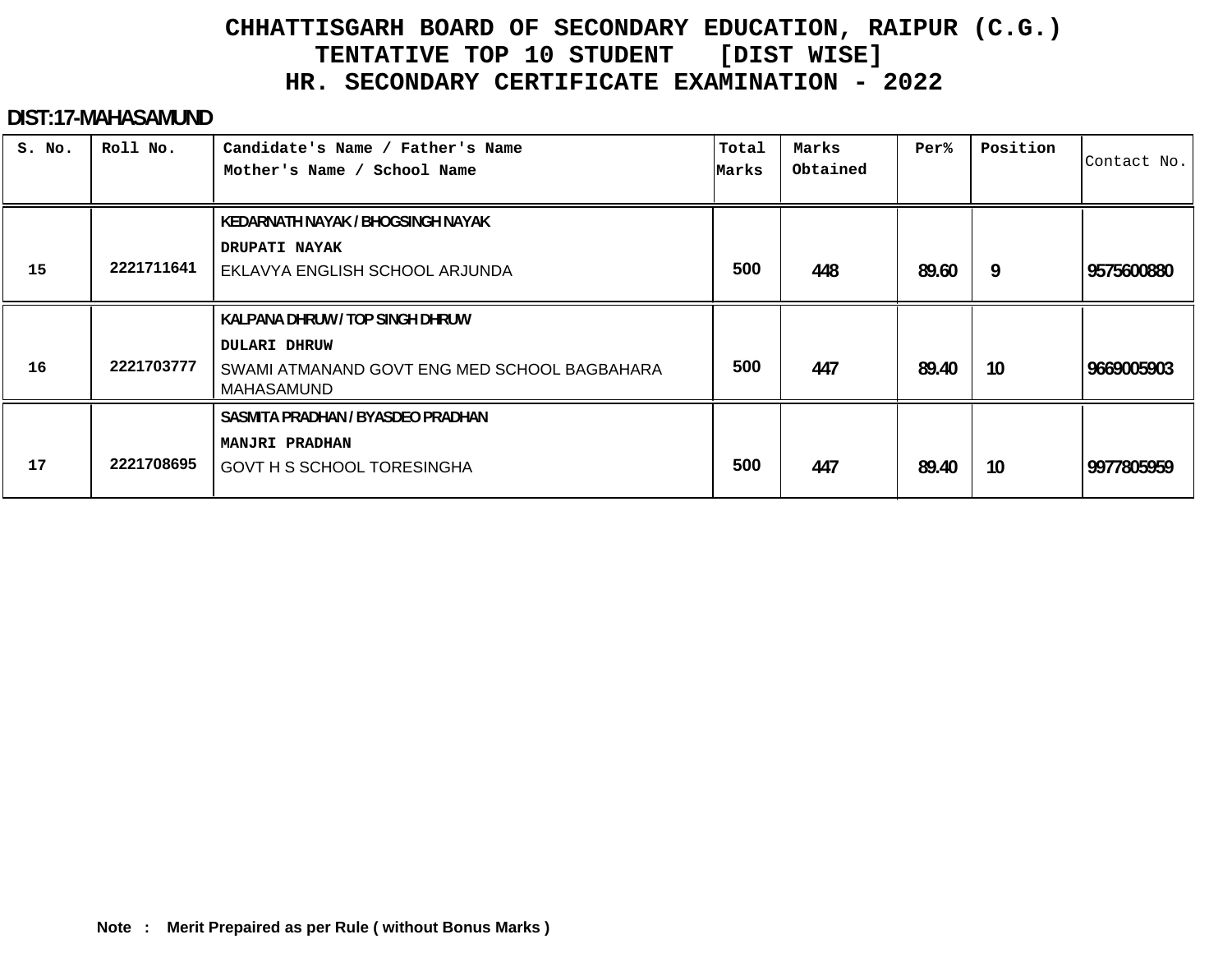#### **DIST:18-RAIPUR**

| S. No.       | Roll No.   | Candidate's Name / Father's Name<br>Mother's Name / School Name     | Total<br>Marks | Marks<br>Obtained | Per%  | Position       | Contact No. |
|--------------|------------|---------------------------------------------------------------------|----------------|-------------------|-------|----------------|-------------|
|              |            |                                                                     |                |                   |       |                |             |
|              |            | VARSHA DEWANGAN / JAMWANT DEWANGAN                                  |                |                   |       |                |             |
|              |            | <b>ANJU DEWANGAN</b>                                                |                |                   |       |                |             |
| $\mathbf{1}$ | 2221816168 | SHISHU NIKETAN ENG MED H S SCHOOL W R S COLONY<br><b>RAIPUR</b>     | 500            | 471               | 94.20 | 1              | 9303674255  |
|              |            | <b>REENA DHIWAR / SANTOSH DHIWAR</b>                                |                |                   |       |                |             |
|              |            | <b>URMILA DHIWAR</b>                                                |                |                   |       |                |             |
| $\mathbf{2}$ | 2221803513 | DR K C BAGHEL GOVT H S SCHOOL SILYARI RAIPUR                        | 500            | 467               | 93.40 | $\overline{2}$ | 6266882975  |
|              |            | KRITEEKARISHMA / VISHNU PRASAD                                      |                |                   |       |                |             |
|              |            | <b>JAAN KUMARI</b>                                                  |                |                   |       |                |             |
| 3            | 2221817857 | MAA BANJARI GURUKUL H S SCHOOL RAWABHATA RAIPUR                     | 500            | 466               | 93.20 | 3              | 8109632224  |
|              |            | CHITRAKALA SAHU / SANTOSH KUMAR SAHU                                |                |                   |       |                |             |
|              |            | <b>MADHURI SAHU</b>                                                 |                |                   |       |                |             |
| 4            | 2221822395 | SRIJAN SONKAR VIDYA MANDIR H S SCHOOL ARANG                         | 500            | 466               | 93.20 | 3              | 8719062705  |
|              |            | ASHISH KUMAR SAHU / NAND KUMAR SAHU                                 |                |                   |       |                |             |
|              |            | MOHINI SAHU                                                         |                |                   |       |                |             |
| 5            | 2221815999 | SHRI BALAJI VIDYA MANDIR H S SCHOOL DEVENDRA NAGAR<br><b>RAIPUR</b> | 500            | 465               | 93.00 | 4              | 9300236348  |
|              |            | DIKSHA MISHRA / AJAY KUMAR MISHRA                                   |                |                   |       |                |             |
|              |            | <b>MANJU MISHRA</b>                                                 |                |                   |       |                |             |
| 6            | 2221817829 | MAA BANJARI GURUKUL H S SCHOOL RAWABHATA RAIPUR                     | 500            | 464               | 92.80 | 5              | 8269724398  |
|              |            | <b>MOHAMMAD RAASHID / MOHAMMAD RIYAZ</b>                            |                |                   |       |                |             |
|              |            | <b>NASEEMA PARVEEN</b>                                              |                |                   |       |                |             |
| 7            | 2221819663 | INDIAN PUBLIC H S SCHOOL SANJAY NAGAR RAIPUR                        | 500            | 463               | 92.60 | 6              | 9229070962  |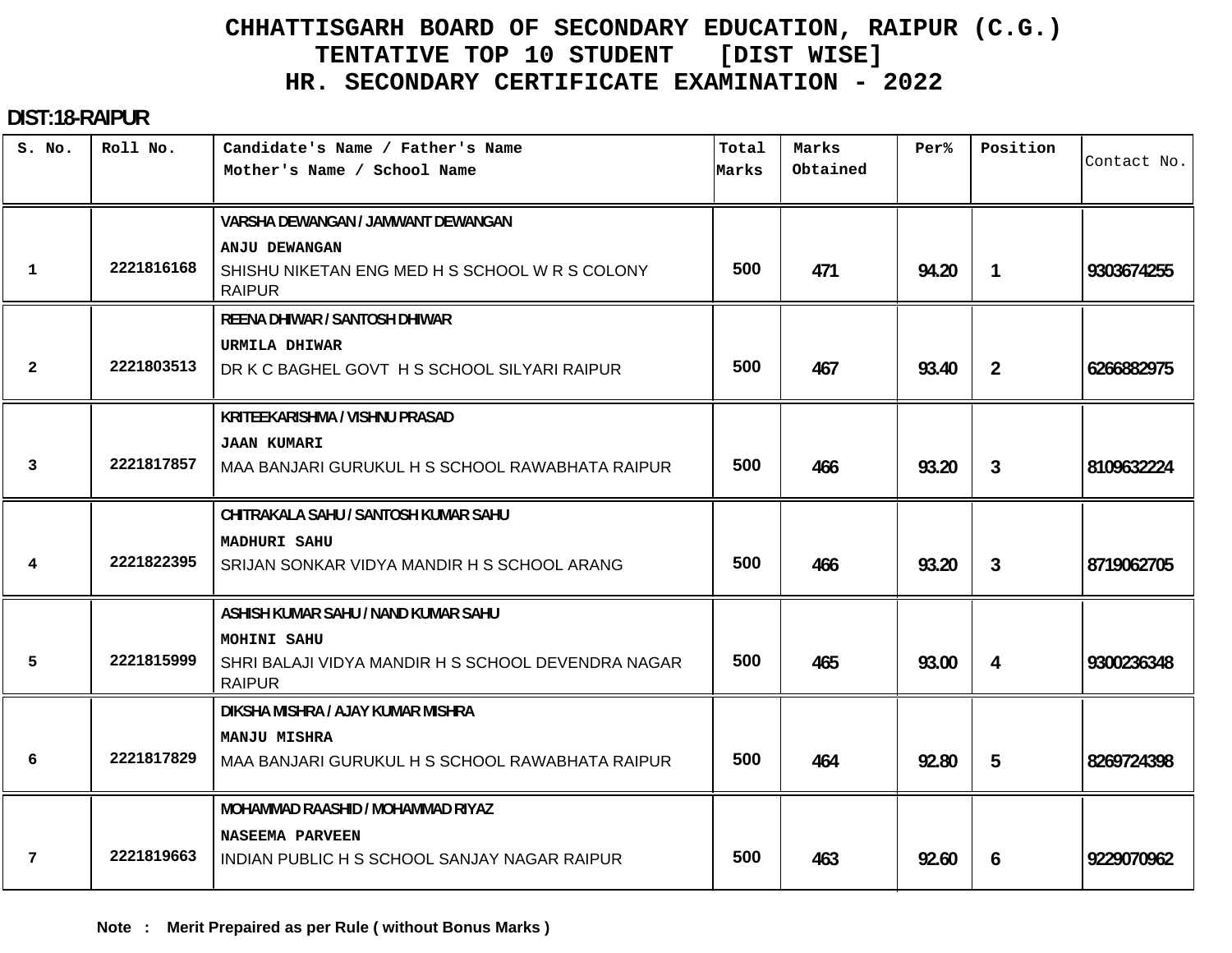#### **DIST:18-RAIPUR**

| S. No. | Roll No.   | Candidate's Name / Father's Name<br>Mother's Name / School Name                                         | Total<br>Marks | Marks<br>Obtained | Per <sup>8</sup> | Position       | Contact No. |
|--------|------------|---------------------------------------------------------------------------------------------------------|----------------|-------------------|------------------|----------------|-------------|
|        |            | PARMESH THANVI / VITTHAL DAS THANVI                                                                     |                |                   |                  |                |             |
| 8      | 2221818055 | <b>MAMTA THANVI</b><br>RAIPUR CONVENT H S SCHOOL ASHWANI NAGAR RAIPUR                                   | 500            | 462               | 92.40            | $\overline{7}$ | 9826128202  |
|        |            | PRIYAL VERMA / UPENDRA KUMAR VERMA                                                                      |                |                   |                  |                |             |
| 9      | 2221821933 | PRANITA VERMA<br>SARASWATI S M H S SCHOOL NEORA                                                         | 500            | 462               | 92.40            | $\overline{7}$ | 9977965803  |
|        |            | PRATIKSHA DEWANGAN / CHANDU LAL DEWANGAN                                                                |                |                   |                  |                |             |
| 10     | 2221822407 | <b>BHARTI</b><br>SRIJAN SONKAR VIDYA MANDIR H S SCHOOL ARANG                                            | 500            | 462               | 92.40            | $\overline{7}$ | 7974462680  |
|        |            | PRIYA SINGH / SHANKAR KUMAR SINGH                                                                       |                |                   |                  |                |             |
| 11     | 2221823117 | NITU SINGH<br>NEWTECH PUBLIC H S SCHOOL VIKAS NAGAR GUDHIYARI<br><b>RAIPUR</b>                          | 500            | 462               | 92.40            | $\overline{7}$ | 9893898296  |
|        |            | <b>SUSHANT TIWARI / MANOJ TIWARI</b>                                                                    |                |                   |                  |                |             |
| 12     | 2221817905 | <b>MANJU TIWARI</b><br>MAA BANJARI GURUKUL H S SCHOOL RAWABHATA RAIPUR                                  | 500            | 461               | 92.20            | 8              | 9630477002  |
|        |            | SADHNA SAHU / KHILENDRA KUMAR SAHU                                                                      |                |                   |                  |                |             |
| 13     | 2221805773 | <b>RANI SAHU</b><br><b>GOVT H S SCHOOL LALPUR</b>                                                       | 500            | 460               | 92.00            | 9              | 9617657071  |
| 14     | 2221814152 | RIYA KORETI / KALYAN KORETI<br><b>JANKI KORETI</b><br>PRAYAS BALIKA AAWASIYA VIDYALAYA GUDHIYARI RAIPUR | 500            | 460               | 92.00            | 9              | 8964817973  |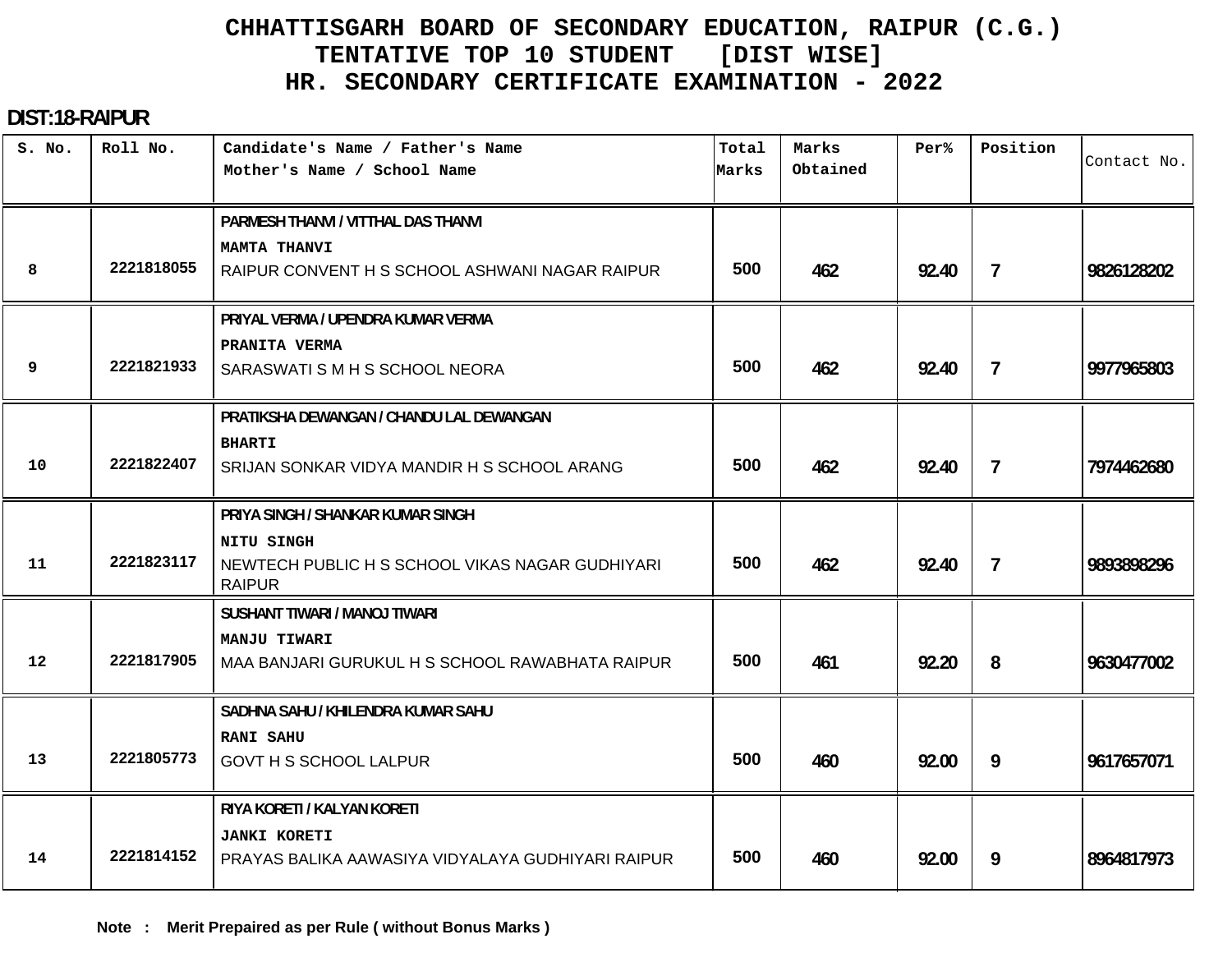#### **DIST:18-RAIPUR**

| S. No. | Roll No.   | Candidate's Name / Father's Name<br>Mother's Name / School Name                          | Total<br>Marks | Marks<br>Obtained | Per%  | Position        | Contact No. |
|--------|------------|------------------------------------------------------------------------------------------|----------------|-------------------|-------|-----------------|-------------|
|        |            | SHRIPRIYA TIWARI / CHIRANJEEV LAL TIWARI                                                 |                |                   |       |                 |             |
| 15     | 2221814575 | SUSHILA TIWARI<br>PT R D TIWARI GOVT ENG MED UTKRISHT VIDYALAYA AMAPARA<br><b>RAIPUR</b> | 500            | 460               | 92.00 | 9               | 9644049061  |
|        |            | ANCHAL VERMA / RAM KUMAR VERMA                                                           |                |                   |       |                 |             |
| 16     | 2221816131 | <b>HEMLATA VERMA</b><br>SHISHU NIKETAN ENG MED H S SCHOOL W R S COLONY<br><b>RAIPUR</b>  | 500            | 460               | 92.00 | 9               | 9826162466  |
|        |            | UROOJ HUDA SIDDIQUI / MOHAMMAD ISHAQUE SIDDIQUI                                          |                |                   |       |                 |             |
| 17     | 2221818803 | SHABNAM SIDDIQUI<br>IQRA SCHOOL ENG MED PANDRI RAJA TALAB RAIPUR                         | 500            | 460               | 92.00 | 9               | 9575650519  |
|        |            | KARISHMA SAW / KAMLESH SAW                                                               |                |                   |       |                 |             |
| 18     | 2221817852 | SANGITA DEVI<br>MAA BANJARI GURUKUL H S SCHOOL RAWABHATA RAIPUR                          | 500            | 459               | 91.80 | 10 <sup>°</sup> | 9713499268  |
|        |            | HARSHITA KOSHLE / BAIRAG DAS KOSHLE                                                      |                |                   |       |                 |             |
| 19     | 2221823143 | <b>MEENA KOSHLE</b><br>RAIPUR PUBLIC H S SCHOOL BIRGAON RAIPUR                           | 500            | 459               | 91.80 | 10              | 8120506080  |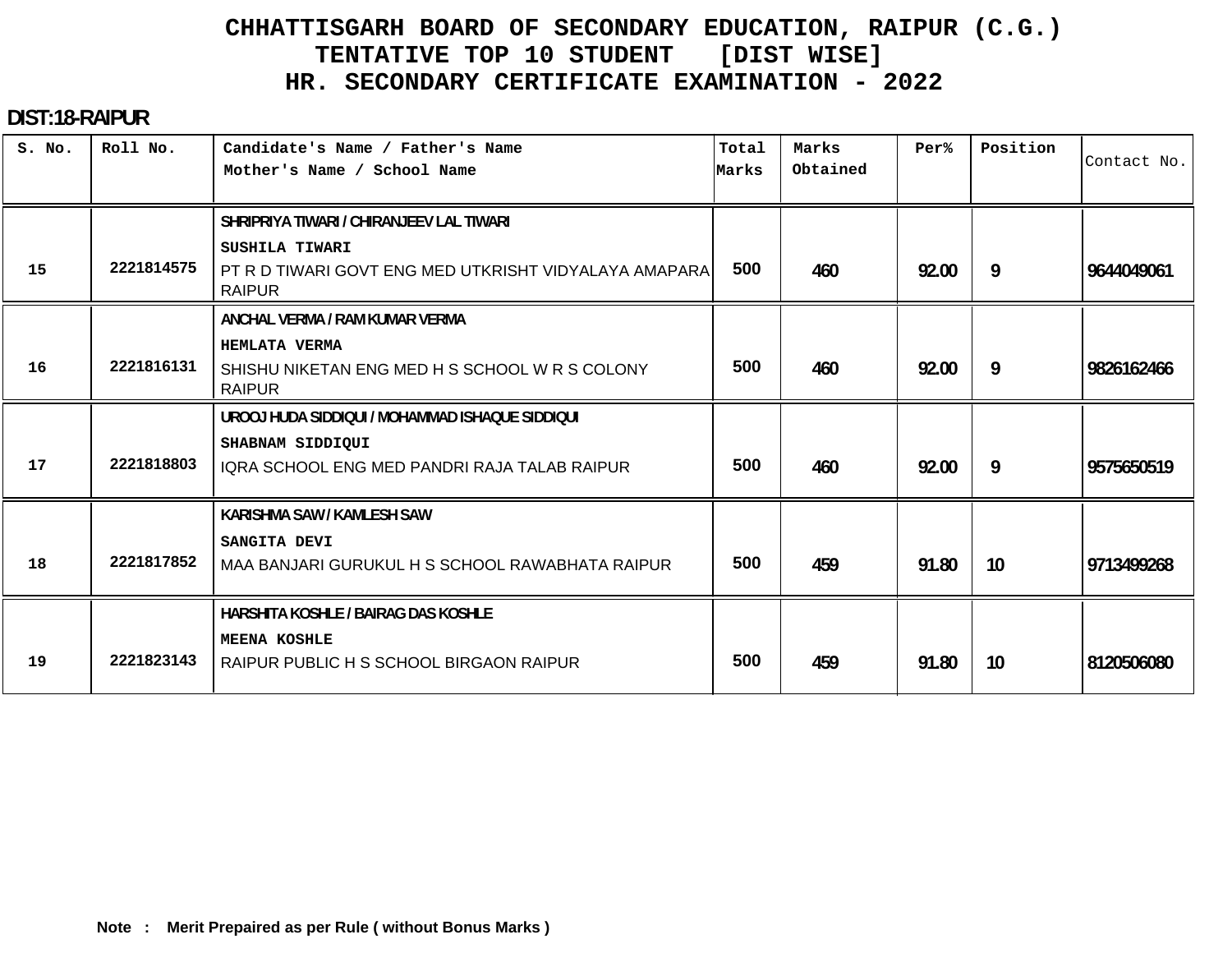#### **DIST:19-RAJNANDGAON**

| S. No.       | Roll No.   | Candidate's Name / Father's Name<br>Mother's Name / School Name | Total<br>Marks | Marks<br>Obtained | Per%  | Position       | Contact No. |
|--------------|------------|-----------------------------------------------------------------|----------------|-------------------|-------|----------------|-------------|
|              |            | ANJU / DEVNATH                                                  |                |                   |       |                |             |
| $\mathbf{1}$ | 2221905565 | LALITA<br><b>GOVT H S SCHOOL SALHEKALA</b>                      | 500            | 464               | 92.80 | $\mathbf{1}$   | 9406060294  |
|              |            |                                                                 |                |                   |       |                |             |
|              |            | MAHEK AGRAWAL / AVINASH AGRAWAL                                 |                |                   |       |                |             |
|              | 2221917920 | REKHA AGRAWAL                                                   |                |                   |       |                |             |
| $\mathbf{2}$ |            | J L M GAYATRI VIDYA PEETH RAJNANDGAON                           | 500            | 460               | 92.00 | $\overline{2}$ | 6266761029  |
|              |            | AASHA SEN / RAJKUMAR SEN                                        |                |                   |       |                |             |
|              |            | <b>GIRIJA SEN</b>                                               |                |                   |       |                |             |
| 3            | 2221910309 | GOVT H S SCHOOL DHARA                                           | 500            | 459               | 91.80 | 3              | 6268110297  |
|              |            | <b>MADHU / HEMRAY</b>                                           |                |                   |       |                |             |
|              | 2221919190 | <b>KAOSHLYA</b>                                                 | 500            |                   |       |                |             |
| 4            |            | AWANTI PUBLIC H S SCHOOL KHAIRAGARH                             |                | 459               | 91.80 | $\mathbf{3}$   | 930247514   |
|              |            | DUMESHWAR PATEL / SHOBHAU RAM PATEL                             |                |                   |       |                |             |
|              |            | RADHA BAI PATEL                                                 |                |                   |       |                |             |
| 5            | 2221919129 | SANSHKAR H S SCHOOL A CHOWKI                                    | 500            | 458               | 91.60 | 4              | 9770898182  |
|              |            | KASHISH SAHU / VIRENDRA KUMAR SAHU                              |                |                   |       |                |             |
|              |            | NEERADEVI SAHU                                                  |                |                   |       |                |             |
| 6            | 2221919248 | C G PUBLIC ENG MED H S SCHOOL DONGARGAON                        | 500            | 458               | 91.60 | 4              | 7223091111  |
|              |            | SAKSHI YADAV / RAJESH KUMAR YADAV                               |                |                   |       |                |             |
|              |            | <b>JAYNI YADAV</b>                                              |                |                   |       |                |             |
| 7            | 2221917858 | SARWESHWAR DAS N P N SCHOOL OF EXCELLENCE<br><b>RAJNANDGAON</b> | 500            | 457               | 91.40 | 5              | 9827152435  |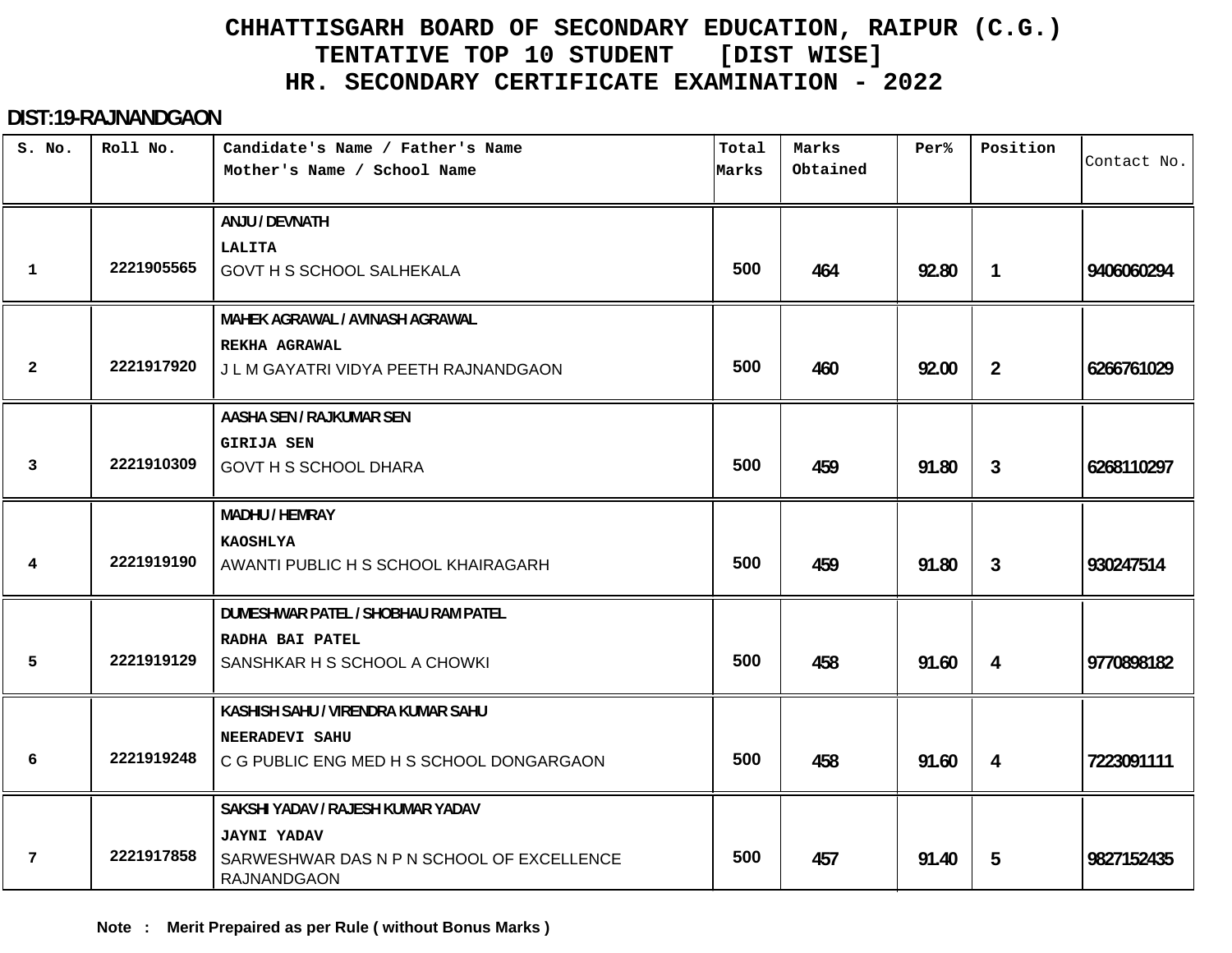#### **DIST:19-RAJNANDGAON**

| S. No. | Roll No.   | Candidate's Name / Father's Name<br>Mother's Name / School Name     | Total<br>Marks | Marks<br>Obtained | Per <sup>8</sup> | Position       | Contact No. |
|--------|------------|---------------------------------------------------------------------|----------------|-------------------|------------------|----------------|-------------|
|        |            | MUSKAN MEGHANI / SONU MEGHANI                                       |                |                   |                  |                |             |
|        |            | KOMAL MEGHANI                                                       |                |                   |                  |                |             |
| 8      | 2221917923 | J L M GAYATRI VIDYA PEETH RAJNANDGAON                               | 500            | 457               | 91.40            | 5              | 7879373286  |
|        |            | <b>VAISHNAVI SAHU / DURYODHAN SAHU</b>                              |                |                   |                  |                |             |
|        |            | <b>KEWRA SAHU</b>                                                   |                |                   |                  |                |             |
| 9      | 2221900700 | GOVT H S SCHOOL RENGAKATHERA BAKHAT                                 | 500            | 455               | 91.00            | 6              | 8305683896  |
|        |            | <b>OMESHWARAM YADAV / MADAN YADAV</b>                               |                |                   |                  |                |             |
|        |            | <b>BHANUPRIYA</b>                                                   |                |                   |                  |                |             |
| 10     | 2221918107 | WESLEYAN HINDI H S SCHOOL RAJNANDGAON                               | 500            | 455               | 91.00            | 6              | 9406095015  |
|        |            | BARKHA MAHOBIYA / ONKAR MAHOBIYA                                    |                |                   |                  |                |             |
|        | 2221918192 | MAMTA MAHOBIYA                                                      |                |                   |                  |                |             |
| 11     |            | WESLEYAN HINDI H S SCHOOL RAJNANDGAON                               | 500            | 453               | 90.60            | $\overline{7}$ | 9630037072  |
|        |            | AANCHAL TIWARI / VIRENDRA KUMAR TIWARI                              |                |                   |                  |                |             |
|        | 2221907623 | TARINI TIWARI                                                       |                |                   |                  |                |             |
| 12     |            | SWAMI ATMANAND GOVT ENG MED SCHOOL DONGARGAON<br><b>RAJNANDGAON</b> | 500            | 452               | 90.40            | 8              | 6263256963  |
|        |            | PALLAVI SAHU / KIRTAN SAHU                                          |                |                   |                  |                |             |
|        |            | <b>JAGESHWARI SAHU</b>                                              |                |                   |                  |                |             |
| 13     | 2221917926 | J L M GAYATRI VIDYA PEETH RAJNANDGAON                               | 500            | 451               | 90.20            | 9              | 9691500445  |
|        |            | LATA RAWANI / SHANKAR RAWANI                                        |                |                   |                  |                |             |
|        |            | SONU RAWANI                                                         |                |                   |                  |                |             |
| 14     | 2221918206 | WESLEYAN HINDI H S SCHOOL RAJNANDGAON                               | 500            | 451               | 90.20            | 9              | 9907122071  |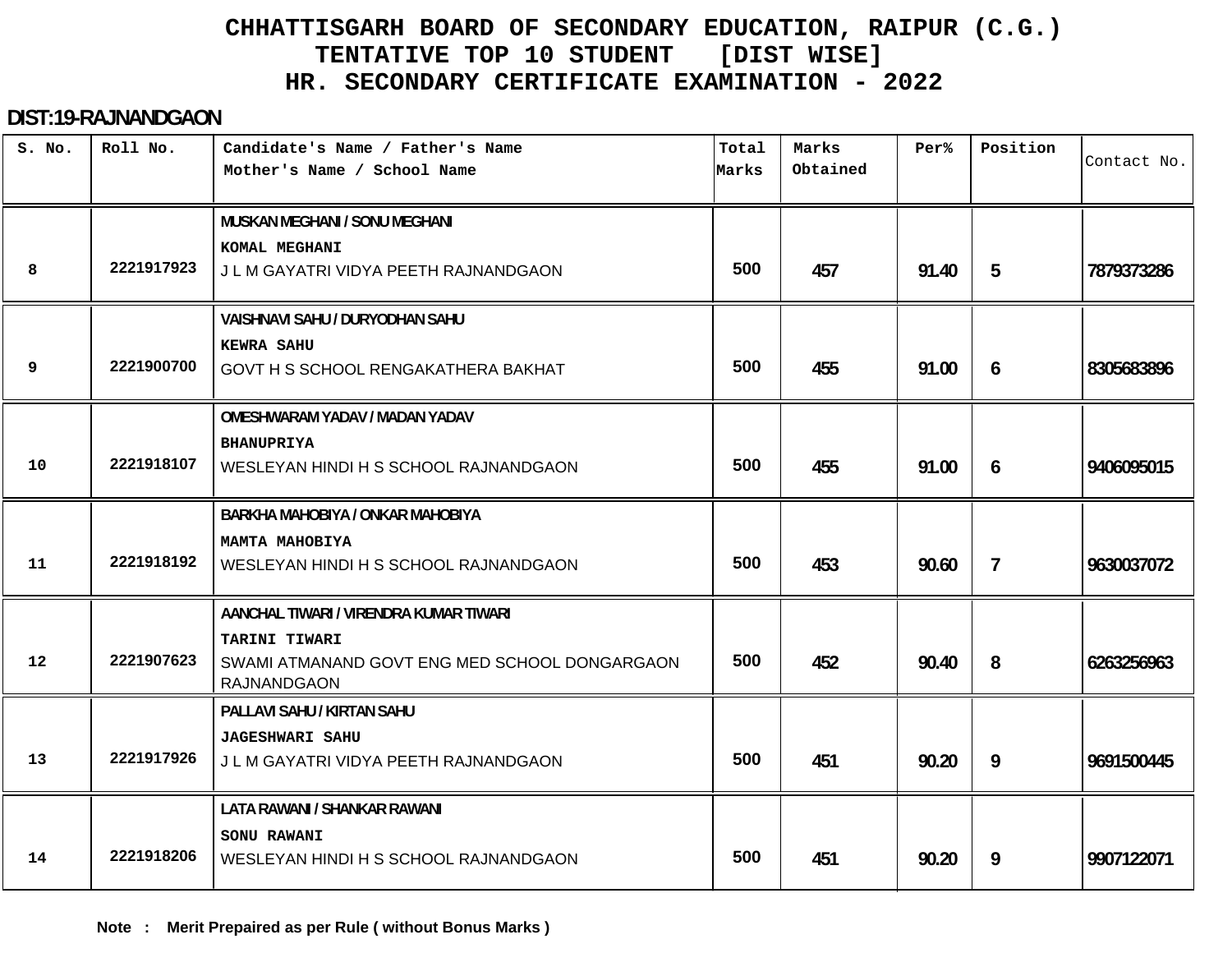#### **DIST:19-RAJNANDGAON**

| S. No. | Roll No.   | Candidate's Name / Father's Name<br>School Name<br>Mother's Name                                                    | Total<br>Marks | Marks<br>Obtained | Per%  | Position | Contact No. |
|--------|------------|---------------------------------------------------------------------------------------------------------------------|----------------|-------------------|-------|----------|-------------|
| 15     | 2221904114 | <b>GOPAL VERMA / CHINTA RAM VERMA</b><br><b>DHANESHWARI VERMA</b><br>SWAMI ATMANAND GOVT ENG MED SCHOOL CHHUIKHADAN | 500            | 448               | 89.60 | 10       | 8889688638  |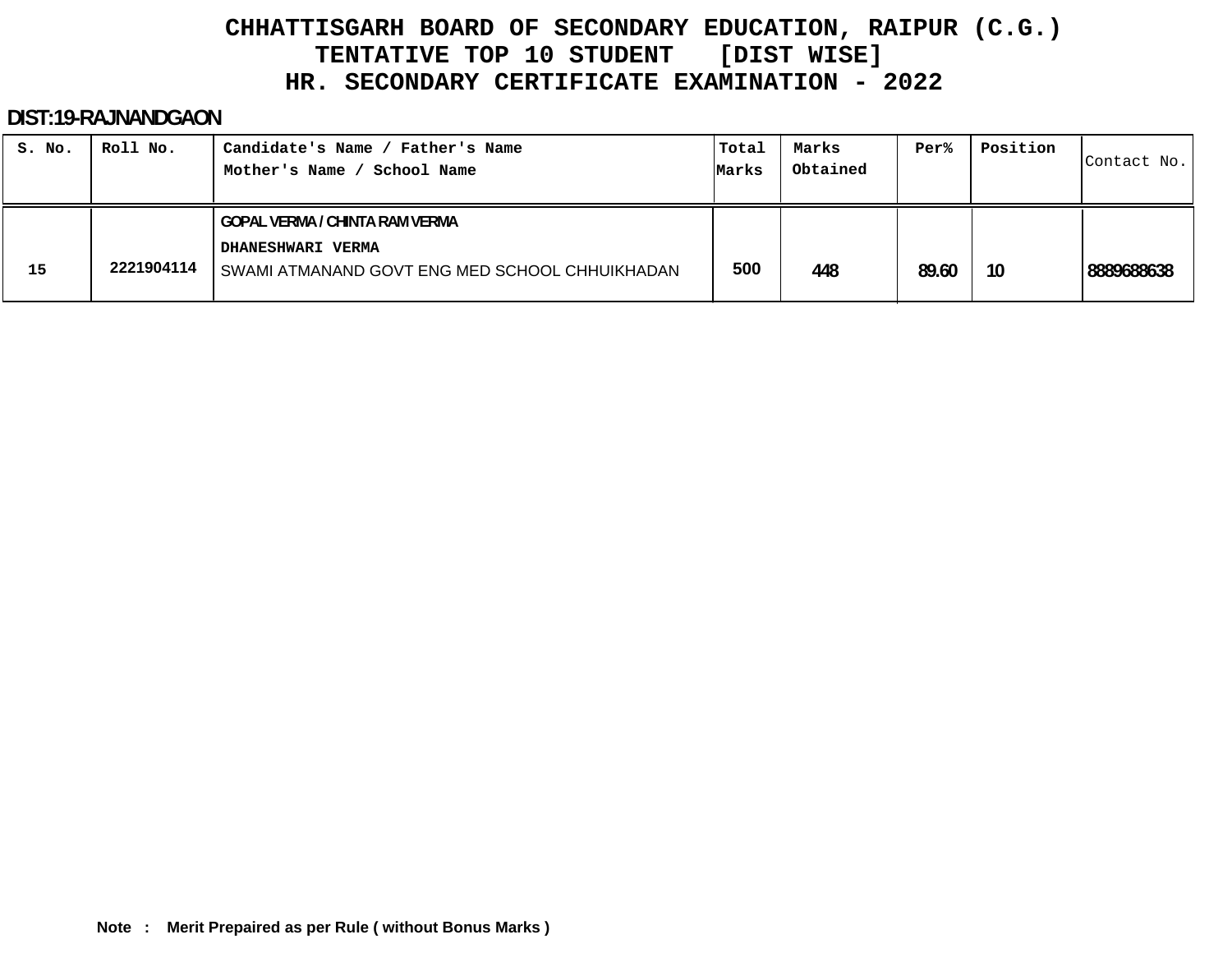#### **DIST:31-BILASPUR**

| S. No.         | Roll No.   | Candidate's Name / Father's Name<br>Mother's Name / School Name            | Total<br>Marks | Marks<br>Obtained | Per%  | Position       | Contact No. |
|----------------|------------|----------------------------------------------------------------------------|----------------|-------------------|-------|----------------|-------------|
|                |            | KHUSHBOO WADHWANI / VIJAY KUMAR WADHWANI<br>SANGEETA WADHWANI              |                |                   |       |                |             |
| 1              | 2223116090 | ST. JOSEPH CONVENT E M H S SCHOOL BILASPUR                                 | 500            | 482               | 96.40 | $\mathbf{1}$   | 9303540605  |
|                |            | DISHA DUBEY / MADHAV PRASAD DUBEY                                          |                |                   |       |                |             |
| $\overline{2}$ | 2223113910 | <b>ANJANA DUBEY</b><br>BILASPUR PUBLIC H S SCHOOL SARKANDA BILASPUR        | 500            | 472               | 94.40 | $\overline{2}$ | 6264054969  |
|                |            | MANSI SAHU / ASHWANI KUMAR SAHU                                            |                |                   |       |                |             |
| 3              | 2223119192 | RAJKUMARI SAHU<br><b>GURUKUL H S SCHOOL TAKHATPUR</b>                      | 500            | 471               | 94.20 | $\mathbf{3}$   | 9754094205  |
|                |            | NITYARANI RAI / DWARIKA PRASAD RAI                                         |                |                   |       |                |             |
| 4              | 2223115457 | <b>ARCHANA RAI</b><br>SARDAR SANTOSH SINGH MEMO SCHOOL SIRGITTI BILASPUR   | 500            | 459               | 91.80 | 4              | 9691342410  |
|                |            | HARSH SAHU / BASANT SAHU                                                   |                |                   |       |                |             |
| 5              | 2223107518 | <b>PUSHPA</b><br>GOVT H S SCHOOL KHAMHARIA SEEPAT BILASPUR                 | 500            | 457               | 91.40 | 5              | 6263892197  |
|                |            | SATYAPRAKASH RATHORE / FULCHAND RATHORE                                    |                |                   |       |                |             |
| 6              | 2223117037 | <b>SIMA RATHORE</b><br>SARSAWATI SHISHU MANDIR H S SCHOOL MASTURI BILASPUR | 500            | 456               | 91.20 | 6              | 7999881317  |
|                |            | HARSHITA PANDE / PRAVEEN PANDE                                             |                |                   |       |                |             |
| 7              | 2223118243 | <b>VARSHA PANDE</b><br>M G M ENGLISH MEDIUM H S S BILASPUR                 | 500            | 455               | 91.00 | $\overline{7}$ | 7024496347  |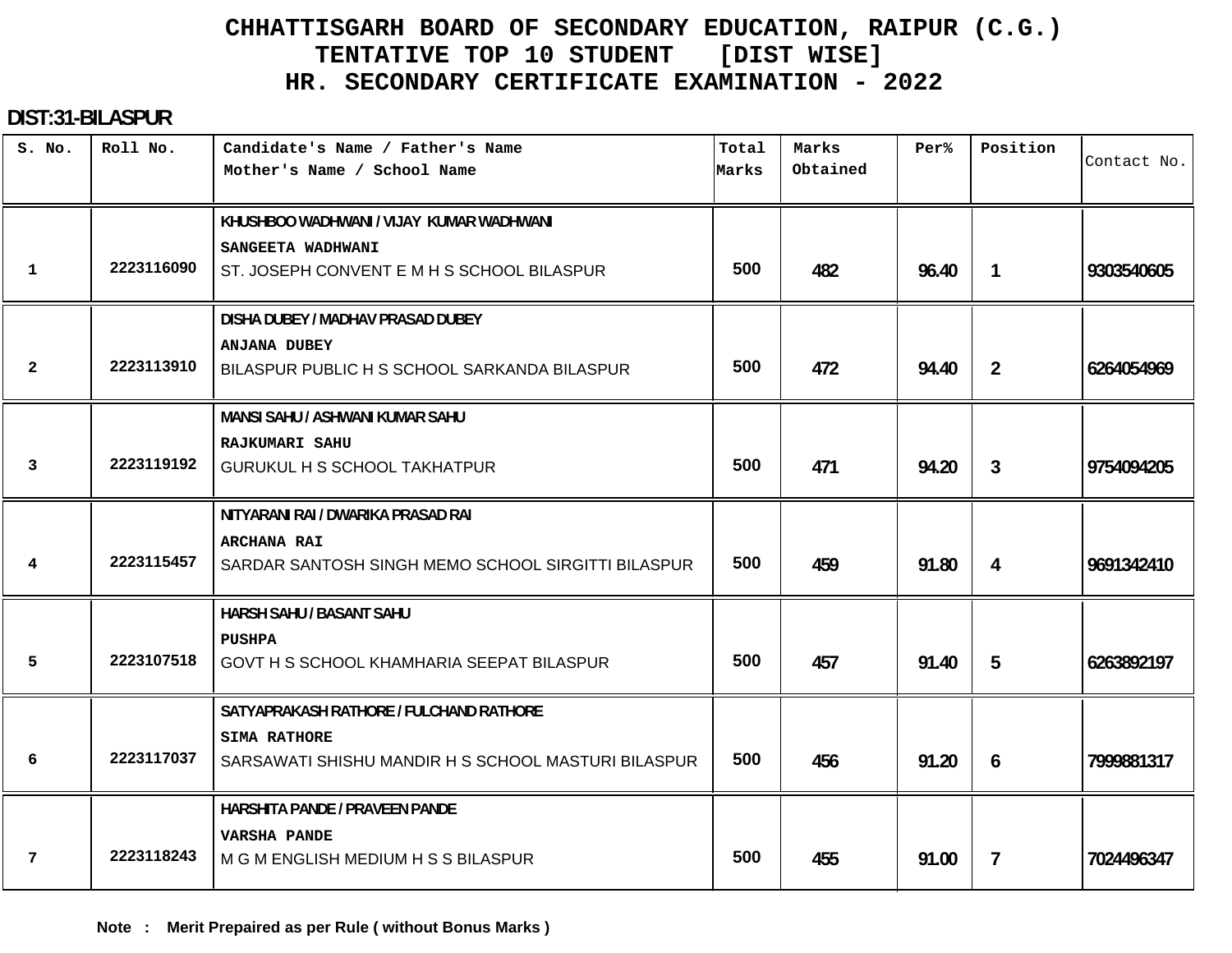#### **DIST:31-BILASPUR**

| S. No. | Roll No.   | Candidate's Name / Father's Name<br>Mother's Name / School Name                                         | Total<br>Marks | Marks<br>Obtained | Per%  | Position | Contact No. |
|--------|------------|---------------------------------------------------------------------------------------------------------|----------------|-------------------|-------|----------|-------------|
| 8      | 2223112886 | ARSALA ANSARI / JYAOOL KAMARJI<br><b>SAMAR JAHAJI</b><br>ST JOSEPH CONVENT H S SCHOOL BILASPUR          | 500            | 453               | 90.60 | 8        | 9893326120  |
| 9      | 2223113600 | POOJA YADAV / NITESH KUMAR YADAV<br>CHINTAMANI DEVI<br>BHARAT MATA EM H S SCHOOL BILASPUR               | 500            | 453               | 90.60 | 8        | 7898179110  |
| 10     | 2223113684 | RAJ SONI / RAJESH SONI<br>SUNITA SONI<br>SARASWATI S M H S SCHOOL TILAK NAGAR BILASPUR                  | 500            | 453               | 90.60 | 8        | 9685918225  |
| 11     | 2223116016 | <b>CHANDRAPRAKASH KARNIK / SUSHIL</b><br><b>ANUSUIYA</b><br>GURUKUL VIDHYA MANDIR CHINGRAJPARA BILASPUR | 500            | 452               | 90.40 | 9        | 7803042211  |
| 12     | 2223113953 | AASTHA PARDHAN / BALKRISHANA PARDHAN<br>MANJU PARDHAN<br>MAHANTY E M H S SCHOOL BILASPUR                | 500            | 451               | 90.20 | 10       | 9302272801  |
| 13     | 2223118392 | NILESH SAHU / TEJRAM SAHU<br><b>DEVAKI SAHU</b><br>ANAND PUBLIC H S SCHOOL VIJYAPURAM                   | 500            | 451               | 90.20 | 10       | 8103704028  |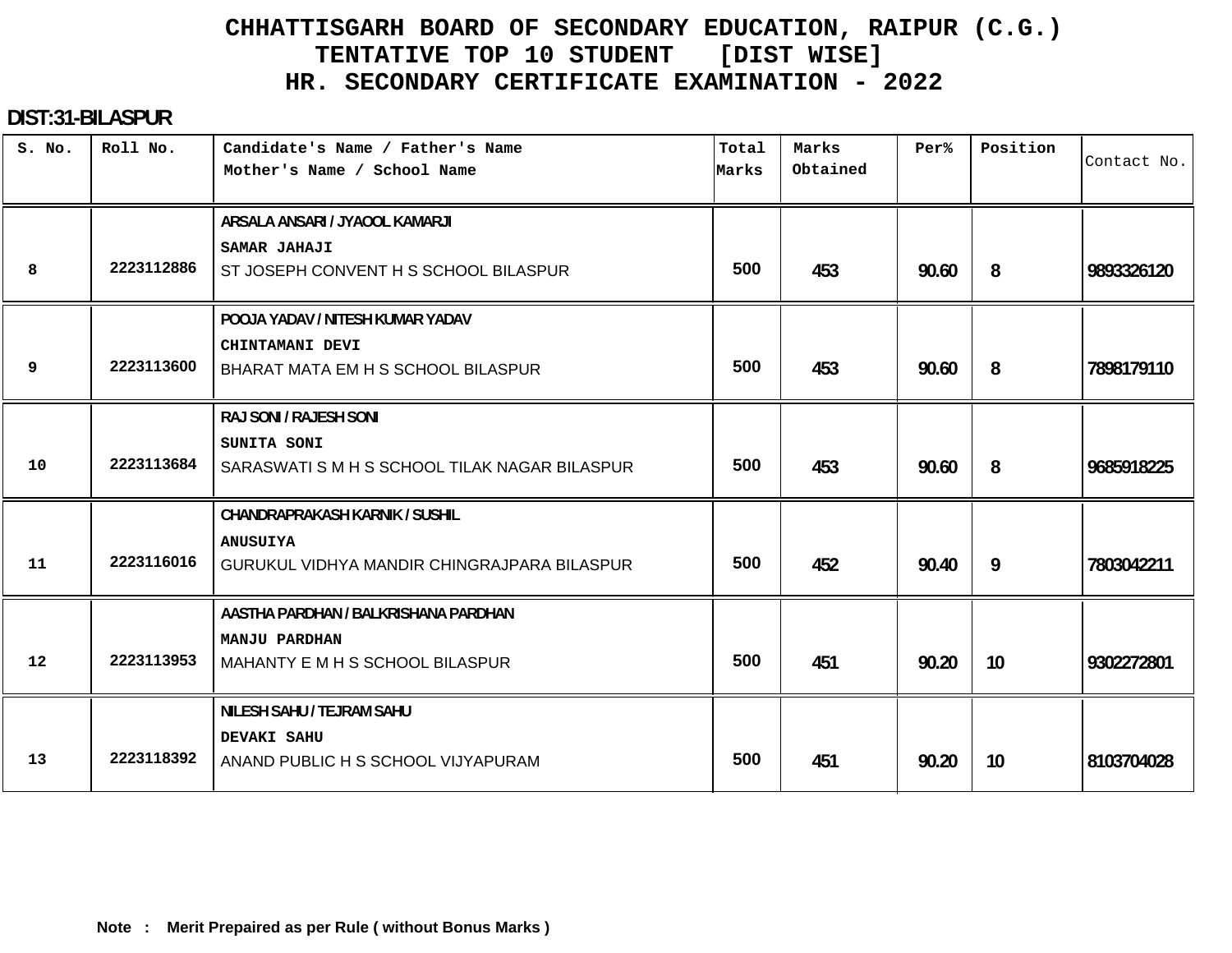#### **DIST:32-JANJGIR-CHAMPA**

| S. No.         | Roll No.   | Candidate's Name / Father's Name<br>Mother's Name / School Name       | Total<br>Marks | Marks<br>Obtained | Per%  | Position       | Contact No. |
|----------------|------------|-----------------------------------------------------------------------|----------------|-------------------|-------|----------------|-------------|
|                |            |                                                                       |                |                   |       |                |             |
|                |            | RENUKA CHANDRA / KHEMCHARAN CHANDRA                                   |                |                   |       |                |             |
|                |            | <b>GEETA CHANDRA</b>                                                  |                |                   |       |                |             |
| 1              | 2223222736 | SANSKAR EM H S SCHOOL JAIJAIPUR                                       | 500            | 479               | 95.80 | $\mathbf{1}$   | 9907152740  |
|                |            | JYOTI / JEEWANLAL                                                     |                |                   |       |                |             |
|                |            | <b>GANESHI BAI</b>                                                    |                |                   |       |                |             |
| $\overline{2}$ | 2223214867 | <b>GOVT H S SCHOOL BIRGAHANI CHA</b>                                  | 500            | 475               | 95.00 | $\overline{2}$ | 6266329996  |
|                |            | CHIRAG AGRAWAL / PRAKASH AGRAWAL                                      |                |                   |       |                |             |
|                |            | SANGEETA AGRAWAL                                                      |                |                   |       |                |             |
| 3              | 2223221989 | ANUNAY CONVENT H S SCHOOL NAWDHA CHOK SHAKTI<br><b>JANJGIR CHAMPA</b> | 500            | 472               | 94.40 | $\mathbf{3}$   | 8305960503  |
|                |            | KESHAV KASHYAP / BASANT KUMAR KASHYAP                                 |                |                   |       |                |             |
|                |            | VIDYA KUMARI KASHYAP                                                  |                |                   |       |                |             |
| 4              | 2223200765 | GOVT H S SCHOOL NO 1 JANJGIR                                          | 500            | 468               | 93.60 | 4              | 6266648661  |
|                |            | <b>VIVEK KUMAR PATEL / ROSHAN KUMAR PATEL</b>                         |                |                   |       |                |             |
|                |            | SAVITA PATEL                                                          |                |                   |       |                |             |
| 5              | 2223221881 | ANUNAY CONVENT H S SCHOOL NAWDHA CHOK SHAKTI<br><b>JANJGIR CHAMPA</b> | 500            | 465               | 93.00 | 5              | 8305916631  |
|                |            | DIKSHA CHANDRA / DILHARAN CHANDRA                                     |                |                   |       |                |             |
|                |            | LALITA CHANDRA                                                        |                |                   |       |                |             |
| 6              | 2223219507 | SARASWATI S M H S SCHOOL RABELI SEEPAT JANJGIR                        | 500            | 462               | 92.40 | 6              | 9098906365  |
|                |            | AYUSH DEWANGAN / KAMAL DEWANGAN                                       |                |                   |       |                |             |
|                |            | REKHA DEWANGAN                                                        |                |                   |       |                |             |
| 7              | 2223221886 | ANUNAY CONVENT H S SCHOOL NAWDHA CHOK SHAKTI<br><b>JANJGIR CHAMPA</b> | 500            | 459               | 91.80 | $\overline{7}$ | 8770612859  |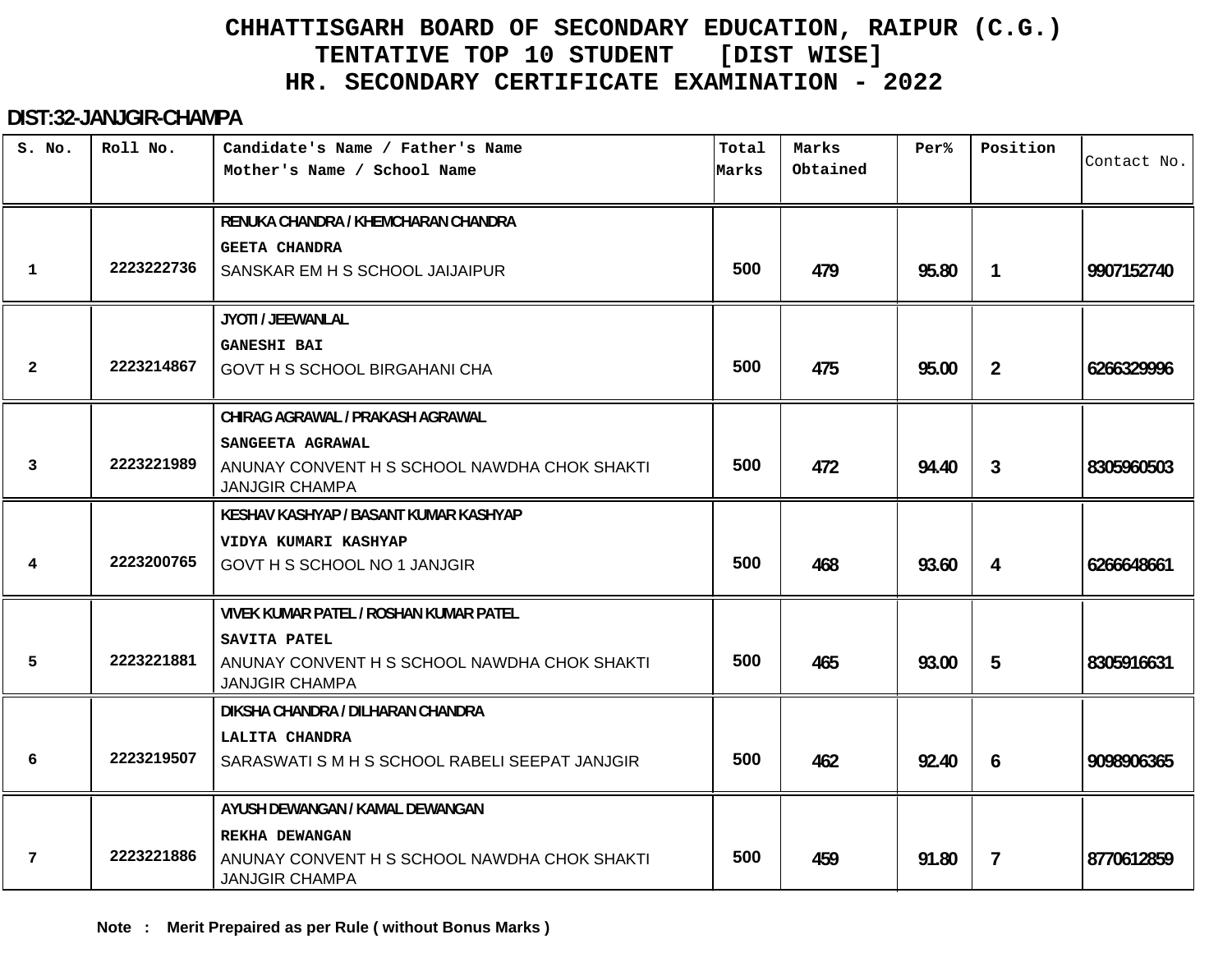#### **DIST:32-JANJGIR-CHAMPA**

| S. No.            | Roll No.   | Candidate's Name / Father's Name<br>Mother's Name / School Name                                | Total<br>Marks | Marks<br>Obtained | Per%  | Position | Contact No. |
|-------------------|------------|------------------------------------------------------------------------------------------------|----------------|-------------------|-------|----------|-------------|
|                   |            | SHRIYANSH TAMBOLI / SURENDRA KUMAR TAMBOLI                                                     |                |                   |       |          |             |
| 8                 | 2223215293 | SHARDA TAMBOLI<br>GYANDEEP H S SCHOOL JANJGIR JANJGIR                                          | 500            | 458               | 91.60 | 8        | 9131666303  |
|                   |            | RAVI KUMAR YADAV / VIRESHWAR PRASAD                                                            |                |                   |       |          |             |
| 9                 | 2223219504 | LAXMI BAI<br>SARASWATI S M H S SCHOOL RABELI SEEPAT JANJGIR                                    | 500            | 457               | 91.40 | 9        | 8817951930  |
|                   |            | <b>ADITI SAHU / RAMESH SAHU</b>                                                                |                |                   |       |          |             |
| 10                | 2223221985 | PRAMILA SAHU<br>ANUNAY CONVENT H S SCHOOL NAWDHA CHOK SHAKTI<br><b>JANJGIR CHAMPA</b>          | 500            | 457               | 91.40 | 9        | 9826629119  |
|                   |            | YOGESHREE GABEL / UMESH KUMAR                                                                  |                |                   |       |          |             |
| 11                | 2223221882 | <b>SEETA GABEL</b><br>ANUNAY CONVENT H S SCHOOL NAWDHA CHOK SHAKTI<br><b>JANJGIR CHAMPA</b>    | 500            | 455               | 91.00 | 10       | 9399335910  |
|                   |            | <b>BHARTI DEWANGAN / NARESH DEWANGAN</b>                                                       |                |                   |       |          |             |
| $12 \overline{ }$ | 2223221988 | <b>GEETA DEWANGAN</b><br>ANUNAY CONVENT H S SCHOOL NAWDHA CHOK SHAKTI<br><b>JANJGIR CHAMPA</b> | 500            | 455               | 91.00 | 10       | 6266598738  |
|                   |            | PRACHI AGRAWAL / RAJESH AGRAWAL                                                                |                |                   |       |          |             |
| 13                | 2223222367 | MAMTA AGRAWAL<br>GUNJAN EDUCATION CENTRE H S SCHOOL STATION ROAD<br><b>SAKTI</b>               | 500            | 455               | 91.00 | 10       | 8319834534  |
|                   |            | UNNATI GOYAL / KRISHNA KANHAIYA GOYAL                                                          |                |                   |       |          |             |
| 14                | 2223222373 | SAROJ DEVI GOYAL<br>GUNJAN EDUCATION CENTRE H S SCHOOL STATION ROAD<br><b>SAKTI</b>            | 500            | 455               | 91.00 | 10       | 7000292829  |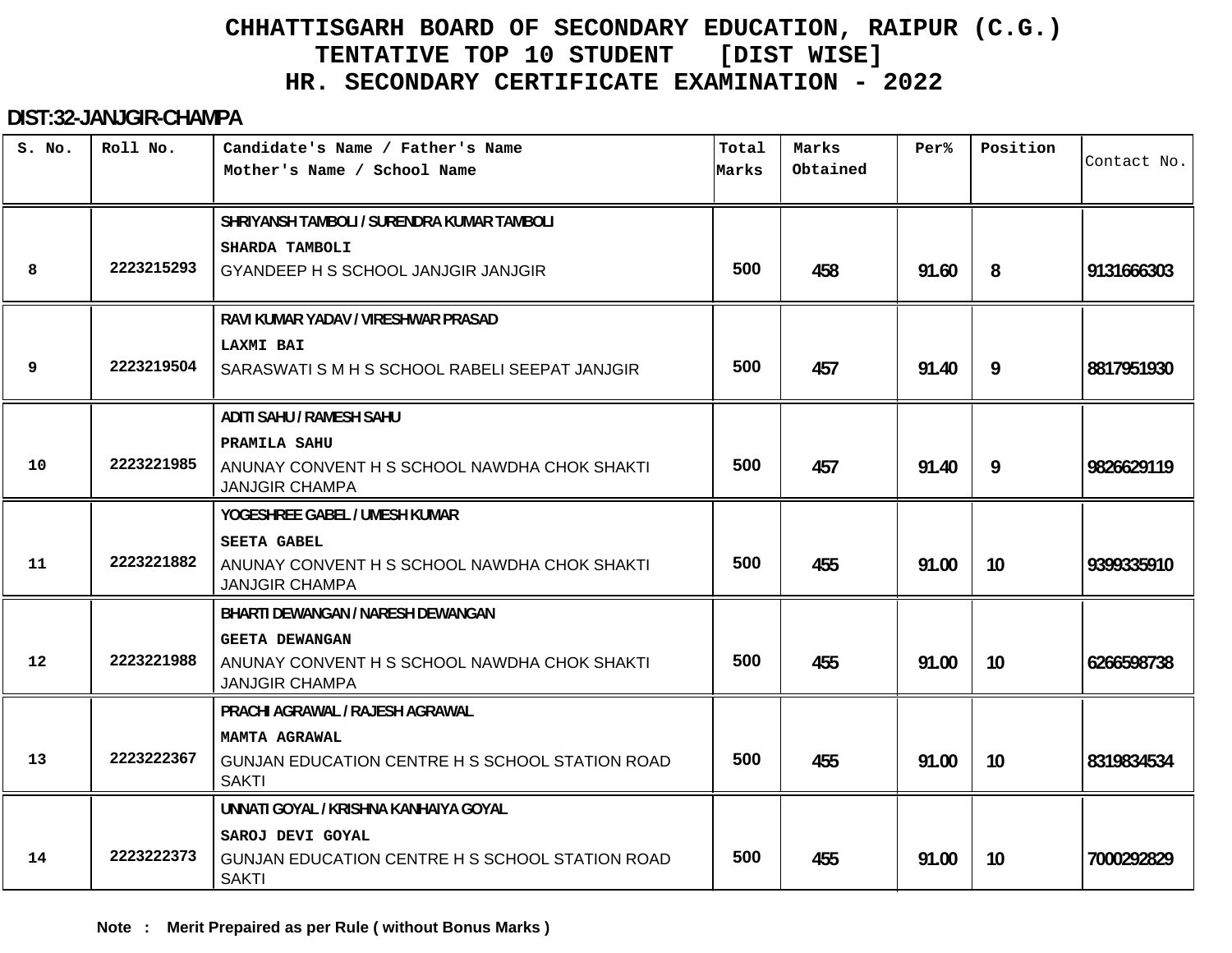#### **DIST:33-KORBA**

| S. No.         | Roll No.   | Candidate's Name / Father's Name<br>Mother's Name / School Name                                               | Total<br>Marks | Marks<br>Obtained | Per <sup>8</sup> | Position       | Contact No. |
|----------------|------------|---------------------------------------------------------------------------------------------------------------|----------------|-------------------|------------------|----------------|-------------|
| $\mathbf 1$    | 2223309767 | SHASHANK SHEKHAR PANDEY / DHARMENDRA KUMAR PANDEY<br><b>GUNJAN PANDEY</b><br>MGM H S SCHOOL BALCO NAGAR KORBA | 500            | 465               | 93.00            | $\mathbf{1}$   | 9755496224  |
|                |            | <b>KRITI SAHU / P L SAHU</b>                                                                                  |                |                   |                  |                |             |
| $\overline{2}$ | 2223309200 | YASHODA SAHU<br>NIRMALA ENG H S SCHOOL KORBA                                                                  | 500            | 460               | 92.00            | $\overline{2}$ | 9131530209  |
| 3              | 2223311003 | SAKSHI JAISWAL / SHIV KUMAR JAISWAL<br><b>JAMUNA JAISWAL</b><br>SARASWATI H S SCHOOL KATGHORA KORBA           | 500            | 459               | 91.80            | 3              | 9827105806  |
| 4              | 2223302293 | KAMNA / RADHESHYAM<br><b>SHAKUNTALA</b><br><b>GOVT H S SCHOOL ARDA KORBA</b>                                  | 500            | 458               | 91.60            | 4              | 6261013709  |
| 5              | 2223302517 | MALVIKA DEWANGAN / PANCHRAM DEWANGAN<br>CHANDNI DEWANGAN<br><b>GOVT H S SCHOOL CHHURI KORBA</b>               | 500            | 458               | 91.60            | 4              | 9893448613  |
| 6              | 2223309400 | BHUPENDRA SAHU / BASANT LAL SAHU<br><b>GAYATRI DEVI</b><br>SARASWATI H S SCHOOL C S E B KORBA                 | 500            | 458               | 91.60            | 4              | 8225955475  |
| 7              | 2223303606 | <b>ISHWARI / GUHARAM</b><br><b>SUNITA</b><br><b>GOVT TWD H S SCHOOL GHURDEWA</b>                              | 500            | 457               | 91.40            | 5              | 7723802365  |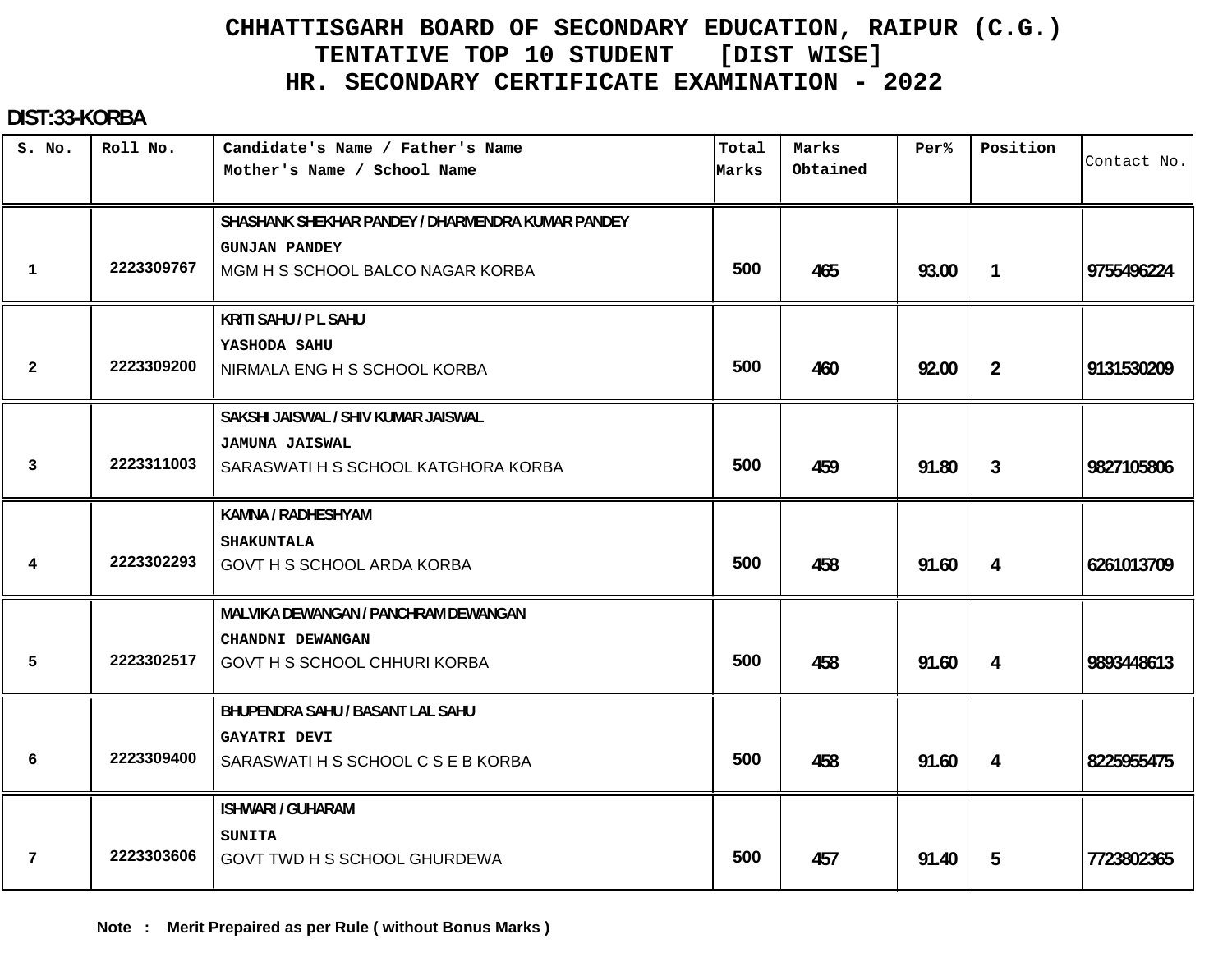#### **DIST:33-KORBA**

| S. No.            | Roll No.   | Candidate's Name / Father's Name<br>Mother's Name / School Name | Total<br>Marks | Marks<br>Obtained | Per%  | Position       | Contact No. |
|-------------------|------------|-----------------------------------------------------------------|----------------|-------------------|-------|----------------|-------------|
|                   |            | <b>SHALU / MANISH KUMAR</b>                                     |                |                   |       |                |             |
|                   |            | <b>GANGA DEVI</b>                                               |                |                   |       |                |             |
| 8                 | 2223308552 | GOVT PRAYAS H S SCHOOL CHHURIKALA                               | 500            | 453               | 90.60 | 6              | 9301903839  |
|                   |            | <b>GARIMA CHANDRA / NIRANJAN CHANDRA</b>                        |                |                   |       |                |             |
|                   |            | UMA CHANDRA                                                     |                |                   |       |                |             |
| 9                 | 2223309801 | MGM H S SCHOOL BALCO NAGAR KORBA                                | 500            | 453               | 90.60 | 6              | 9340578018  |
|                   |            | PAYAL NIRMALKAR / YOGESH NIRMALKAR                              |                |                   |       |                |             |
|                   |            | ANNPURNA NIRMALKAR                                              |                |                   |       |                |             |
| 10                | 2223311000 | SARASWATI H S SCHOOL KATGHORA KORBA                             | 500            | 453               | 90.60 | 6              | 9993058974  |
|                   |            | NAGESH KUMAR SARTHI / JAIKUMAR SARTHI                           |                |                   |       |                |             |
|                   |            | SHAIL BAI                                                       |                |                   |       |                |             |
| 11                | 2223304124 | <b>GOVT H S SCHOOL KANKI KORBA</b>                              | 500            | 452               | 90.40 | $\overline{7}$ | 9329479862  |
|                   |            | NAINA SAHU / RAMNARAYAN SAHU                                    |                |                   |       |                |             |
|                   |            | NEELIMA SAHU                                                    |                |                   |       |                |             |
| $12 \overline{ }$ | 2223310733 | SARASWATI H S SCHOOL BALGI PROJECT KORBA                        | 500            | 452               | 90.40 | $\overline{7}$ | 7898097311  |
|                   |            | POOJA DHRUW / AVINASH KUMAR DHRUW                               |                |                   |       |                |             |
|                   |            | <b>REVATI DHRUW</b>                                             |                |                   |       |                |             |
| 13                | 2223309159 | NIRMALA ENG H S SCHOOL KORBA                                    | 500            | 451               | 90.20 | 8              | 9109770248  |
|                   |            | <b>HASINA RAVTE / KUMRAJ RAVTE</b>                              |                |                   |       |                |             |
|                   |            | <b>BHANBATI RAVTE</b>                                           |                |                   |       |                |             |
| 14                | 2223308506 | GOVT PRAYAS H S SCHOOL CHHURIKALA                               | 500            | 450               | 90.00 | 9              | 8817918482  |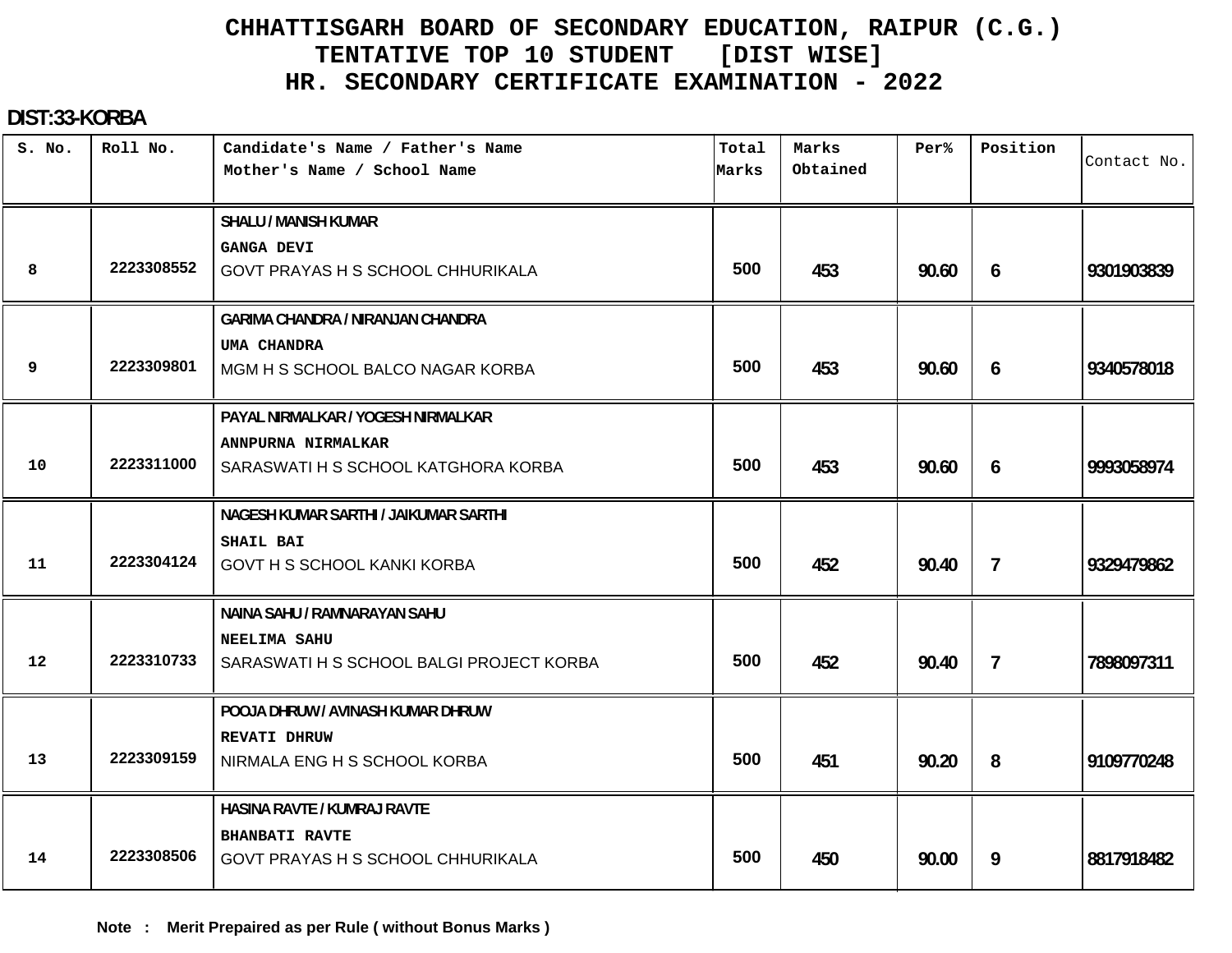#### **DIST:33-KORBA**

| S. No. | Roll No.   | Candidate's Name / Father's Name<br>Mother's Name / School Name                                             | Total<br>Marks | Marks<br>Obtained | Per%  | Position | Contact No. |
|--------|------------|-------------------------------------------------------------------------------------------------------------|----------------|-------------------|-------|----------|-------------|
| 15     | 2223309675 | YASH KARSH / RAJESH KARSH<br><b>PUSHPA KARSH</b><br>LIONS ENG H S SCHOOL T P NAGAR KORBA                    | 500            | 450               | 90.00 | 9        | 7828981037  |
| 16     | 2223301777 | JAY DEV / SABULAL<br><b>RAMOOTIN</b><br>GOVT H S SCHOOL N C D C KORBA                                       | 500            | 449               | 89.80 | 10       | 6268381393  |
| 17     | 2223309961 | ROHAN KUMAR RATHORE / NARHAR PRASAD RATHORE<br><b>GODAVARI RATHORE</b><br>BLUE BIRD PUBLIC H S SCHOOL KORBA | 500            | 449               | 89.80 | 10       | 8109151694  |
| 18     | 2223310991 | VIDYA MAHANT / BANDHAN DAS MAHANT<br><b>DUJ BAI MAHANT</b><br>SARASWATI H S SCHOOL KATGHORA KORBA           | 500            | 449               | 89.80 | 10       | 9754186556  |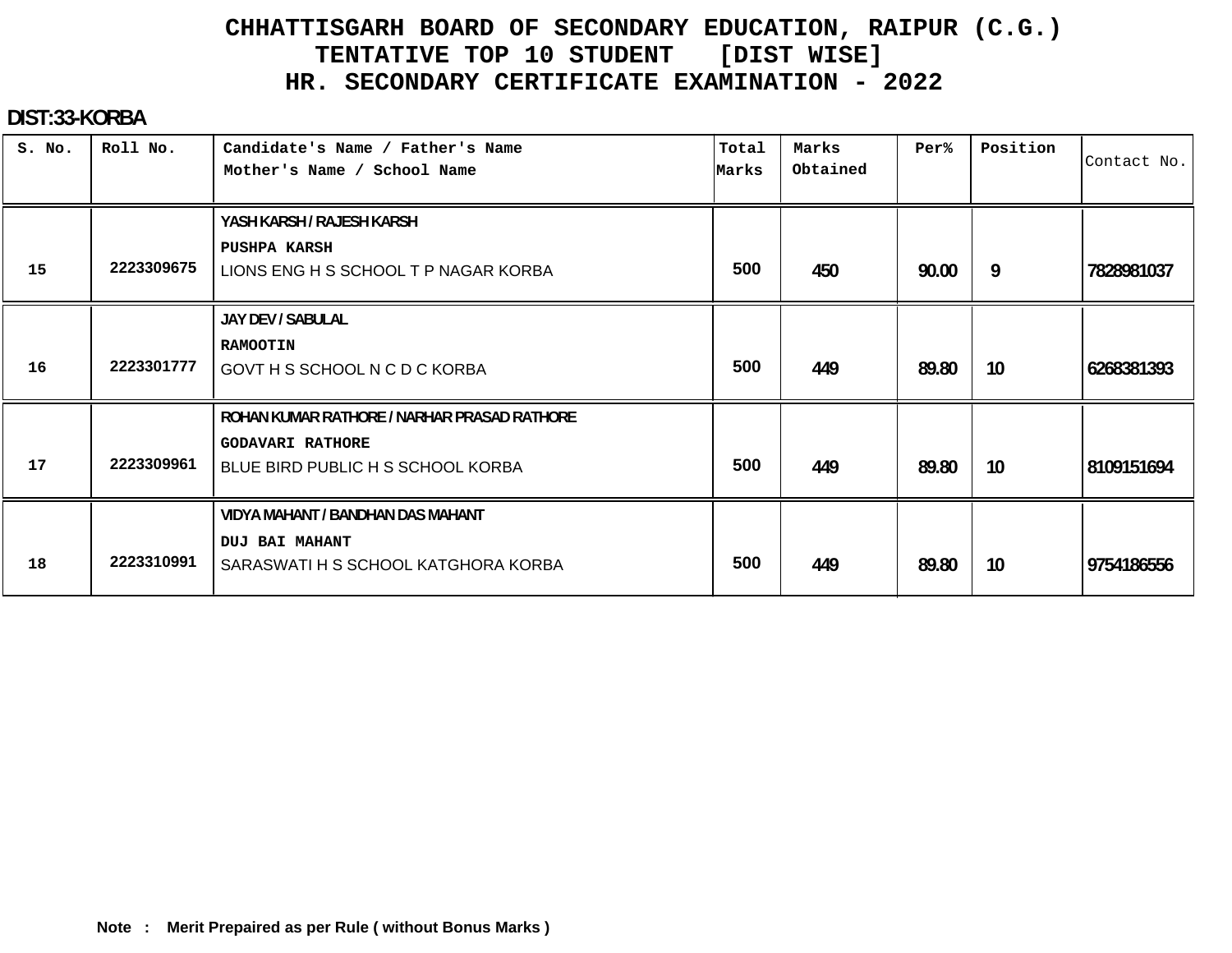#### **DIST:34-MUNGELI**

| S. No.         | Roll No.   | Candidate's Name / Father's Name<br>Mother's Name / School Name                                | Total<br>Marks | Marks<br>Obtained | Per <sup>8</sup> | Position       | Contact No. |
|----------------|------------|------------------------------------------------------------------------------------------------|----------------|-------------------|------------------|----------------|-------------|
| $\mathbf 1$    | 2223407600 | NEERAJ KUMAR VERMA / MOHAN SINGH<br>RUKHMANI VERMA<br>SARASWATI SHISHU MANDIR H S SCHOOL LORMI | 500            | 470               | 94.00            | $\mathbf{1}$   | 6268958270  |
| $\overline{2}$ | 2223406439 | BHAVYA PANDEY / NARESH KUMAR PANDEY<br>VINITA PANDEY<br>SARSWATI SHISHU MANDIR H S S MUNGELI   | 500            | 466               | 93.20            | $\overline{2}$ | 7898090966  |
| 3              | 2223408499 | SOMNATH / GAURISHANKAR<br><b>ANUSUIYA</b><br>MAHATMA GANDHI H S SCHOOLSALHEGHORI               | 500            | 466               | 93.20            | $\overline{2}$ | 9753664279  |
| 4              | 2223408146 | AASEEN DIWAKER / MANOJ DIWAKER<br>HEMLATA DIWAKER<br>VIVEKANAND VIDYAPEETH H S SCHOOL MUNGELI  | 500            | 461               | 92.20            | 3              | 7898497781  |
| 5              | 2223402079 | PRAGYA KASHYAP / SHIVKUMAR<br><b>LATA</b><br><b>GOVT H S SCHOOL JARHAGAON</b>                  | 500            | 460               | 92.00            | 4              | 9755252156  |
| 6              | 2223406437 | ANURAG PANDEY / SUNIL PANDEY<br>SHARDA PANDEY<br>SARSWATI SHISHU MANDIR H S S MUNGELI          | 500            | 460               | 92.00            | 4              | 7999171920  |
| 7              | 2223407089 | HITESH KUMAR RAJPUT / RAVI KUMAR RAJPUT<br>LAXMI DEVI<br>MAHARANA PRATAP H S SCHOOL JHAPHAL    | 500            | 458               | 91.60            | 5              | 7773058875  |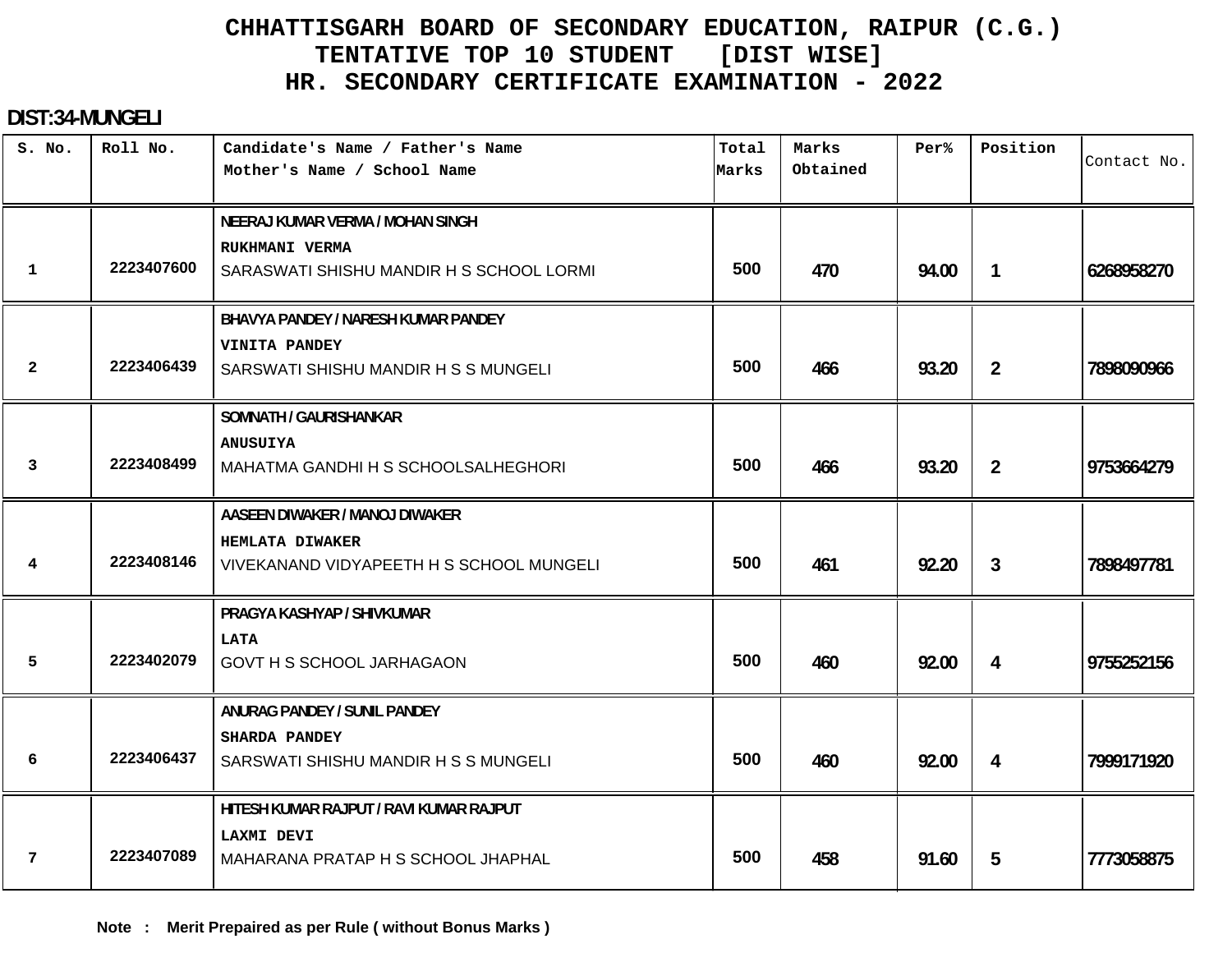#### **DIST:34-MUNGELI**

| S. No. | Roll No.   | Candidate's Name / Father's Name<br>Mother's Name / School Name | Total<br>Marks | Marks<br>Obtained | Per%  | Position        | Contact No. |
|--------|------------|-----------------------------------------------------------------|----------------|-------------------|-------|-----------------|-------------|
|        |            | ARVIND KUMAR SAHU / GANESH RAM<br><b>DURGA SAHU</b>             |                |                   |       |                 |             |
| 8      | 2223407594 | SARASWATI SHISHU MANDIR H S SCHOOL LORMI                        | 500            | 457               | 91.40 | 6               | 9302646353  |
|        |            | PRATIGYA SINGH / NARAYAN SINGH PARIHAR                          |                |                   |       |                 |             |
|        | 2223406530 | AASHRITA SINGH PARIHAR                                          | 500            |                   |       |                 |             |
| 9      |            | SARSWATI SHISHU MANDIR H S S MUNGELI                            |                | 455               | 91.00 | $\mathcal{I}$   | 8305292537  |
|        |            | AARTI JAISWAL / SATISH JAISWAL                                  |                |                   |       |                 |             |
|        | 2223406573 | ANJANA JAISWAL                                                  |                |                   |       |                 |             |
| 10     |            | JAYCEES PUBLIC H S E M SCHOOL MUNGELI                           | 500            | 454               | 90.80 | 8               | 8435056284  |
|        |            | MEDHARANI DWIVEDI / DEVDATT DWIVEDI                             |                |                   |       |                 |             |
|        |            | SHILA DWIVEDI                                                   |                |                   |       |                 |             |
| 11     | 2223406448 | SARSWATI SHISHU MANDIR H S S MUNGELI                            | 500            | 449               | 89.80 | 9               | 9302305583  |
|        |            | CHHATRAPAL SINGH RAJPUT / TEK SINGH                             |                |                   |       |                 |             |
|        |            | <b>JALESHWARI</b>                                               |                |                   |       |                 |             |
| 12     | 2223407597 | SARASWATI SHISHU MANDIR H S SCHOOL LORMI                        | 500            | 447               | 89.40 | 10 <sup>°</sup> | 9669728653  |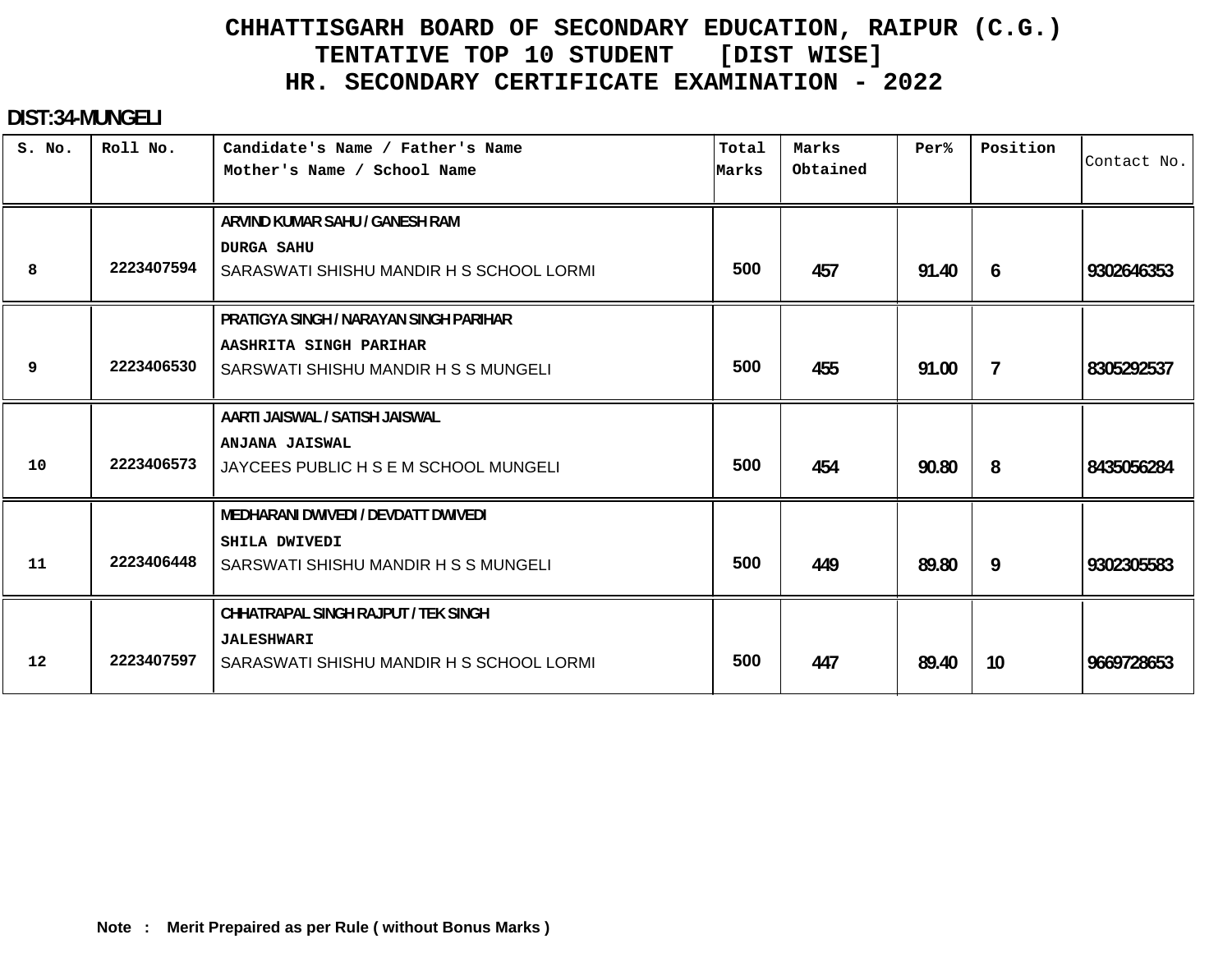#### **DIST:35-RAIGARH**

| S. No.       | Roll No.   | Candidate's Name / Father's Name<br>Mother's Name / School Name        | Total<br>Marks | Marks<br>Obtained | Per <sup>8</sup> | Position       | Contact No. |
|--------------|------------|------------------------------------------------------------------------|----------------|-------------------|------------------|----------------|-------------|
|              |            | KUNTI SAO / PARMESHWAR SAO                                             |                |                   |                  |                |             |
| $\mathbf{1}$ | 2223513501 | <b>MONGRA SAO</b><br>ADARSH GRAMYA BHARTI H S SCHOOL PUSSORE RAIGARH   | 500            | 491               | 98.20            | $\mathbf{1}$   | 7999490295  |
|              |            | SHIVAM SAO / RAGHUNATH PRASAD SAO                                      |                |                   |                  |                |             |
| $\mathbf{2}$ | 2223513689 | BHUVNESHWARI SAO<br>ABHINAV V M H S SCHOOL PUSSORE RAIGARH             | 500            | 477               | 95.40            | $\overline{2}$ | 7869727283  |
|              |            | EKANT PRADHAN / NARESH PRADHAN                                         |                |                   |                  |                |             |
| 3            | 2223513562 | ARUNA PRADHAN<br>ADARSH GRAMYA BHARTI H S SCHOOL PUSSORE RAIGARH       | 500            | 475               | 95.00            | 3              | 8839581447  |
|              |            | <b>NEETI PANDEY / BRAHMADEEN PANDEY</b>                                |                |                   |                  |                |             |
| 4            | 2223513465 | <b>JYOTI PANDEY</b><br>ADARSH GRAMYA BHARTI H S SCHOOL PUSSORE RAIGARH | 500            | 473               | 94.60            | 4              | 9770640546  |
|              |            | <b>LAXMI SAO / DHANESHWAR SAO</b>                                      |                |                   |                  |                |             |
| 5            | 2223513503 | <b>SHRIYA SAO</b><br>ADARSH GRAMYA BHARTI H S SCHOOL PUSSORE RAIGARH   | 500            | 469               | 93.80            | 5              | 9302544438  |
|              |            | PREETAM SAO / SURESH KUMAR SAO                                         |                |                   |                  |                |             |
| 6            | 2223513681 | VRINDAVATI SAO<br>ABHINAV V M H S SCHOOL PUSSORE RAIGARH               | 500            | 469               | 93.80            | 5              | 7898027052  |
|              |            | UMESHWARI PATEL / MURLIDHAR PATEL                                      |                |                   |                  |                |             |
| 7            | 2223504438 | <b>SET KUMARI PATEL</b><br>GOVT H S SCHOOL NAWAPARA TENDA RAIGARH      | 500            | 467               | 93.40            | 6              | 8770244109  |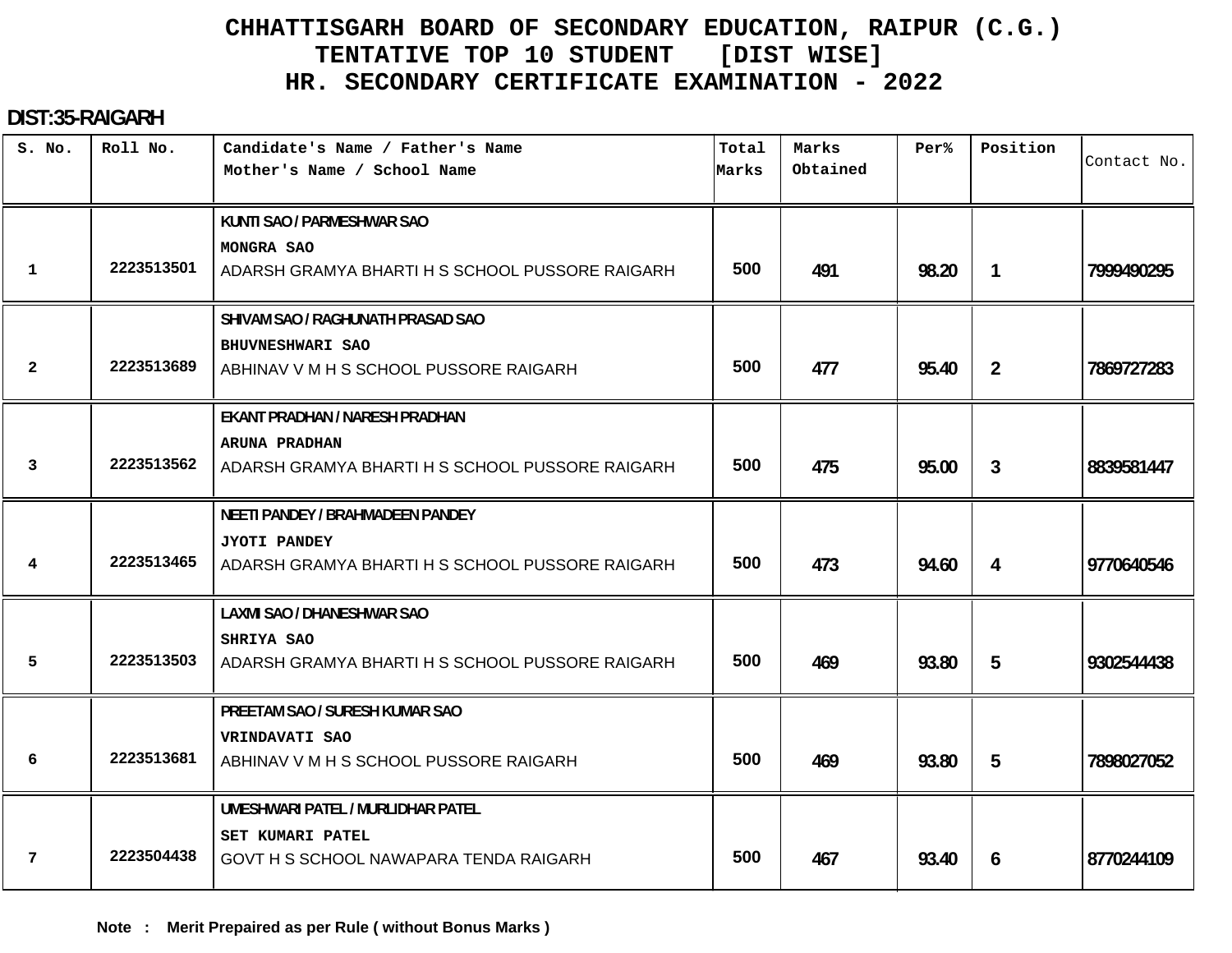#### **DIST:35-RAIGARH**

| S. No.            | Roll No.   | Candidate's Name / Father's Name<br>Mother's Name / School Name | Total<br>Marks | Marks<br>Obtained | Per%  | Position       | Contact No. |
|-------------------|------------|-----------------------------------------------------------------|----------------|-------------------|-------|----------------|-------------|
|                   |            |                                                                 |                |                   |       |                |             |
|                   |            | PRADEEP KUMAR SAHU / SAHEB RAM SAHU                             |                |                   |       |                |             |
|                   |            | REEMA DEVI SAHU                                                 |                |                   |       |                |             |
| 8                 | 2223514096 | MONA MODERN H S SCHOOL SARANGARH RAIGARH                        | 500            | 467               | 93.40 | 6              | 9301626216  |
|                   |            | ISHA AGRAWAL / RADHESHYAM AGRAWAL                               |                |                   |       |                |             |
|                   |            | GAYATRI AGRAWAL                                                 |                |                   |       |                |             |
| 9                 | 2223513310 | NEW VIVEKANAND CONVENT H S S THUSEKELA KHARSIA                  | 500            | 466               | 93.20 | $\overline{7}$ | 7987623265  |
|                   |            | <b>HEENA / JEEVAN LAL</b>                                       |                |                   |       |                |             |
|                   |            | <b>MEENA BAI</b>                                                |                |                   |       |                |             |
| 10                | 2223510519 | GOVT H S SCHOOL UCHCHABHITTI RAIGARH                            | 500            | 464               | 92.80 | 8              | 8349829056  |
|                   |            | KUMKUM PRADHAN / KISHOR KUMAR PRADHAN                           |                |                   |       |                |             |
|                   |            | SUBHASHINI PRADHAN                                              |                |                   |       |                |             |
| 11                | 2223513397 | AMARDEEP H S SCHOOL LAILUNGA                                    | 500            | 464               | 92.80 | 8              | 9669420973  |
|                   |            | <b>NEHA PATEL / BUDDHDEV</b>                                    |                |                   |       |                |             |
|                   |            | ILA                                                             |                |                   |       |                |             |
| $12 \overline{ }$ | 2223513504 | ADARSH GRAMYA BHARTI H S SCHOOL PUSSORE RAIGARH                 | 500            | 463               | 92.60 | 9              | 6260933118  |
|                   |            | <b>VEENA PATEL / RUPESH PATEL</b>                               |                |                   |       |                |             |
|                   |            | <b>JAYANTI PATEL</b>                                            |                |                   |       |                |             |
| 13                | 2223513719 | ABHINAV V M H S SCHOOL PUSSORE RAIGARH                          | 500            | 463               | 92.60 | 9              | 7898304629  |
|                   |            | ANJALI SATPATHI / SANJAY SATPATHI                               |                |                   |       |                |             |
|                   |            | SUSHAMA SATPATHI                                                |                |                   |       |                |             |
| 14                | 2223513666 | ABHINAV V M H S SCHOOL PUSSORE RAIGARH                          | 500            | 462               | 92.40 | 10             | 9302510155  |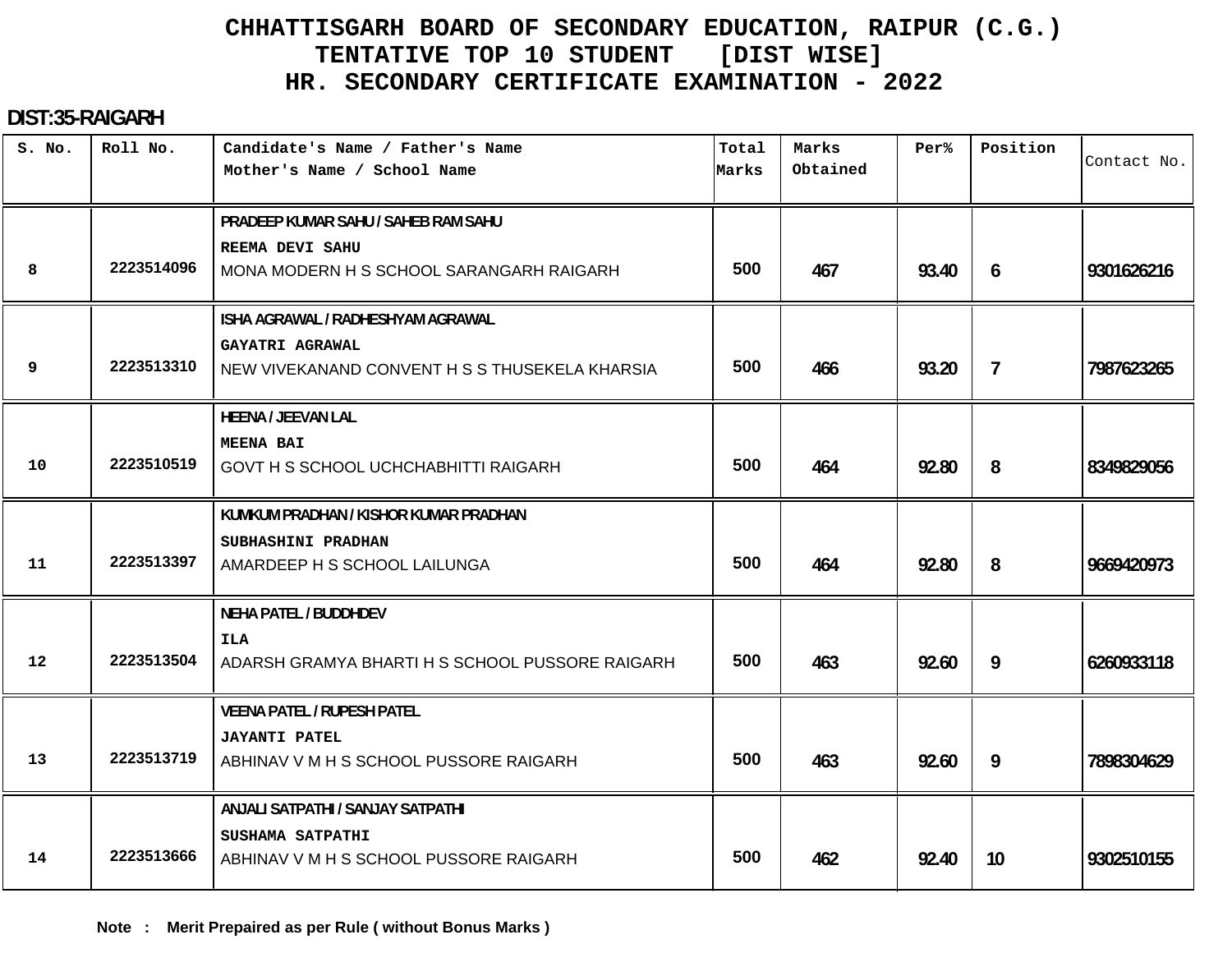#### **DIST:36-G,P,M**

| S. No.         | Roll No.   | Candidate's Name / Father's Name<br>Mother's Name / School Name                                               | Total<br>Marks | Marks<br>Obtained | Per%  | Position       | Contact No. |
|----------------|------------|---------------------------------------------------------------------------------------------------------------|----------------|-------------------|-------|----------------|-------------|
| 1              | 2223603309 | ARPIT SAHU / NIRMAL KUMAR SAHU<br>DEEPIKA SAHU<br>BHARAT MATA PUBLIC H S SCHOOL ADBHAR, PENDRA                | 500            | 463               | 92.60 | $\overline{1}$ | 9589617455  |
| $\overline{2}$ | 2223603322 | PRACHI PANJABI / HITENDRA PANJABI<br>PRIYANKA PANJABI<br>BHARAT MATA PUBLIC H S SCHOOL ADBHAR, PENDRA         | 500            | 458               | 91.60 | $\overline{2}$ | 9589617455  |
| 3              | 2223603312 | RISHI SAHU / RAJENDRA SAHU<br><b>NIRMALA SAHU</b><br>BHARAT MATA PUBLIC H S SCHOOL ADBHAR, PENDRA             | 500            | 456               | 91.20 | 3 <sup>1</sup> | 9589617433  |
| 4              | 2223600492 | AKANKSHA VAISHNAV / AJAY KUMAR VAISHNAV<br><b>VANAJA</b><br><b>GOVT H S SCHOOL KOTMIKALA</b>                  | 500            | 452               | 90.40 | 4              | 7067588023  |
| 5              | 2223600206 | EBRAT PARVEEN / FATEH MOHAMMAD<br>SHAHNAJ BANO<br><b>GOVT GIRLS H S SCHOOL PENDRA</b>                         | 500            | 438               | 87.60 | 5              | 8889820034  |
| 6              | 2223600320 | PRAKRITI SHARMA / VIJAY DUTT SHARMA<br>KIRAN SHARMA<br><b>GOVT GIRLS H S SCHOOL PENDRA</b>                    | 500            | 433               | 86.60 | 6              | 7999243849  |
| 7              | 2223601979 | KHUSHI SONI / MANOJ SONI<br>SUDHA SONI<br>SWAMI ATMANAND GOVT UTKRISHT ENG MED SCHOOL SEMRA,<br><b>PENDRA</b> | 500            | 432               | 86.40 | $\overline{7}$ | 9584882982  |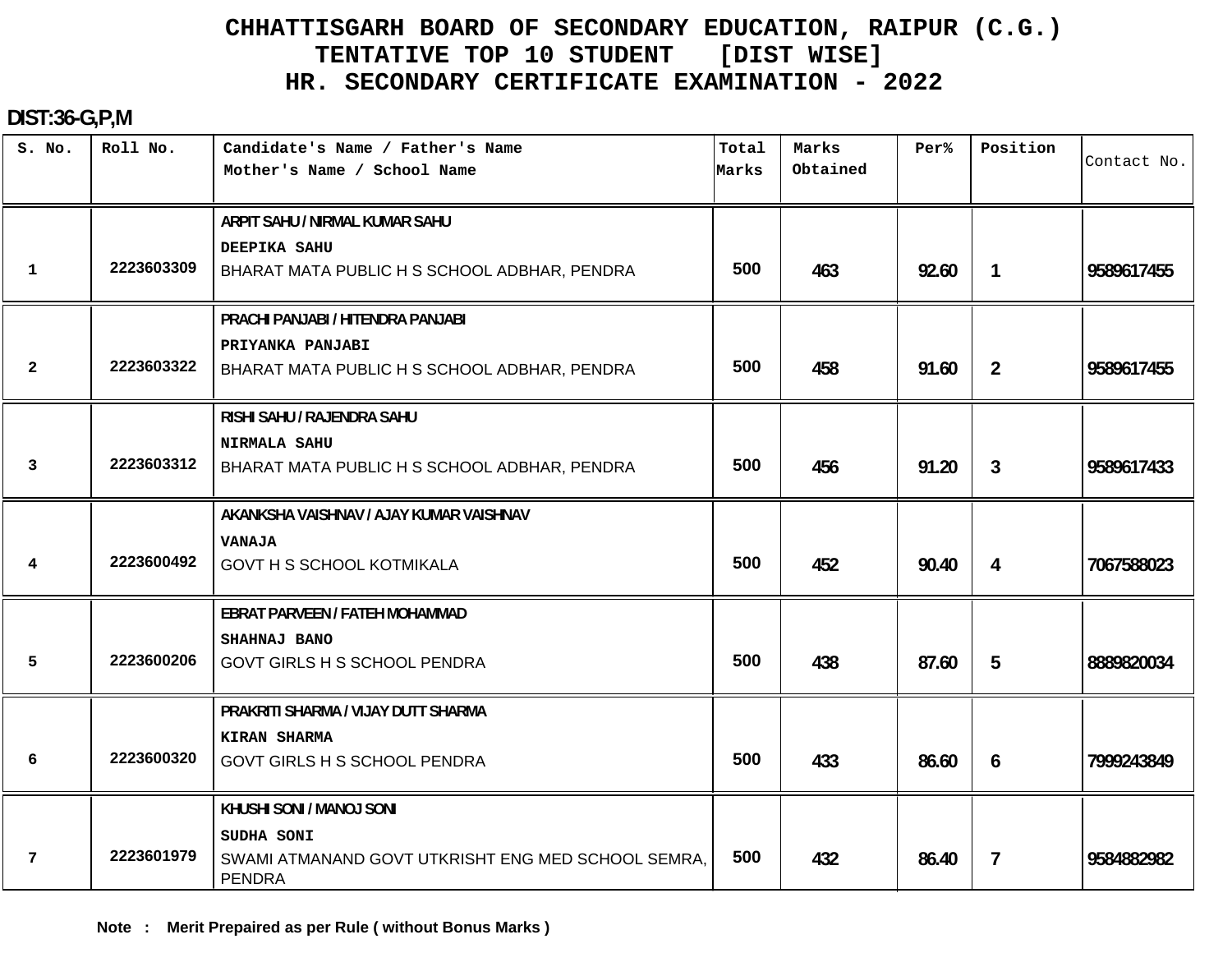#### **DIST:36-G,P,M**

| S. No. | Roll No.   | Candidate's Name / Father's Name<br>Mother's Name / School Name                                                                   | Total<br>Marks | Marks<br>Obtained | Per%  | Position | Contact No. |
|--------|------------|-----------------------------------------------------------------------------------------------------------------------------------|----------------|-------------------|-------|----------|-------------|
| 8      | 2223600970 | PALAK SAHU / RAJU LAL SAHU<br><b>SUNITA SAHU</b><br>GOVT H S SCHOOL AAMADAND                                                      | 500            | 429               | 85.80 | 8        | 9685767022  |
| 9      | 2223600741 | PRIYANKA OTTI / TIKAM SINGH<br><b>SYAMKALI</b><br><b>GOVT BOYS H S S NAWAGAON PENDRA</b>                                          | 500            | 422               | 84.40 | -9       | 7489087736  |
| 10     | 2223601966 | PRANJAL UPADHYAY / SURESH KUMAR UPADHYAY<br>RATNA UPADHYAY<br>SWAMI ATMANAND GOVT UTKRISHT ENG MED SCHOOL SEMRA,<br><b>PENDRA</b> | 500            | 422               | 84.40 | 9        | 9406430686  |
| 11     | 2223600856 | PRIYA SONI / AMARJEET<br><b>MAYAWATI</b><br><b>GOVT BOYS H S S NAWAGAON PENDRA</b>                                                | 500            | 420               | 84.00 | 10       | 8305977116  |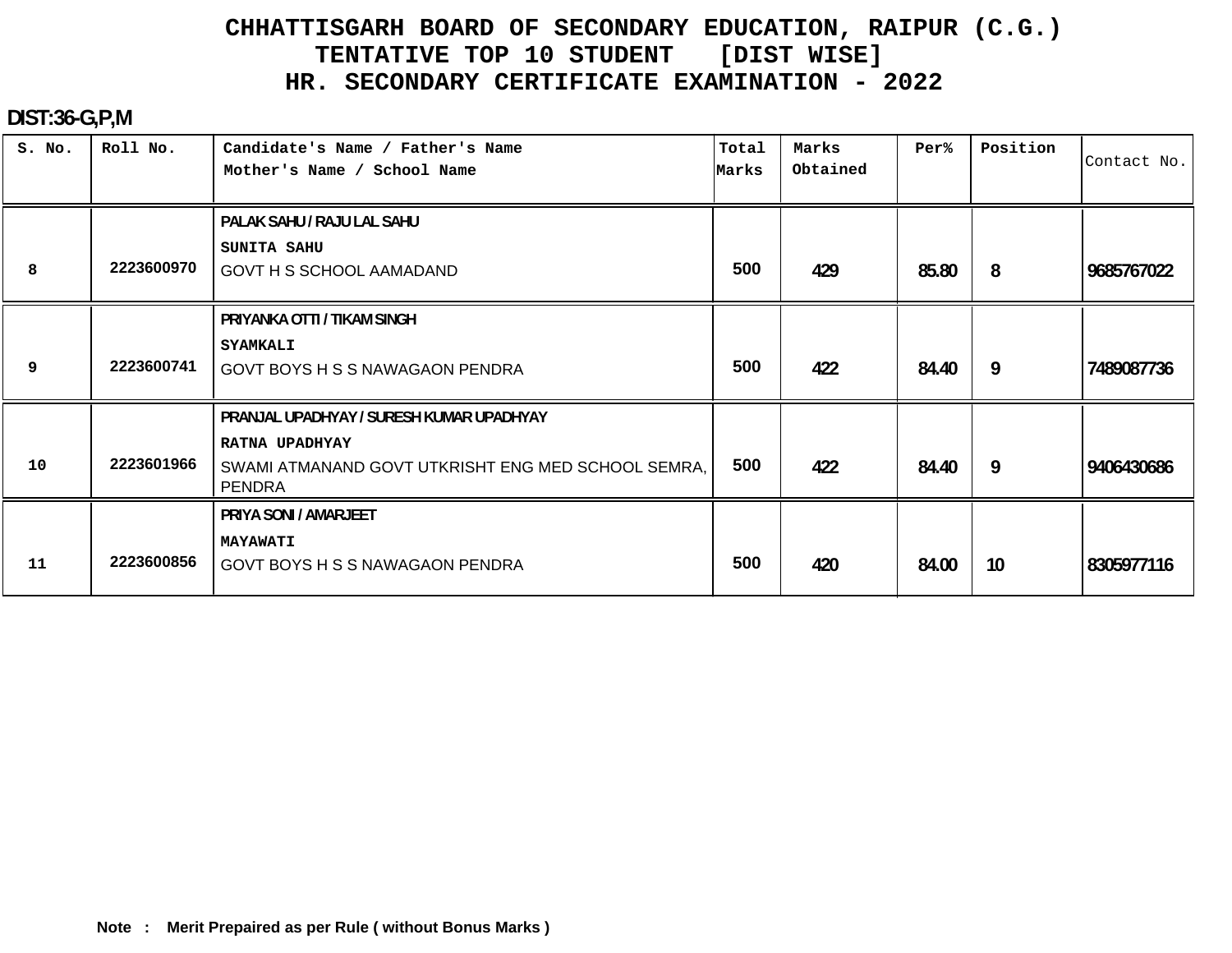#### **DIST:51-BIJAPUR**

| S. No.         | Roll No.   | Candidate's Name / Father's Name<br>Mother's Name / School Name    | Total<br>Marks | Marks<br>Obtained | Per <sup>8</sup> | Position       | Contact No. |
|----------------|------------|--------------------------------------------------------------------|----------------|-------------------|------------------|----------------|-------------|
|                |            | SAKSHI GUPTA / SUNIL KUMAR GUPTA                                   |                |                   |                  |                |             |
| 1              | 2225101926 | SHWETA GUPTA<br>SWAMI ATMANAND GOVT ENG MED SCHOOL BIJAPUR         | 500            | 469               | 93.80            | $\overline{1}$ | 6392754955  |
|                |            | AYUSHI MISHRA / SUSHIL MISHRA                                      |                |                   |                  |                |             |
| $\overline{2}$ | 2225101904 | <b>MALTI</b><br>SWAMI ATMANAND GOVT ENG MED SCHOOL BIJAPUR         | 500            | 437               | 87.40            | $\overline{2}$ | 9424293488  |
|                |            | MANSHVI KONDRA / MANOJ KONDRA                                      |                |                   |                  |                |             |
| 3              | 2225101921 | <b>RASHMI KONDRA</b><br>SWAMI ATMANAND GOVT ENG MED SCHOOL BIJAPUR | 500            | 433               | 86.60            | 3              | 9399985365  |
|                |            | RIMPEE PANDEY / PRAMOD PANDEY                                      |                |                   |                  |                |             |
| 4              | 2225101135 | <b>SEETA DEVI</b><br><b>GOVT H S SCHOOL BHAIRAMGARH</b>            | 500            | 426               | 85.20            | 4              | 9407708892  |
|                |            | KAREENA MARKAM / SURESH MARKAM                                     |                |                   |                  |                |             |
| 5              | 2225101827 | JOHTARIN MARKAM<br>EKLAVYA RESIDENSIYAL VIDYALAY BHAIRAMGARH       | 500            | 426               | 85.20            | 4              | 8688485684  |
|                |            | VISHAL PRAJAPATI / PETAI PRAJAPATI                                 |                |                   |                  |                |             |
| 6              | 2225101105 | SANTOSHI PRAJAPATI<br><b>GOVT H S SCHOOL BHAIRAMGARH</b>           | 500            | 424               | 84.80            | 5              | 9340317333  |
|                |            | SATYABHAMA KORRAM / PAWAN KUMAR KORRAM                             |                |                   |                  |                |             |
| 7              | 2225101879 | KALA BAI KORRAM<br>GOVT KANYA SHIKSHA PARISAR BIJAPUR              | 500            | 424               | 84.80            | 5              | 8305768210  |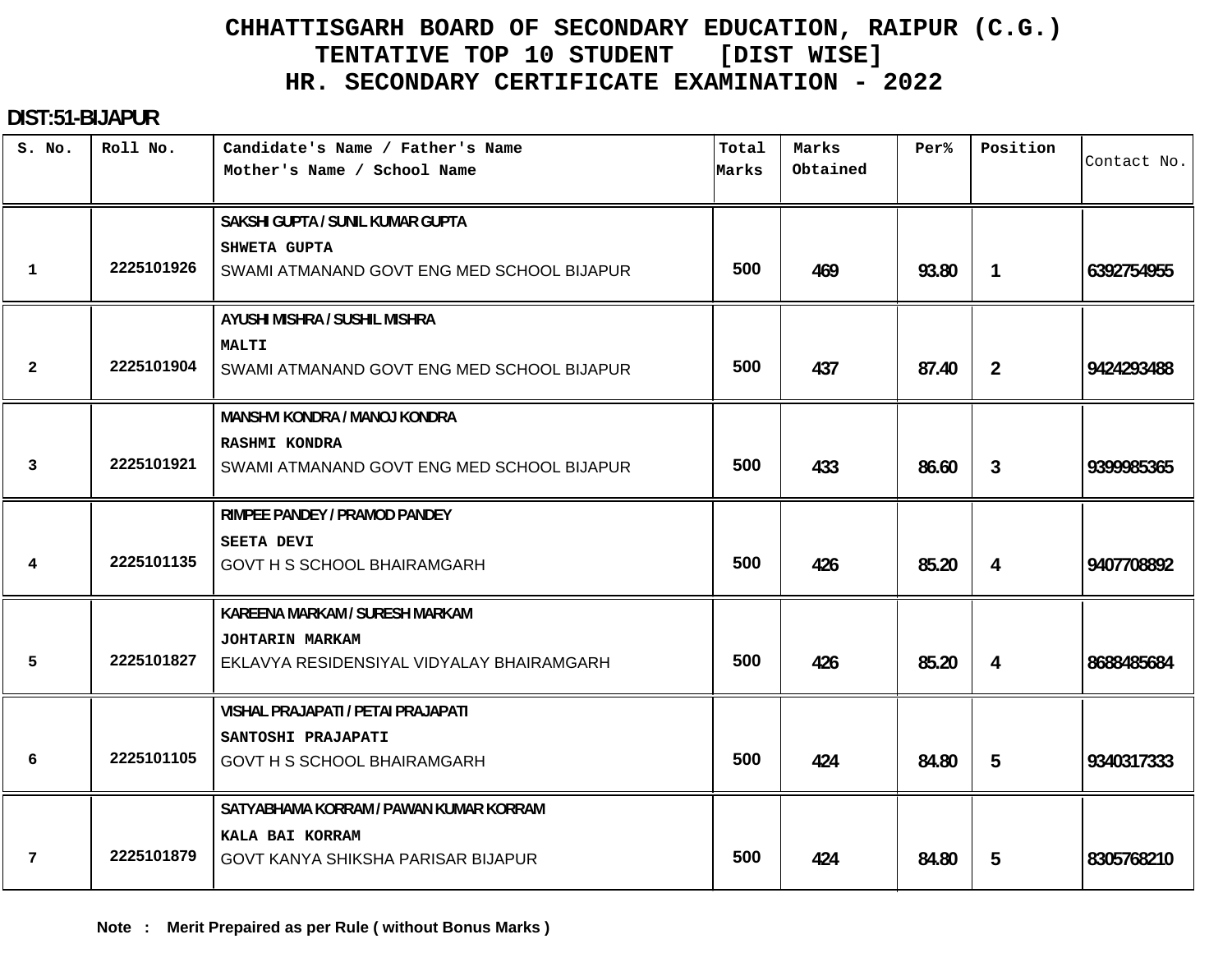#### **DIST:51-BIJAPUR**

| S. No. | Roll No.   | Candidate's Name / Father's Name<br>Mother's Name / School Name | Total<br>Marks | Marks<br>Obtained | Per%  | Position | Contact No. |
|--------|------------|-----------------------------------------------------------------|----------------|-------------------|-------|----------|-------------|
|        |            | PREETI KORRAM / BHIKHRAI KORRAM<br>SANGEETA KORRAM              |                |                   |       |          |             |
| 8      | 2225101807 | EKLAVYA RESIDENSIYAL VIDYALAY BHAIRAMGARH                       | 500            | 420               | 84.00 | 6        | 8688485684  |
|        |            | SHRUTI SHAH / SURESH SHAH                                       |                |                   |       |          |             |
| 9      | 2225101928 | <b>SUDHA SHAH</b><br>SWAMI ATMANAND GOVT ENG MED SCHOOL BIJAPUR | 500            | 419               | 83.80 | 7        | 6261292263  |
|        |            | <b>ISHWAR WACHAM / TOKKA RAM WACHAM</b>                         |                |                   |       |          |             |
| 10     | 2225101801 | SOMI WACHAM<br>EKLAVYA RESIDENSIYAL VIDYALAY BHAIRAMGARH        | 500            | 418               | 83.60 | 8        | 8688485684  |
|        |            | DEEPA HEMLA / GUDDU HEMLA                                       |                |                   |       |          |             |
| 11     | 2225101858 | KAMLA HEMLA<br>GOVT KANYA SHIKSHA PARISAR BIJAPUR               | 500            | 410               | 82.00 | 9        | 6264137196  |
|        |            | <b>SAMIYA HASNAT / HABIB KHAN</b>                               |                |                   |       |          |             |
| 12     | 2225101934 | SHAHEEN PARVEEN<br>ANKUR PUBLIC H S SCHOOL BIJAPUR              | 500            | 409               | 81.80 | 10       | 9479211362  |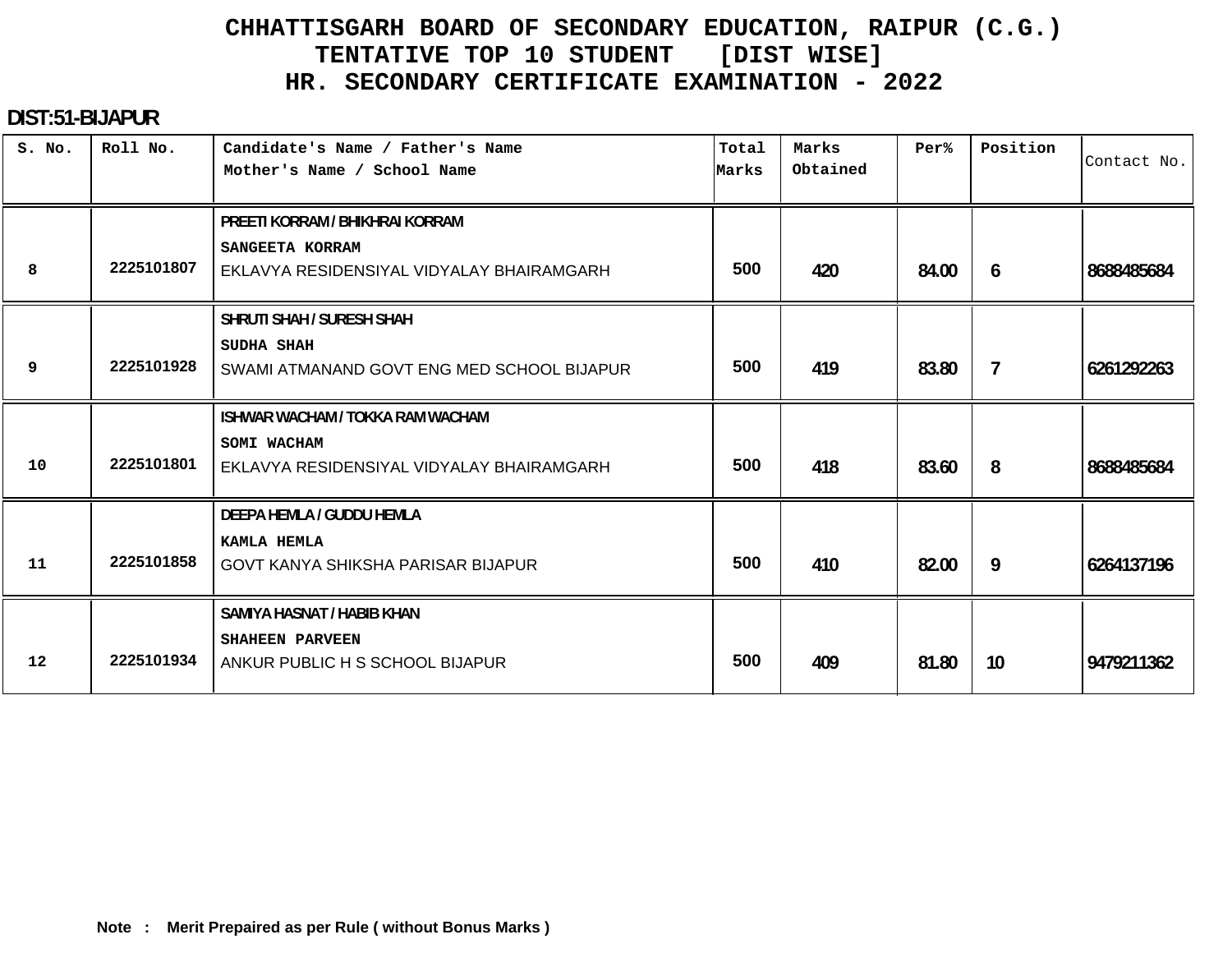#### **DIST:52-DANTEWADA**

| S. No.         | Roll No.   | Candidate's Name / Father's Name<br>Mother's Name / School Name                                         | Total<br>Marks | Marks<br>Obtained | Per%  | Position       | Contact No. |
|----------------|------------|---------------------------------------------------------------------------------------------------------|----------------|-------------------|-------|----------------|-------------|
| $\mathbf{1}$   | 2225201381 | TEJESHWARI KASHYAP / KUSHNU RAM KASHYAP<br>PHULMATI KASHYAP<br>GOVT GIRLS H S SCHOOL GEEDAM DANTEWADA   | 500            | 452               | 90.40 | $\mathbf{1}$   | 9399625054  |
| $\overline{2}$ | 2225201442 | <b>VARSHA NAG / DEVNATH NAG</b><br><b>TIKESHWARI NAG</b><br>GOVT GIRLS H S SCHOOL GEEDAM DANTEWADA      | 500            | 451               | 90.20 | $\overline{2}$ | 8889184622  |
| 3              | 2225201667 | <b>VISHAKHA NAGESH / R D NAGESH</b><br>SUMITRA NAGESH<br><b>GOVT E M R G H S S KATEKALYAN</b>           | 500            | 444               | 88.80 | 3              | 7024678454  |
| 4              | 2225201665 | SEEMA MUCHAKI / CHAMRU RAM MUCHAKI<br>HADME MUCHAKI<br><b>GOVT E M R G H S S KATEKALYAN</b>             | 500            | 436               | 87.20 | 4              | 7648096311  |
| 5              | 2225200516 | HOMESH KUMAR / ASHOK NETAM<br><b>AWANTI NETAM</b><br>GOVT NAVIN H S SCHOOL PONDUM                       | 500            | 432               | 86.40 | 5              | 9630189020  |
| 6              | 2225201683 | KHUSHBOO TATI / RAM TATI<br><b>BANDI BAI</b><br>GOVT E M R G H S S KATEKALYAN                           | 500            | 432               | 86.40 | 5              | 6264607470  |
| 7              | 2225201203 | K TEJASWINI SWARNKAR / K NARAYAN SWARNKAR<br>K GEETA SWARNKAR<br>GOVT GIRLS H S SCHOOL GEEDAM DANTEWADA | 500            | 426               | 85.20 | 6              | 9424237944  |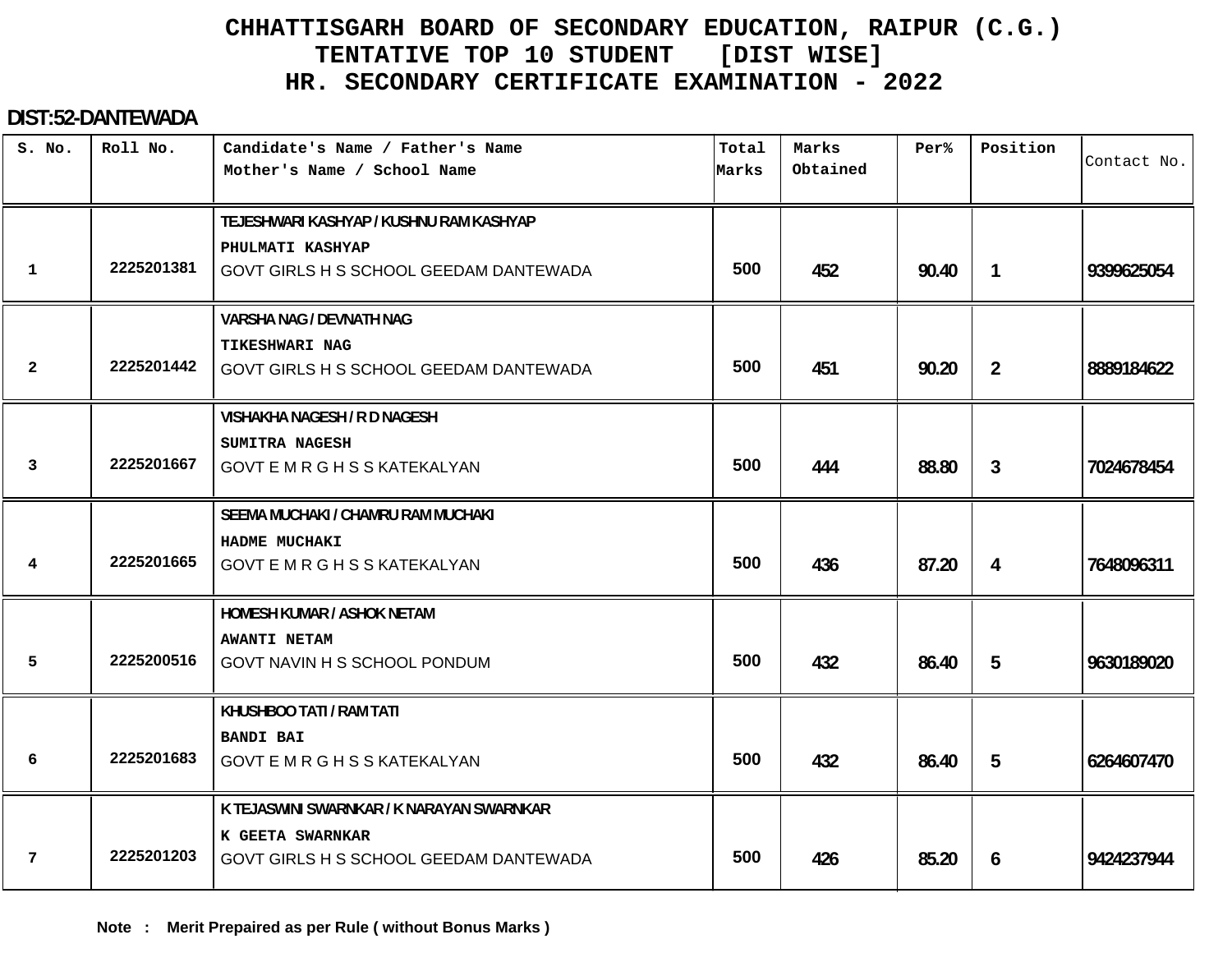#### **DIST:52-DANTEWADA**

| S. No. | Roll No.   | Candidate's Name / Father's Name<br>Mother's Name / School Name                                 | Total<br>Marks | Marks<br>Obtained | Per%  | Position       | Contact No. |
|--------|------------|-------------------------------------------------------------------------------------------------|----------------|-------------------|-------|----------------|-------------|
| 8      | 2225201305 | NIKITA / SUNIL BAGHEL<br><b>MEHATRIN</b><br>GOVT GIRLS H S SCHOOL GEEDAM DANTEWADA              | 500            | 425               | 85.00 | $\overline{7}$ | 9479064093  |
| 9      | 2225201704 | RAVINA KOWASI / RAM SINGH KOWASI<br><b>RAMDEI</b><br><b>GOVT E M R G H S S KATEKALYAN</b>       | 500            | 424               | 84.80 | 8              | 6268973914  |
| 10     | 2225201377 | TANAJ PARVEEN / MD LIYAKAT<br><b>SHAMA BEGAM</b><br>GOVT GIRLS H S SCHOOL GEEDAM DANTEWADA      | 500            | 418               | 83.60 | 9              | 9669544313  |
| 11     | 2225201350 | SARITA SONI / MANOJ KUMAR SONI<br><b>NIRMALA SONI</b><br>GOVT GIRLS H S SCHOOL GEEDAM DANTEWADA | 500            | 417               | 83.40 | 10             | 9406260191  |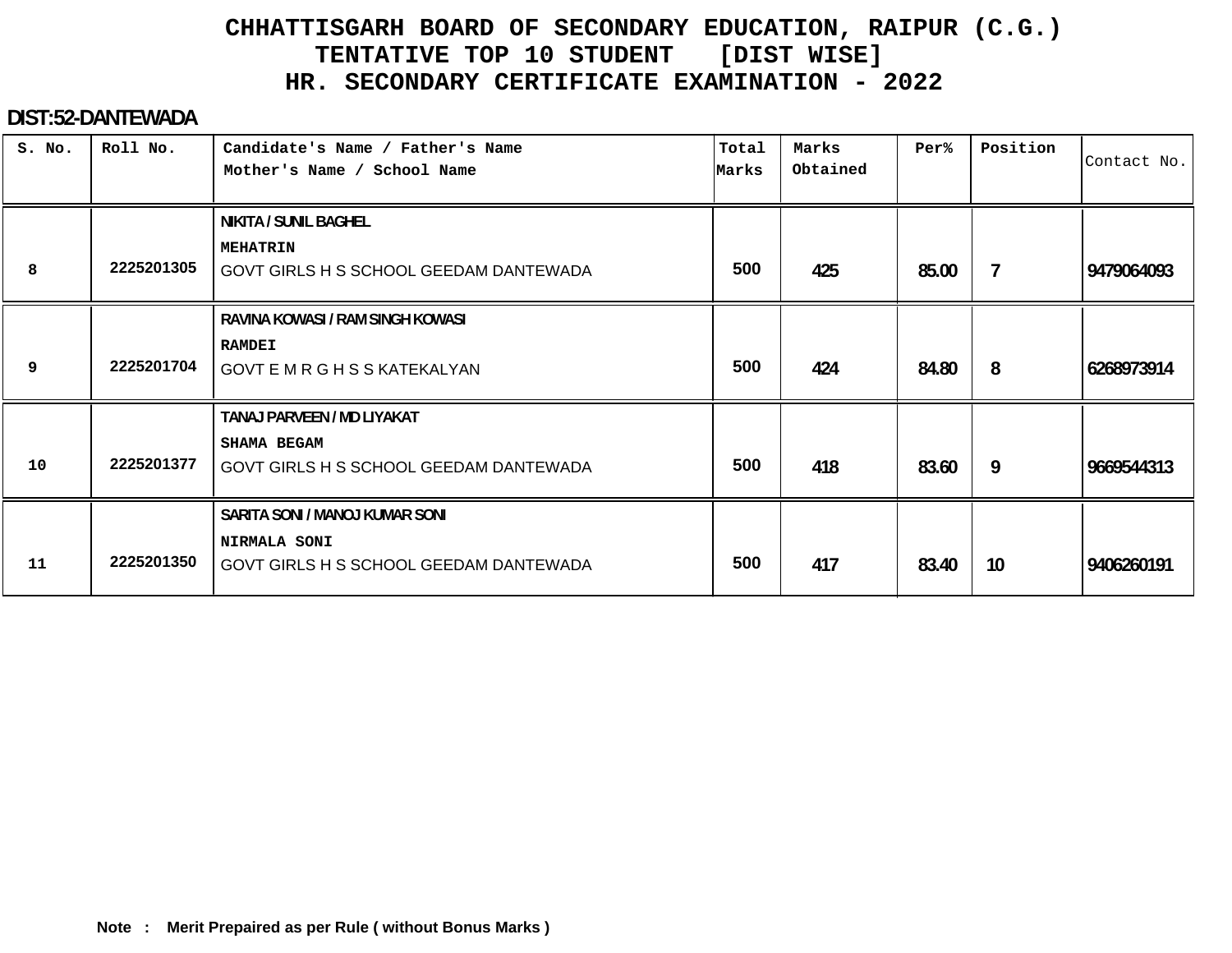#### **DIST:53-JAGDALPUR**

| S. No.       | Roll No.   | Candidate's Name / Father's Name<br>Mother's Name / School Name                     | Total<br>Marks | Marks<br>Obtained | Per%  | Position       | Contact No. |
|--------------|------------|-------------------------------------------------------------------------------------|----------------|-------------------|-------|----------------|-------------|
|              |            | PRIYA NISHAD / RAMESH NISHAD                                                        |                |                   |       |                |             |
| $\mathbf{1}$ | 2225306910 | DAYMATI NISHAD<br>SARASWATI SHISHU MANDIR H S SCHOOL KANGOLI BASTAR                 | 500            | 462               | 92.40 | $\mathbf{1}$   |             |
|              |            | <b>DEEPMALA / ASHOK KUMAR</b>                                                       |                |                   |       |                |             |
| 2            | 2225304203 | <b>TRIVENI</b><br>GOVT H S SCHOOL JAIBEL BASTAR                                     | 500            | 458               | 91.60 | $\overline{2}$ | 7024792757  |
|              |            | JYOTI BISWAS / MANOJ BISWAS                                                         |                |                   |       |                |             |
| 3            | 2225306697 | SANDHYA BISWAS<br>PRAYAS AWASIYA VIDAYLAYA JAGDALPUR                                | 500            | 455               | 91.00 | 3              | 7999527303  |
|              |            | SHIVANGI TRIPATHI / CHANDRAKANT TRIPATHI                                            |                |                   |       |                |             |
| 4            | 2225307483 | <b>RAMA TRIPATHI</b><br>HAM ACADEMY H S SCHOOL JAGDALPUR                            | 500            | 454               | 90.80 | 4              | 9617044640  |
|              |            | NITIN KUMAR BAGHEL / GOPI BAGHEL                                                    |                |                   |       |                |             |
| 5            | 2225307545 | KUMARI<br>ANJUMAN URDU HINDI HIGH SCH JAGDALPUR                                     | 500            | 449               | 89.80 | 5              | 6266437922  |
|              |            | SHUBHAM KUMAR / KHILESH KUMAR                                                       |                |                   |       |                |             |
| 6            | 2225306721 | <b>CHITRAREKHA</b><br>PRAYAS AWASIYA VIDAYLAYA JAGDALPUR                            | 500            | 448               | 89.60 | 6              | 7999527303  |
|              |            | VARNIKA SAO / NARENDRA SAO                                                          |                |                   |       |                |             |
| 7            | 2225306818 | SANTOSHI SAO<br>SWAMI VIVEKANANDA GOVT EXCELLENT ENG MED SCHOOL<br><b>JAGDALPUR</b> | 500            | 439               | 87.80 | $\overline{7}$ | 9399541437  |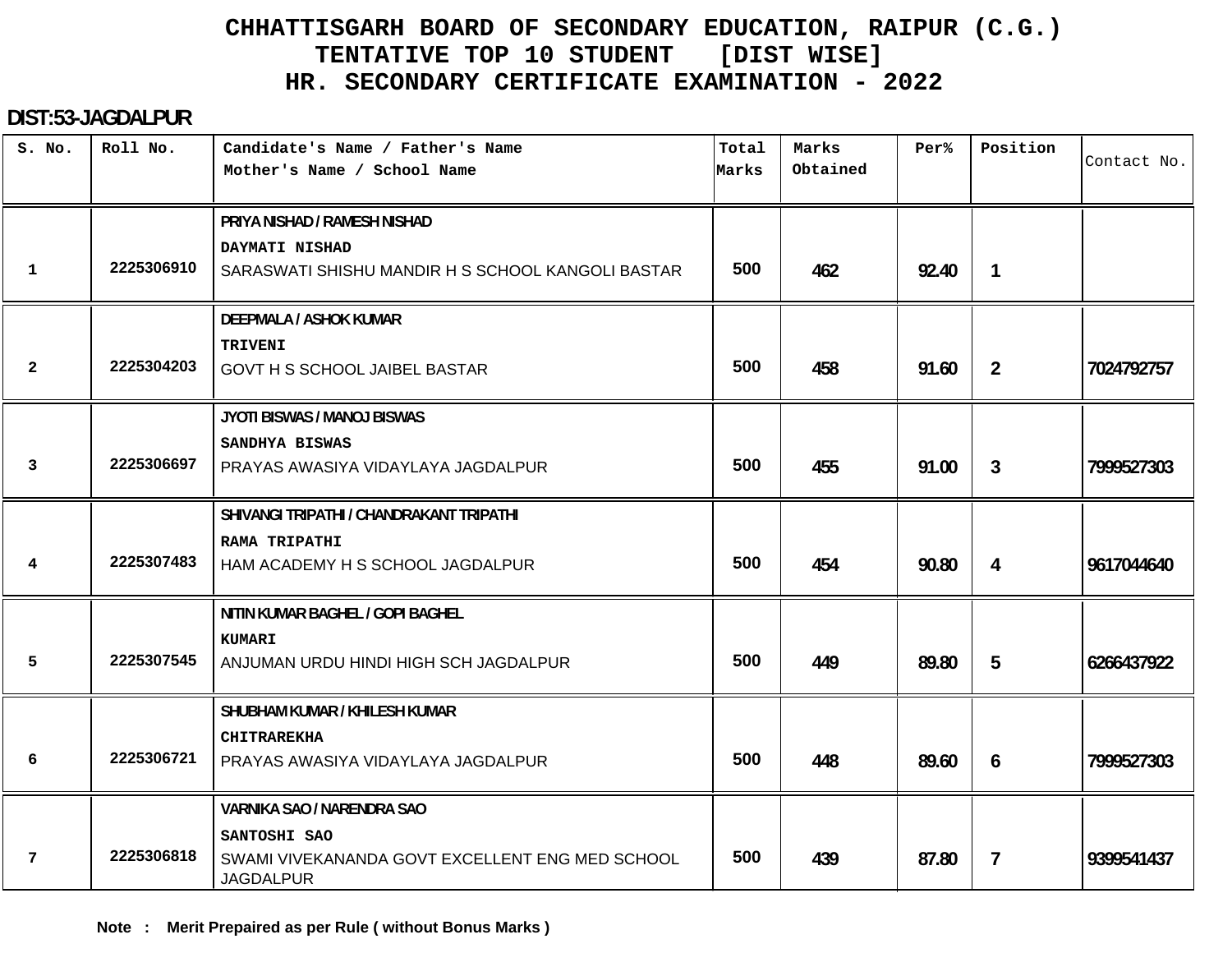#### **DIST:53-JAGDALPUR**

| S. No. | Roll No.   | Candidate's Name / Father's Name<br>Mother's Name / School Name                                           | Total<br>Marks | Marks<br>Obtained | Per%  | Position | Contact No. |
|--------|------------|-----------------------------------------------------------------------------------------------------------|----------------|-------------------|-------|----------|-------------|
| 8      | 2225306945 | RITIKA PATEL / RAM KUMAR PATEL<br><b>KIRAN PATEL</b><br>SARASWATI SHISHU MANDIR H S SCHOOL KANGOLI BASTAR | 500            | 437               | 87.40 | 8        |             |
| 9      | 2225306698 | JYOTI MANDAL / GAUTAM KUMAR<br>SULATA MANDAL<br>PRAYAS AWASIYA VIDAYLAYA JAGDALPUR                        | 500            | 434               | 86.80 | 9        | 7999527303  |
| 10     | 2225300193 | SHEIKH ASHIFA / SHEIKH SULTAN<br>RIZWANA BEGUM<br><b>GOVT MULTI H S SCHOOL JAGDALPUR BASTAR</b>           | 500            | 433               | 86.60 | 10       | 6266447996  |
| 11     | 2225306685 | DINESH KUMAR / CHANDIMAL<br>DROPATI BAI<br>PRAYAS AWASIYA VIDAYLAYA JAGDALPUR                             | 500            | 433               | 86.60 | 10       | 7999527303  |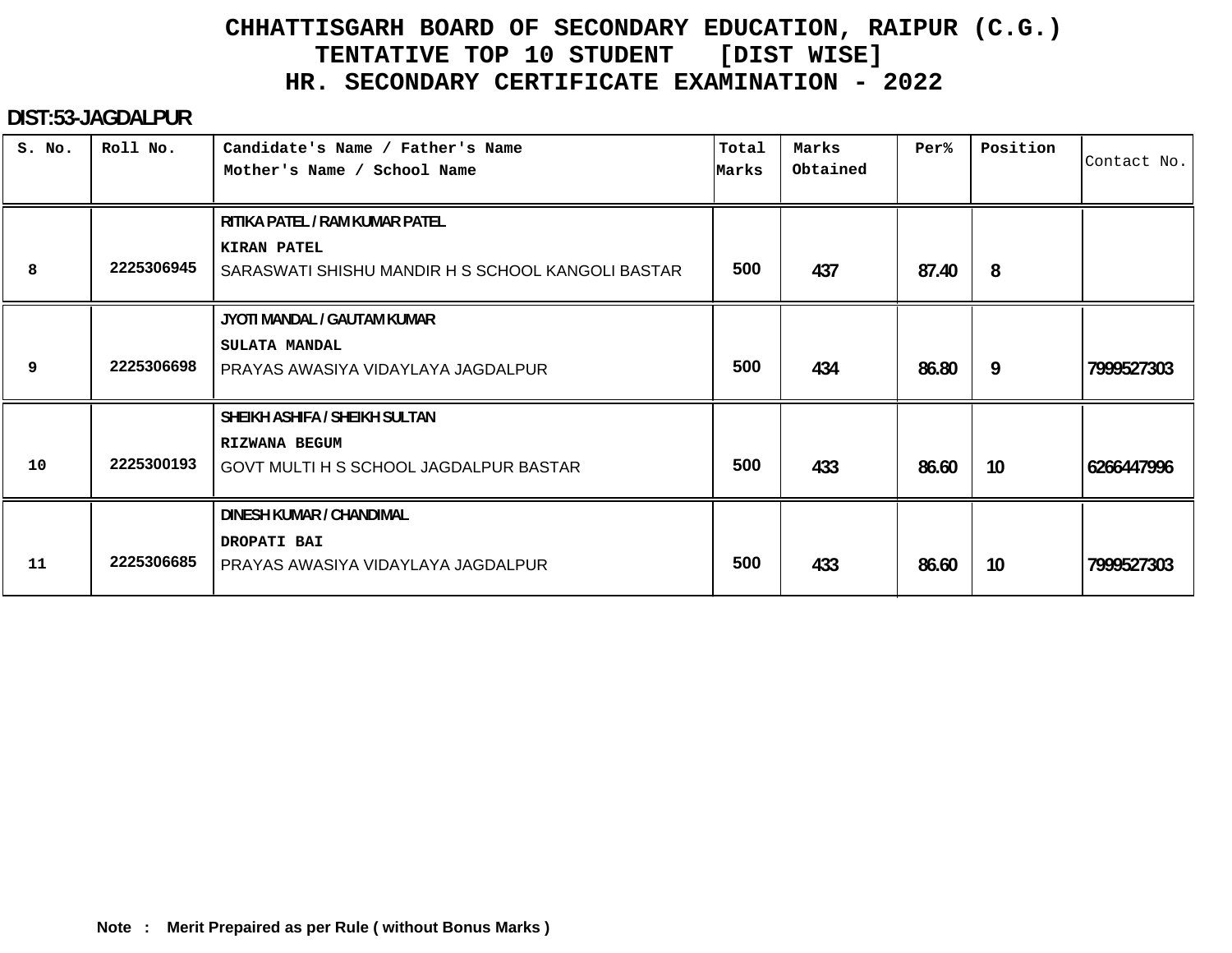#### **DIST:54-KANKER**

| S. No.       | Roll No.   | Candidate's Name / Father's Name<br>Mother's Name / School Name | Total<br>Marks | Marks<br>Obtained | Per%  | Position       | Contact No. |
|--------------|------------|-----------------------------------------------------------------|----------------|-------------------|-------|----------------|-------------|
|              |            | AKSHAY SHARMA / RAJESH SHARMA                                   |                |                   |       |                |             |
|              |            | RANJEETA SHARMA                                                 |                |                   |       |                |             |
| $\mathbf 1$  | 2225402099 | SWAMI ATMANAND GOVT ENG MED SCHOOL CHARAMA                      | 500            | 477               | 95.40 | $\mathbf{1}$   | 6263141113  |
|              |            | <b>NAGESHWARI / LALLA RAM</b>                                   |                |                   |       |                |             |
|              |            | PRAMILA                                                         |                |                   |       |                |             |
| $\mathbf{2}$ | 2225404640 | GOVT H S SCHOOL PONDGAON                                        | 500            | 471               | 94.20 | $\overline{2}$ | 9302647319  |
|              |            | <b>AKASH SINGH / SURESH SINGH</b>                               |                |                   |       |                |             |
|              |            | SUNITA SINGH                                                    |                |                   |       |                |             |
| 3            | 2225404414 | SWAMI ATMANAND GOVT ENG MED SCHOOL ANTAGARH<br><b>KANKER</b>    | 500            | 468               | 93.60 | $\mathbf{3}$   | 6261086847  |
|              |            | KUNAL GWAL / KHAMHAN LAL GWAL                                   |                |                   |       |                |             |
|              |            | <b>NITU GWAL</b>                                                |                |                   |       |                |             |
| 4            | 2225408395 | PRAYAS AAWASIYA VIDYALAYA KANKER                                | 500            | 468               | 93.60 | 3              | 6261634656  |
|              |            | HIMANSHI TIWARI / LOMASH PRASAD TIWARI                          |                |                   |       |                |             |
|              |            | JYOTI TIWARI                                                    |                |                   |       |                |             |
| 5            | 2225408534 | GOVT NARHARDEV H S SCHOOL OF EXCELLENCE KANKER                  | 500            | 466               | 93.20 | 4              | 9926742955  |
|              |            | MAHAK CHHABDANI / HIRALAL CHHABDANI                             |                |                   |       |                |             |
|              |            | NEHA CHHABDANI                                                  |                |                   |       |                |             |
| 6            | 2225402218 | <b>GOVT GIRLS H S SCHOOL CHARAMA</b>                            | 500            | 463               | 92.60 | 5              | 9644208414  |
|              |            | NANDINI YADAV / DOMAR SINGH YADAV                               |                |                   |       |                |             |
|              |            | LALITA YADAV                                                    |                |                   |       |                |             |
| 7            | 2225402989 | <b>GOVT H S SCHOOL GIRHOLA</b>                                  | 500            | 463               | 92.60 | 5              | 9179516428  |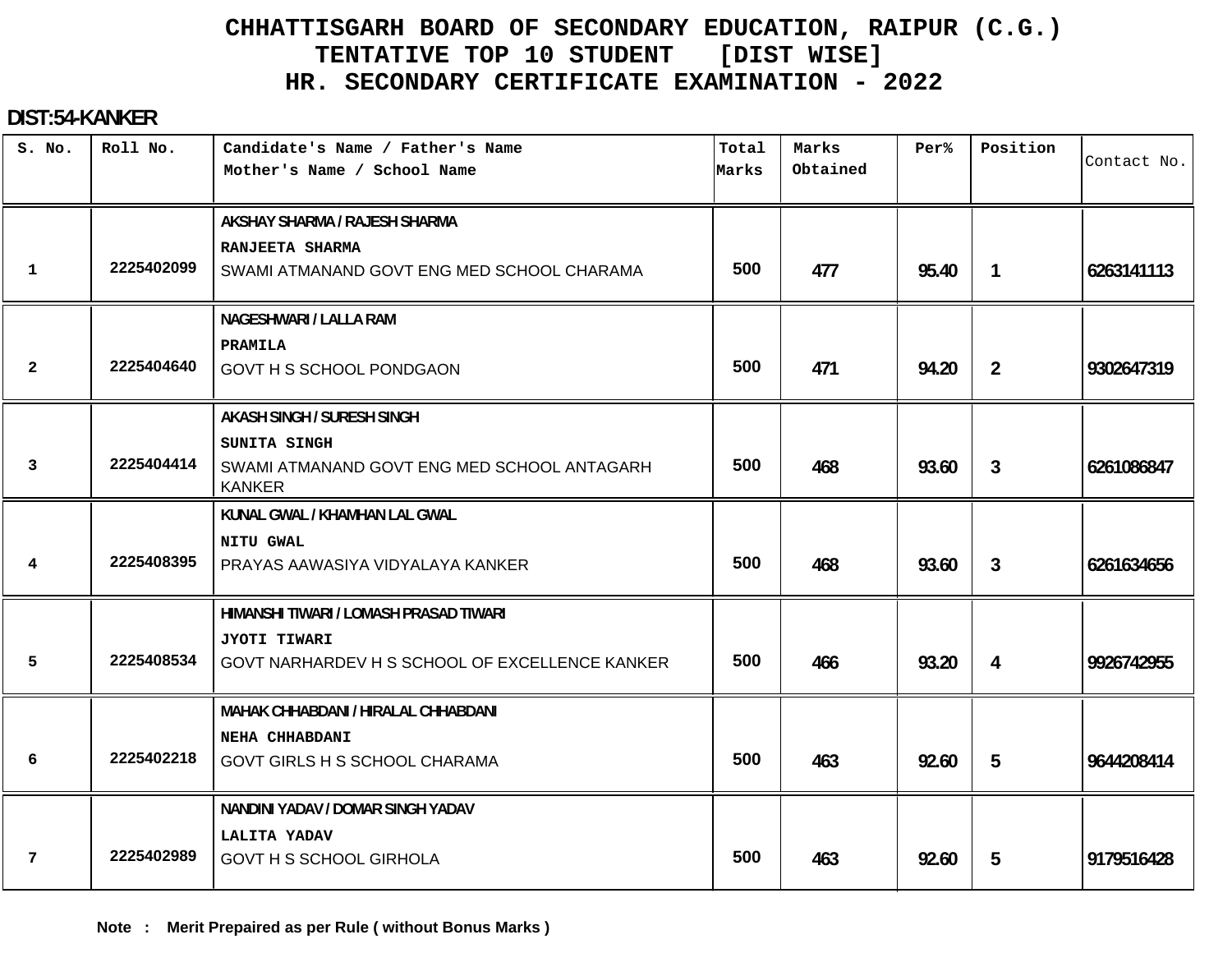#### **DIST:54-KANKER**

| S. No. | Roll No.   | Candidate's Name / Father's Name<br>Mother's Name / School Name | Total<br>Marks | Marks<br>Obtained | Per%  | Position       | Contact No. |
|--------|------------|-----------------------------------------------------------------|----------------|-------------------|-------|----------------|-------------|
|        |            | RAJEEV KUMAR SAHU / REKH DAS SAHU                               |                |                   |       |                |             |
| 8      | 2225408720 | ISHWARI SAHU<br>SARASWATI SHISHU MANDIR H S SCHOOL PAKHANJORE   | 500            | 460               | 92.00 | 6              | 7587491264  |
|        |            | <b>MANTOSH DAS / VASHUDEV DAS</b>                               |                |                   |       |                |             |
| 9      | 2225405410 | <b>ALLADI DAS</b><br><b>GOVT H S SCHOOL PAKHANJORE</b>          | 500            | 459               | 91.80 | $\overline{7}$ | 7735571585  |
|        |            | AKASH BAIDYA / SANJIT BAIDYA                                    |                |                   |       |                |             |
| 10     | 2225405531 | SUCHITRA BAIDYA<br>GOVT H S SCHOOL GONDAHUR KANKER              | 500            | 458               | 91.60 | 8              | 9406082668  |
|        |            | MUSKAN MALLICK / DEVPRASAD MALLICK                              |                |                   |       |                |             |
| 11     | 2225409112 | MILI MALLICK<br>LIFE ACADEMY ENG MED H S SCHOOL PAKHANJORE      | 500            | 455               | 91.00 | 9              | 7646978016  |
|        |            | ANSHU SUTAR / SUBHASH SUTAR                                     |                |                   |       |                |             |
| 12     | 2225405534 | <b>JYOTSNA SUTAR</b><br>GOVT H S SCHOOL GONDAHUR KANKER         | 500            | 454               | 90.80 | 10             | 8103596400  |
|        |            | ABHINAV SHRIVASTAVA / AVINASH SHRIVASTAVA                       |                |                   |       |                |             |
| 13     | 2225408922 | SANGITA SHRIVASTAVA<br>ST JOSEPHS H S SCHOOL NARAYANPUR         | 500            | 454               | 90.80 | 10             | 9406027390  |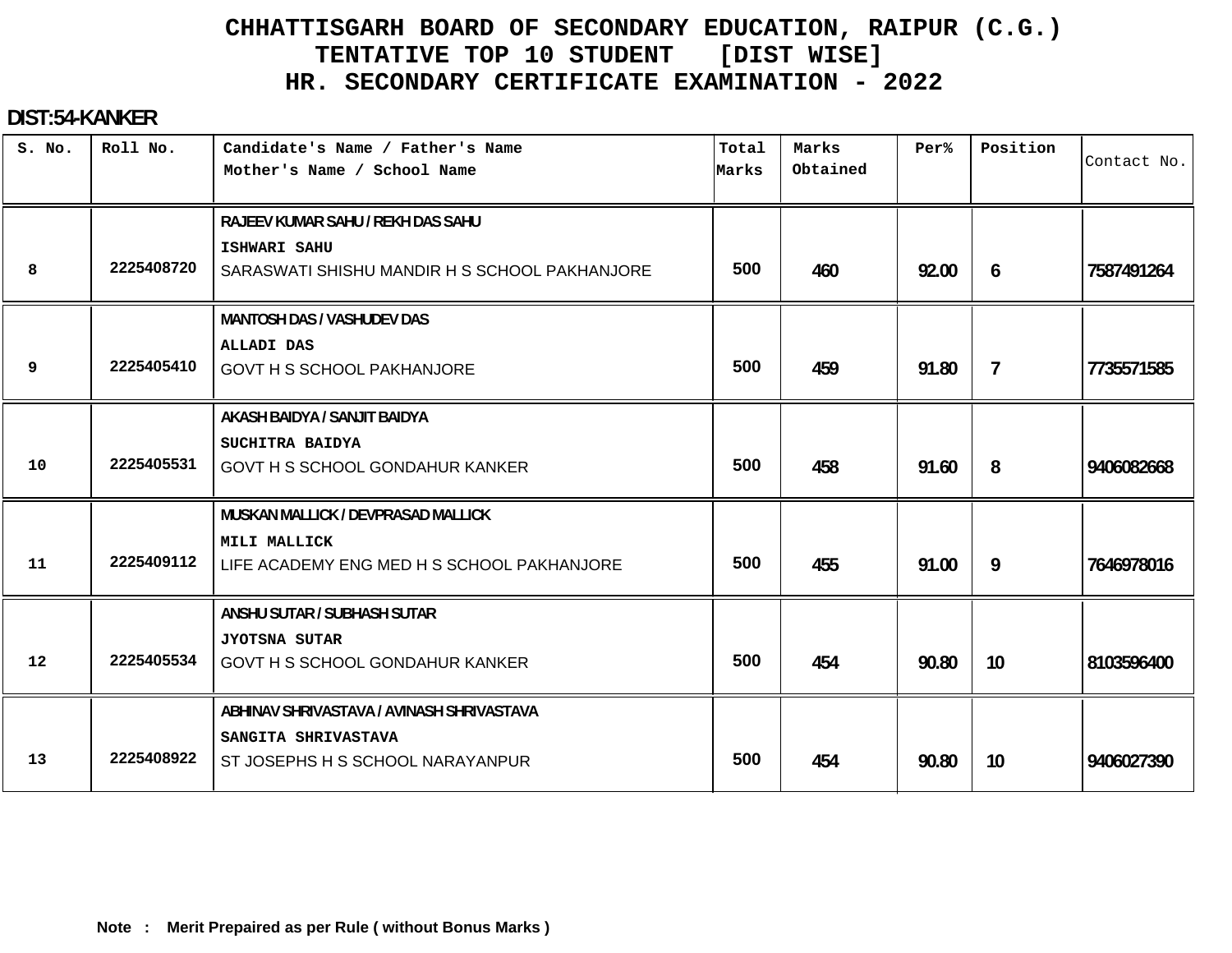#### **DIST:55-KONDAGAON**

| S. No.         | Roll No.   | Candidate's Name / Father's Name<br>Mother's Name / School Name | Total<br>Marks | Marks<br>Obtained | Per <sup>8</sup> | Position       | Contact No. |
|----------------|------------|-----------------------------------------------------------------|----------------|-------------------|------------------|----------------|-------------|
|                |            | RAJAT SHARMA / RAJENDRA SHARMA                                  |                |                   |                  |                |             |
|                |            | MEERA DEVI SHARMA                                               |                |                   |                  |                |             |
| $\mathbf 1$    | 2225507052 | ADESHWAR PUBLIC H S SCHOOL KONDAGAON                            | 500            | 471               | 94.20            | $\mathbf{1}$   | 9039966068  |
|                |            | <b>BAPAN GAIN / BISHNUPAD GAIN</b>                              |                |                   |                  |                |             |
|                |            | <b>BABY GAIN</b>                                                |                |                   |                  |                |             |
| $\overline{2}$ | 2225501721 | <b>GOVT H S SCHOOL MULMULA</b>                                  | 500            | 459               | 91.80            | $\overline{2}$ | 9131900520  |
|                |            | VIVEK KUMAR DOURIYA / KESHARDHWAJ DOURIYA                       |                |                   |                  |                |             |
|                |            | ASHA BAI DOURIYA                                                |                |                   |                  |                |             |
| 3              | 2225502178 | GOVT MODEL H S SCHOOL PHARASGAON                                | 500            | 452               | 90.40            | 3              | 0000000000  |
|                |            | HARSH KUMAR SAHU / SANTOSH SAHU                                 |                |                   |                  |                |             |
|                |            | <b>RUPESHWARI SAHU</b>                                          |                |                   |                  |                |             |
| 4              | 2225500027 | <b>GOVT H S SCHOOL BANIYAGAON</b>                               | 500            | 441               | 88.20            | 4              |             |
|                |            | ARYAN DWIVEDI / HARISH KUMAR DWIVEDI                            |                |                   |                  |                |             |
|                |            | SARLA DWIVEDI                                                   |                |                   |                  |                |             |
| 5              | 2225503002 | SWAMI ATMANAND GOVT ENG MED SCHOOL BISHRAMPURI                  | 500            | 440               | 88.00            | 5              | 8085723784  |
|                |            | UJJWAL VERMA / T R VERMA                                        |                |                   |                  |                |             |
|                |            | RUKMANI VERMA                                                   |                |                   |                  |                |             |
| 6              | 2225507053 | ADESHWAR PUBLIC H S SCHOOL KONDAGAON                            | 500            | 435               | 87.00            | 6              | 7089302141  |
|                |            | MANGALBATI / VIJAY RAJ                                          |                |                   |                  |                |             |
|                |            | <b>ROHINI</b>                                                   |                |                   |                  |                |             |
| 7              | 2225503592 | <b>GOVT H S S PAROND</b>                                        | 500            | 434               | 86.80            | 7              | 9301374941  |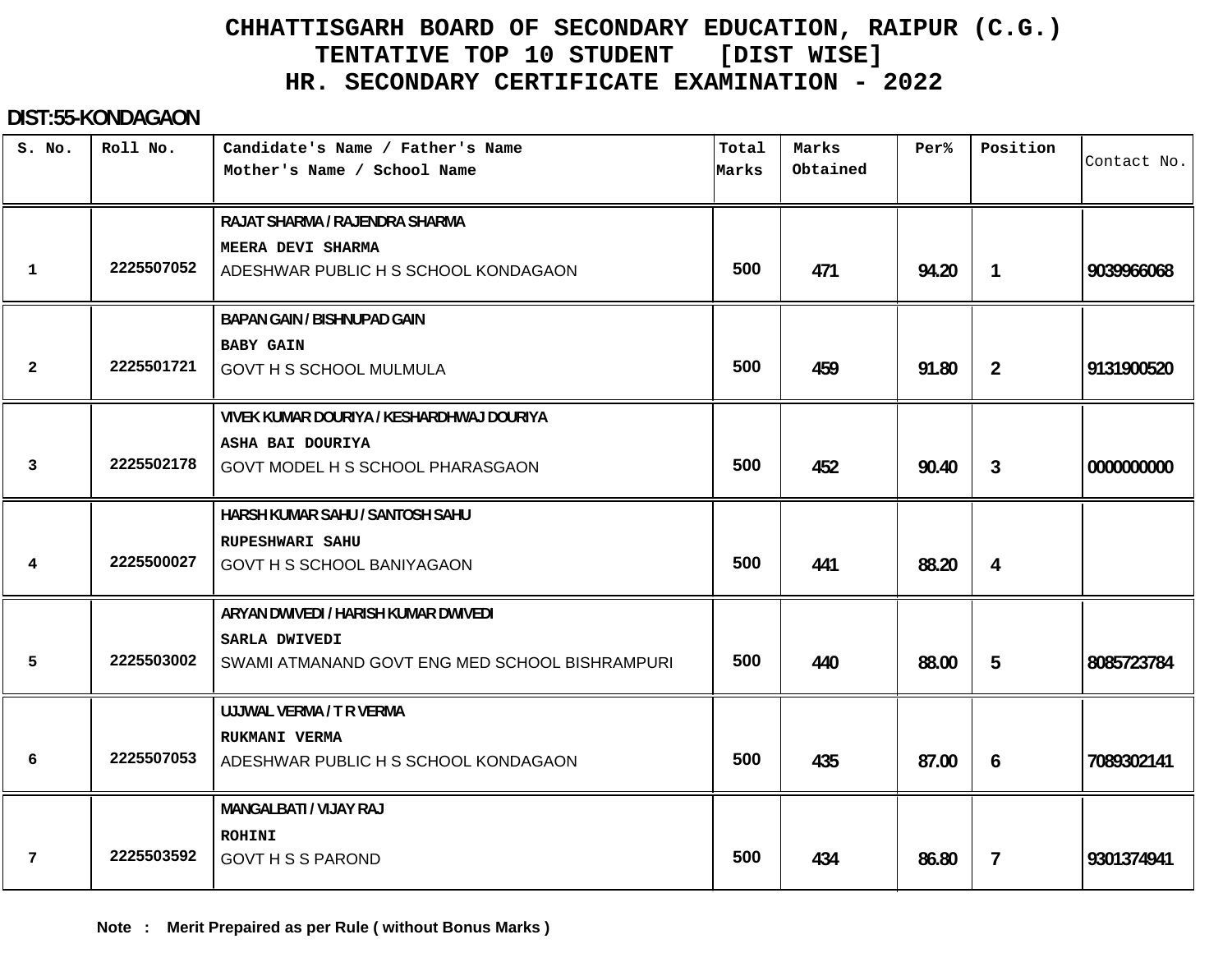#### **DIST:55-KONDAGAON**

| S. No. | Roll No.   | Candidate's Name / Father's Name<br>Mother's Name / School Name                                             | Total<br>Marks | Marks<br>Obtained | Per%  | Position        | Contact No. |
|--------|------------|-------------------------------------------------------------------------------------------------------------|----------------|-------------------|-------|-----------------|-------------|
| 8      | 2225506435 | NAMAN GWAL / DHARMENDRA GWAL<br><b>BHANUMATI GWAL</b><br><b>GOVT H S SCHOOL HASALNAR</b>                    | 500            | 434               | 86.80 | $\overline{7}$  | 9009540757  |
| 9      | 2225504859 | BALKRISHNA KOMRE / DILEEP KUMAR KOMRE<br>KANYAKUMARI KOMRE<br><b>GOVT GIRLS H S SCHOOL ANANTPUR</b>         | 500            | 433               | 86.60 | 8               | 7974184916  |
| 10     | 2225502122 | RAJU RAM MARKAM / DOMURAM<br>POHADI BAI<br>GOVT MODEL H S SCHOOL PHARASGAON                                 | 500            | 432               | 86.40 | 9               | 9302330479  |
| 11     | 2225502259 | KASHISH GUPTA / TULSI RAM GUPTA<br>POONAM GUPTA<br>SWAMI ATMANAND GOVT ENGLISH SCHOOL KESHKAL               | 500            | 432               | 86.40 | 9               | 8319161180  |
| 12     | 2225504902 | TIKESHWARI BHUARYA / RIKHEE RAM BHUARYA<br>RAMESHWARI DEVI BHUARYA<br><b>GOVT GIRLS H S SCHOOL ANANTPUR</b> | 500            | 432               | 86.40 | 9               | 6260536257  |
| 13     | 2225500490 | SUMAN PRADHAN / S L PRADHAN<br>BRENDAWATI PRADHAN<br>GOVT GIRLS H S SCHOOL KONDAGAON                        | 500            | 431               | 86.20 | 10 <sup>°</sup> | 6265038633  |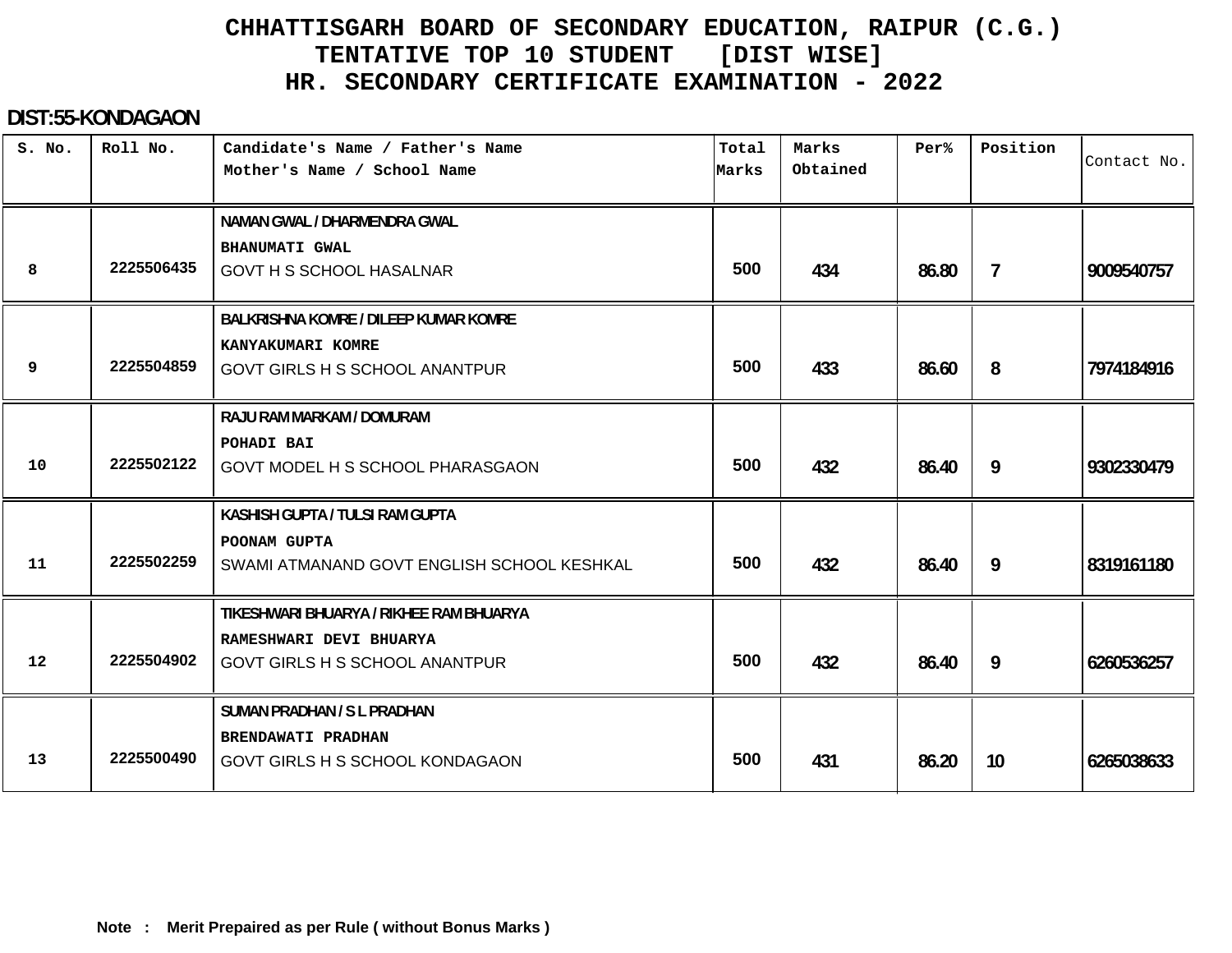#### **DIST:56-NARAYANPUR**

| S. No.       | Roll No.   | Candidate's Name / Father's Name                                            | Total | Marks<br>Obtained | Per%  | Position       | Contact No. |
|--------------|------------|-----------------------------------------------------------------------------|-------|-------------------|-------|----------------|-------------|
|              |            | Mother's Name / School Name                                                 | Marks |                   |       |                |             |
|              |            | MURLIDHAR PATRA / YOGESHWAR PATRA                                           |       |                   |       |                |             |
|              |            | SHITALBAI PATRA                                                             |       |                   |       |                |             |
| $\mathbf{1}$ | 2225601168 | RAMAKRISHNA MISSION VIVEKANANDA H S SCHOOL<br>NARAYANPUR                    | 500   | 434               | 86.80 | 1              | 9406422070  |
|              |            | TINISHA SAHU / RAMAVATAR SAHU                                               |       |                   |       |                |             |
|              |            | DHANESHWARI SAHU                                                            |       |                   |       |                |             |
| $\mathbf{2}$ | 2225601144 | SWAMI ATMANAND GOVT ENGLISH SCHOOL SINGODITARAI<br>NARAYANPUR               | 500   | 432               | 86.40 | $\overline{2}$ | 9406373179  |
|              |            | <b>NAVEEN / SANT KUMAR</b>                                                  |       |                   |       |                |             |
|              |            | <b>BABITA</b>                                                               |       |                   |       |                |             |
| 3            | 2225601042 | GOVT BUNIYADI AAVASIYA ADARSH BALAK H S SCHOOL<br><b>GARANJI NARAYANPUR</b> | 500   | 428               | 85.60 | $\mathbf{3}$   | 9301296061  |
|              |            | MANASHVI NAGWANSHI / N K NAGWANSHI                                          |       |                   |       |                |             |
|              |            | SATYABHAMA NAGWANSHI                                                        |       |                   |       |                |             |
| 4            | 2225601140 | SWAMI ATMANAND GOVT ENGLISH SCHOOL SINGODITARAI<br><b>NARAYANPUR</b>        | 500   | 428               | 85.60 | 3              | 9479252253  |
|              |            | AASTHA YADAV / SHATRUHAN LAL YADAV                                          |       |                   |       |                |             |
|              |            | KHEMLATA YADAV                                                              |       |                   |       |                |             |
| 5            | 2225601236 | RAMAKRISHNA MISSION VIVEKANANDA H S SCHOOL<br><b>NARAYANPUR</b>             | 500   | 427               | 85.40 | 4              | 9406422070  |
|              |            | ANJU KHAKHA / PRABHAT KIRAN KHAKHA                                          |       |                   |       |                |             |
|              |            | ROTHI KHAKHA                                                                |       |                   |       |                |             |
| 6            | 2225601133 | SWAMI ATMANAND GOVT ENGLISH SCHOOL SINGODITARAI<br><b>NARAYANPUR</b>        | 500   | 420               | 84.00 | 5              | 9424287442  |
|              |            | YUVRAJ RAWTE / SAKESHWAR RAWTE                                              |       |                   |       |                |             |
|              |            | <b>ASANTIN</b>                                                              |       |                   |       |                |             |
| 7            | 2225601047 | GOVT BUNIYADI AAVASIYA ADARSH BALAK H S SCHOOL<br><b>GARANJI NARAYANPUR</b> | 500   | 417               | 83.40 | 6              | 7879892057  |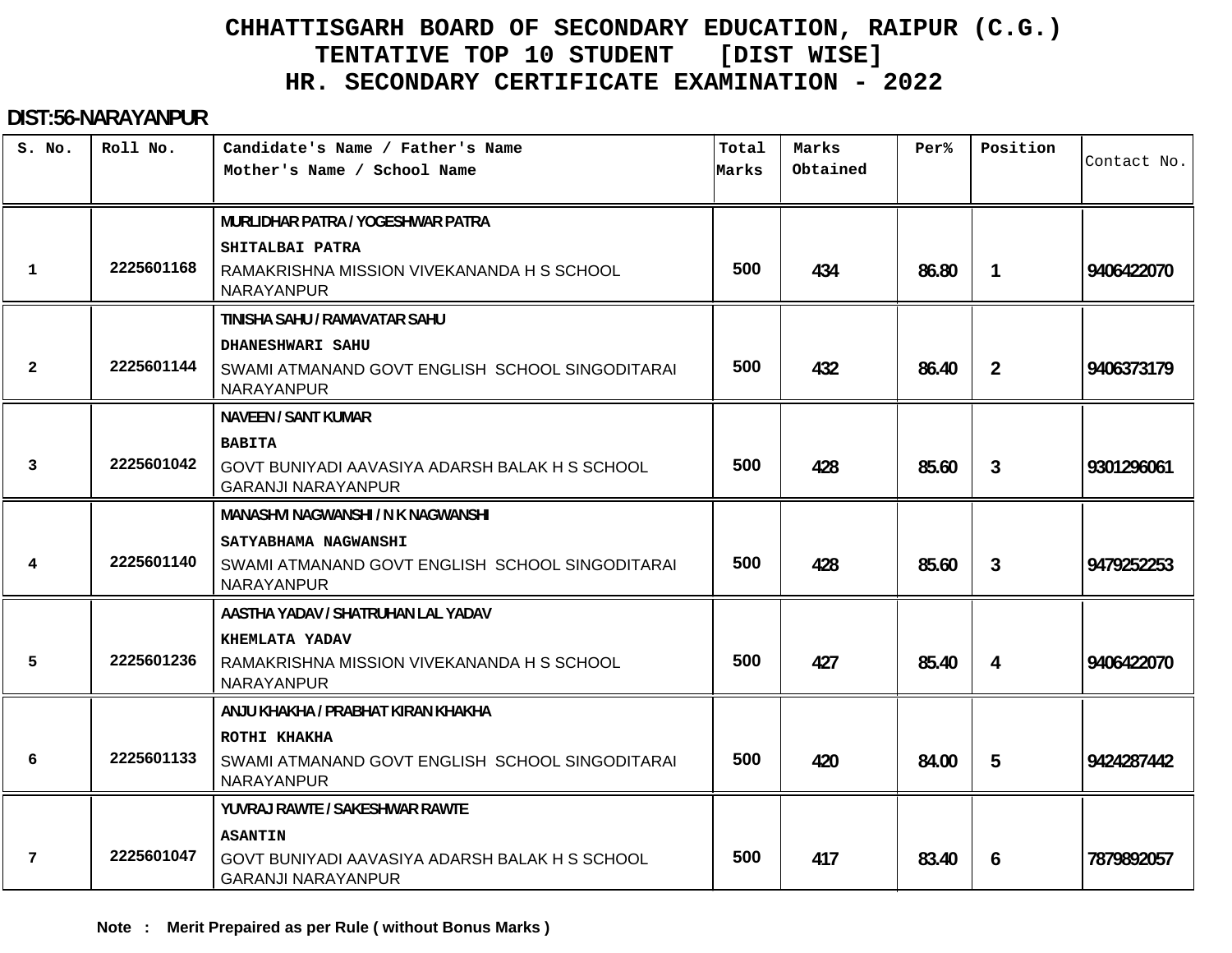#### **DIST:56-NARAYANPUR**

| S. No. | Roll No.   | Candidate's Name / Father's Name<br>Mother's Name / School Name                                | Total<br>Marks | Marks<br>Obtained | Per%  | Position       | Contact No. |
|--------|------------|------------------------------------------------------------------------------------------------|----------------|-------------------|-------|----------------|-------------|
|        |            | KULJEET YADAV / SUKHLAL YADAV                                                                  |                |                   |       |                |             |
| 8      | 2225600995 | <b>BISANTIN</b><br>GOVT BUNIYADI AAVASIYA ADARSH BALAK H S SCHOOL<br><b>GARANJI NARAYANPUR</b> | 500            | 407               | 81.40 | $\overline{7}$ | 7828741810  |
|        |            | <b>SAKINA / AMLU RAM</b>                                                                       |                |                   |       |                |             |
| 9      | 2225600925 | <b>RAMBATI</b><br>SHASKIYA BUNIYADI KANYA SHIKSHA PARISAR NARAYANPUR                           | 500            | 405               | 81.00 | 8              | 9406074578  |
|        |            | HARSHLATA RANA / LAKHESWAR RANA                                                                |                |                   |       |                |             |
| 10     | 2225601137 | <b>TULSI RANA</b><br>SWAMI ATMANAND GOVT ENGLISH SCHOOL SINGODITARAI<br>NARAYANPUR             | 500            | 403               | 80.60 | 9              | 9424286896  |
|        |            | SUMIT KUMAR VERDA / MAHRURAM VERDA                                                             |                |                   |       |                |             |
| 11     | 2225601232 | RAJEBAI VERDA<br>RAMAKRISHNA MISSION VIVEKANANDA H S SCHOOL<br>NARAYANPUR                      | 500            | 403               | 80.60 | 9              | 9406422070  |
|        |            | SANDHYA NURETI / RAINURAM NURETI                                                               |                |                   |       |                |             |
| 12     | 2225601276 | <b>MALTI NURETI</b><br>RAMAKRISHNA MISSION VIVEKANANDA H S SCHOOL<br>NARAYANPUR                | 500            | 402               | 80.40 | 10             | 9406422070  |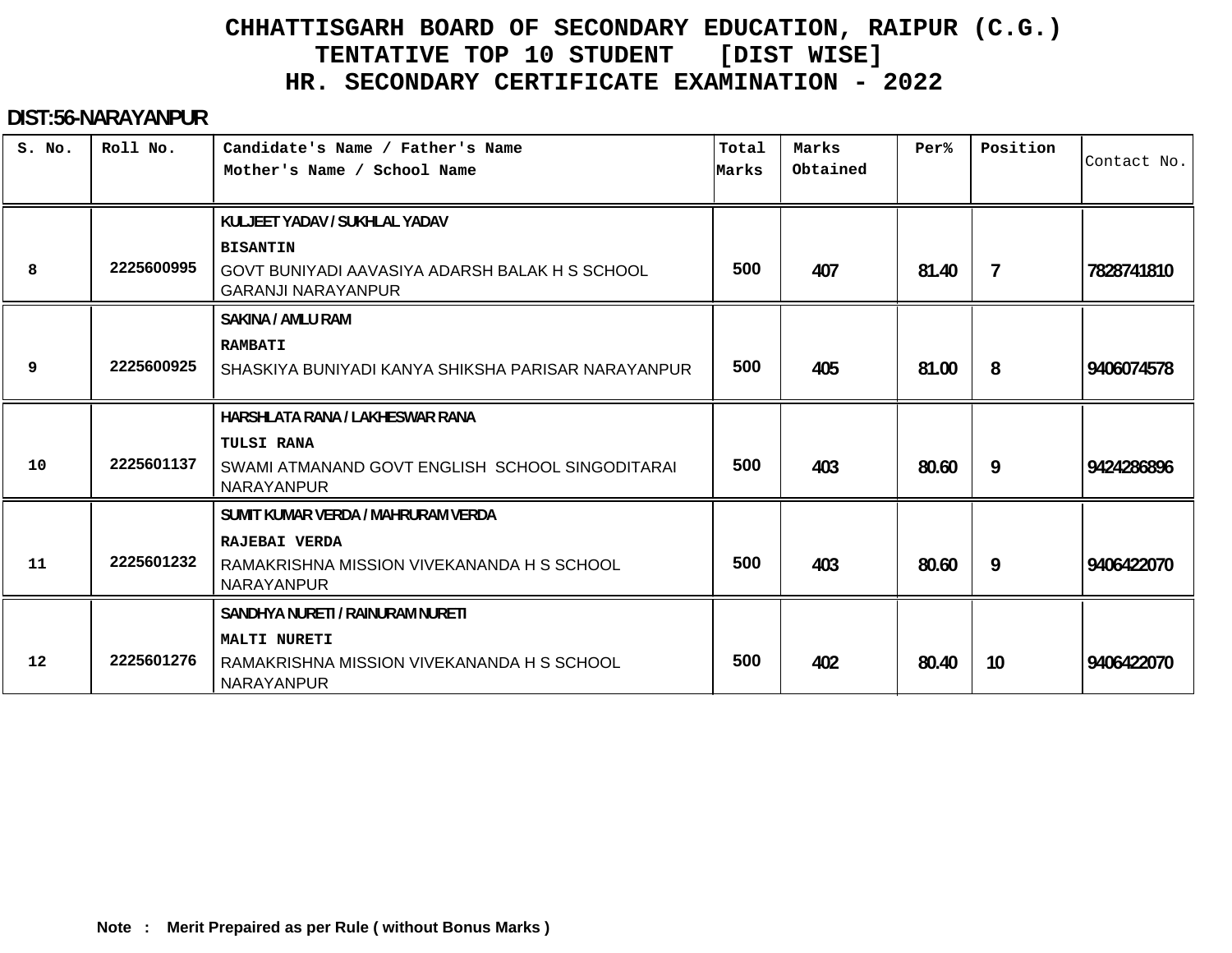#### **DIST:57-SUKMA**

| S. No.         | Roll No.   | Candidate's Name / Father's Name<br>Mother's Name / School Name | Total<br>Marks | Marks<br>Obtained | Per <sup>8</sup> | Position       | Contact No. |
|----------------|------------|-----------------------------------------------------------------|----------------|-------------------|------------------|----------------|-------------|
|                |            | LISHA LOHIYA / RAJ KUMAR LOHIYA                                 |                |                   |                  |                |             |
| $\mathbf 1$    | 2225701579 | LAXMI LOHIYA<br>I M S T ENG MED H S SCHOOL SUKMA                | 500            | 474               | 94.80            | $\mathbf{1}$   | 9407718201  |
|                |            | ISHA CHANDAK / NANDKISHOR CHANDAK<br>VIMLA CHANDAK              |                |                   |                  |                |             |
| $\overline{2}$ | 2225701573 | IMSTENGMEDHSSCHOOLSUKMA                                         | 500            | 469               | 93.80            | $\overline{2}$ | 9406361450  |
|                |            | PRAVAL KUMAR KARORIYA / HARI SINGH KARORIYA                     |                |                   |                  |                |             |
| $\mathbf{3}$   | 2225701534 | <b>LAKSHMI DEVI</b><br>I M S T ENG MED H S SCHOOL SUKMA         | 500            | 447               | 89.40            | 3              | 9424290636  |
|                |            | ARIHANT JAIN / SHIVRAJ JAIN                                     |                |                   |                  |                |             |
| 4              | 2225701567 | <b>JYOTI JAIN</b><br>I M S T ENG MED H S SCHOOL SUKMA           | 500            | 440               | 88.00            | 4              | 9406097061  |
|                |            | <b>SHADHAN BISWAS / SAPAN BISWAS</b>                            |                |                   |                  |                |             |
| 5              | 2225701591 | KRISHNA BISWAS<br>IMSTENGMEDHSSCHOOLSUKMA                       | 500            | 438               | 87.60            | 5              | 9407696297  |
|                |            | <b>FULSINGH / HADMA</b>                                         |                |                   |                  |                |             |
| 6              | 2225700535 | <b>NARDAI</b><br><b>GOVT H S SCHOOL GADIRAS</b>                 | 500            | 430               | 86.00            | 6              | 9406291837  |
|                |            | MUSKAN CHANDAK / MANGILAL CHANDAK                               |                |                   |                  |                |             |
| 7              | 2225701585 | SANGEETA CHANDAK<br>I M S T ENG MED H S SCHOOL SUKMA            | 500            | 428               | 85.60            | $\mathbf{7}$   | 9424271834  |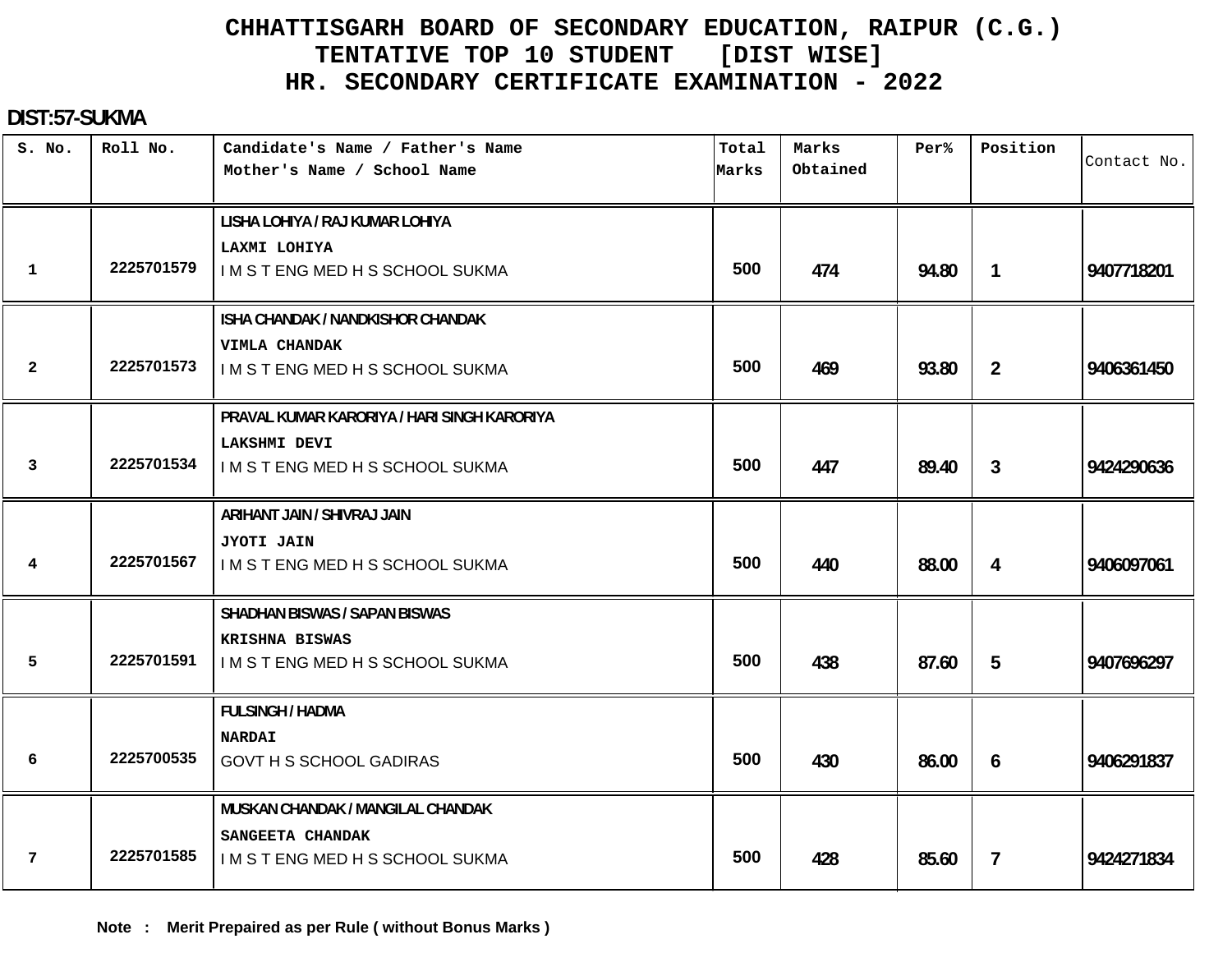#### **DIST:57-SUKMA**

| S. No. | Roll No.   | Candidate's Name / Father's Name<br>Mother's Name / School Name               | Total<br>Marks | Marks<br>Obtained | Per%  | Position | Contact No. |
|--------|------------|-------------------------------------------------------------------------------|----------------|-------------------|-------|----------|-------------|
|        |            | KUSHAL TAPADIYA / ASHOK TAPADIYA                                              |                |                   |       |          |             |
| 8      | 2225701577 | <b>MAMTA TAPADIYA</b><br>I M S T ENG MED H S SCHOOL SUKMA                     | 500            | 426               | 85.20 | 8        | 9425266531  |
|        |            | DIVYA RATHI / SUNIL RATHI                                                     |                |                   |       |          |             |
| 9      | 2225701529 | <b>MADHURI RATHI</b><br>SWAMI ATMANAND GOVT ENG SCHOOL PAWARAS SUKMA          | 500            | 417               | 83.40 | 9        | 7828401414  |
| 10     | 2225701574 | JEET YADAV / SEVAN YADAV<br>DASHMAT YADAV<br>I M S T ENG MED H S SCHOOL SUKMA | 500            | 414               | 82.80 | 10       | 9424215348  |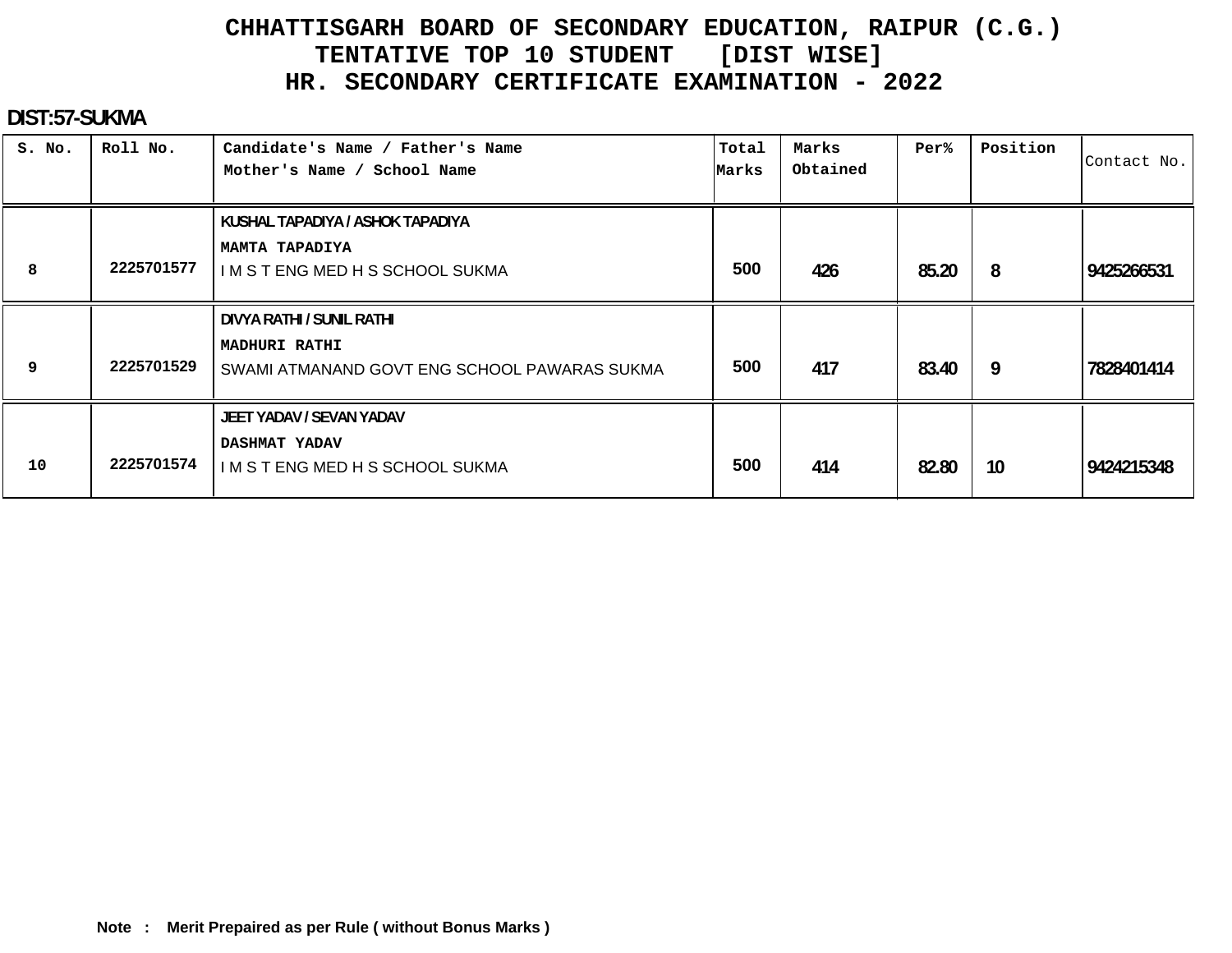#### **DIST:71-BALRAMPUR**

| S. No.       | Roll No.   | Candidate's Name / Father's Name<br>Mother's Name / School Name | Total<br>Marks | Marks<br>Obtained | Per <sup>8</sup> | Position       | Contact No. |
|--------------|------------|-----------------------------------------------------------------|----------------|-------------------|------------------|----------------|-------------|
|              |            | UMA SONI / SUBHASH CHANDRA SONI                                 |                |                   |                  |                |             |
| 1            | 2227106148 | CHINTA DEVI SONI<br>GOVT GIRLS H S SCHOOL WADRAF NAGAR          | 500            | 471               | 94.20            | $\overline{1}$ | 7566154995  |
|              |            | KARAN SHRIVASTAV / CHHOTELAL SHRIVASTAV                         |                |                   |                  |                |             |
| $\mathbf{2}$ | 2227107745 | MANJU DEVI<br>SARASWATI SHISHU MANDIR H S SCHOOL RAMANUJGANJ    | 500            | 470               | 94.00            | $\overline{2}$ | 7566366845  |
|              |            | SHIVSHANKAR PATEL / SHIVPUJAN PATEL                             |                |                   |                  |                |             |
| 3            | 2227105196 | YASHODA DEVI<br><b>GOVT H S SCHOOL BARTIKALA</b>                | 500            | 464               | 92.80            | 3              | 9753933774  |
|              |            | VASIM PARWEZ KHAN / MD NOOR JAMA KHAN                           |                |                   |                  |                |             |
| 4            | 4227100087 | <b>CHANDA KHATUN</b><br><b>GOVT H S SCHOOL PARSAGUDI</b>        | 500            | 458               | 91.60            | 4              | 9424256482  |
|              |            | SHUBHAM GUPTA / JAIPRAKASH GUPTA                                |                |                   |                  |                |             |
| 5            | 2227105295 | <b>REETA GUPTA</b><br><b>GOVT H S SCHOOL BARTIKALA</b>          | 500            | 457               | 91.40            | 5              | 6260237517  |
|              |            | RAJANI / RAJ KISHOR SHUKLA                                      |                |                   |                  |                |             |
| 6            | 2227108011 | SEEMA SHUKLA<br>SHRI KRISHNA ADARSH H S SCHOOL BALANGI          | 500            | 448               | 89.60            | 6              | 9977153880  |
|              |            | SURYAKANT KUSHWAHA / GOPICHAND                                  |                |                   |                  |                |             |
| 7            | 2227105301 | <b>ABHA DEVI</b><br><b>GOVT H S SCHOOL BARTIKALA</b>            | 500            | 445               | 89.00            | $\overline{1}$ | 8462893029  |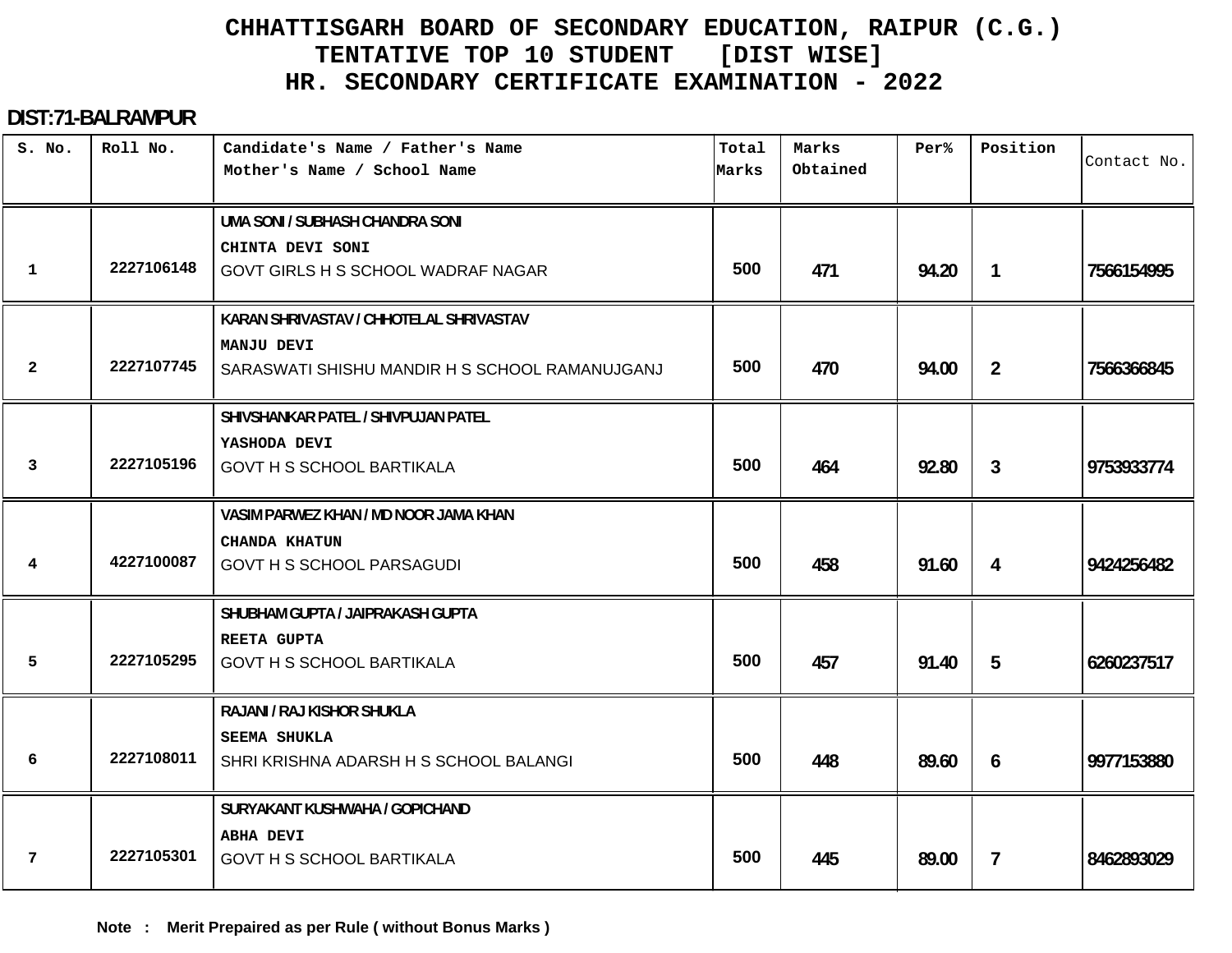#### **DIST:71-BALRAMPUR**

| S. No. | Roll No.   | Candidate's Name / Father's Name<br>Mother's Name / School Name                                                            | Total<br>Marks | Marks<br>Obtained | Per%  | Position | Contact No. |
|--------|------------|----------------------------------------------------------------------------------------------------------------------------|----------------|-------------------|-------|----------|-------------|
| 8      | 4227100203 | KAJAL JAISWAL / ROHINI PRASAD JAISWAL<br><b>SEEMA JAISWAL</b><br><b>GOVT H S SCHOOL BALANGI</b>                            | 500            | 445               | 89.00 | 7        | 9617526356  |
| 9      | 2227105234 | <b>MANJUSHA PATEL / BHEEMSEN PATEL</b><br>POONAM PATEL<br><b>GOVT H S SCHOOL BARTIKALA</b>                                 | 500            | 444               | 88.80 | 8        | 9669989739  |
| 10     | 4227100286 | <b>GHANSHYAM RAJAK / VISHNUDEV PRASAD</b><br>RITA DEVI<br>MORNING STAR H S SCHOOL RAMCHANDRAPUR                            | 500            | 440               | 88.00 | 9        | 7587168835  |
| 11     | 2227107199 | SAKSHI PATHAK / BALKUMAR PATHAK<br><b>ANITA PATHAK</b><br>GOVT UTKRISHT ENG MED H S SCHOOL WADRAFNAGAR<br><b>AMBIKAPUR</b> | 500            | 438               | 87.60 | 10       | 9669472227  |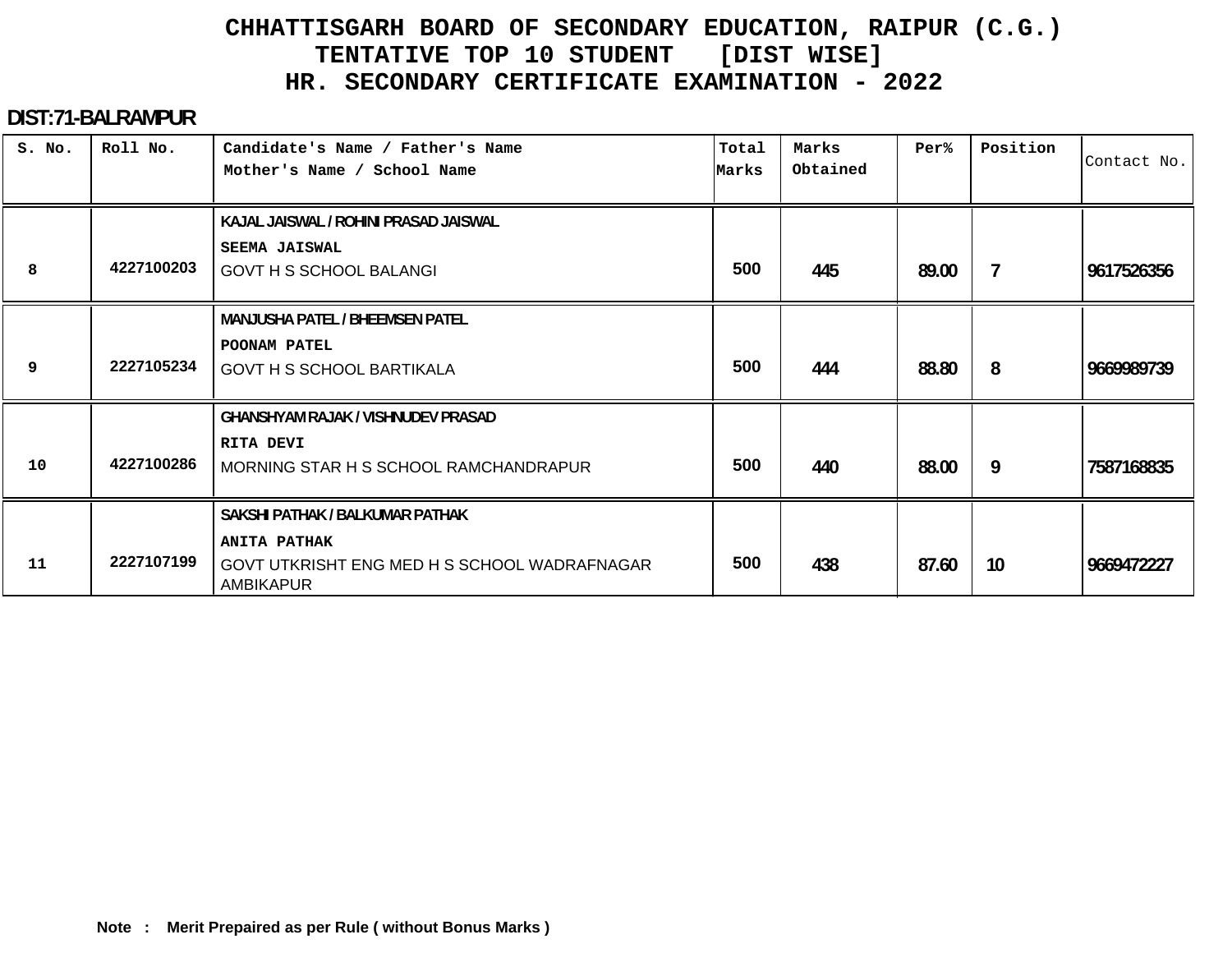#### **DIST:72-JASHPUR**

| S. No.         | Roll No.   | Candidate's Name / Father's Name<br>Mother's Name / School Name              | Total<br>Marks | Marks<br>Obtained | Per%  | Position       | Contact No. |
|----------------|------------|------------------------------------------------------------------------------|----------------|-------------------|-------|----------------|-------------|
|                |            | <b>GHANSHYAM SHARMA / PAWAN SHARMA</b>                                       |                |                   |       |                |             |
|                |            | VINITA SHARMA                                                                |                |                   |       |                |             |
| 1              | 2227202935 | GOVT BOYS H S SCHOOL KANSABEL JASHPUR                                        | 500            | 467               | 93.40 | $\mathbf{1}$   | 9424192320  |
|                |            | SHUBHAM KUMAR PADHI / SANTOSH KUMAR PADHI                                    |                |                   |       |                |             |
|                |            | ARUNA PADHI                                                                  |                |                   |       |                |             |
| $\overline{2}$ | 2227208600 | SARSWATI SHISHU MANDIR H S SCHOOL PATHALGAON<br><b>JASHPUR</b>               | 500            | 465               | 93.00 | $\overline{2}$ | 6263842232  |
|                |            | MARYADA JAIN / SANJAY JAIN                                                   |                |                   |       |                |             |
|                |            | <b>MANJU JAIN</b>                                                            |                |                   |       |                |             |
| $\mathbf{3}$   | 2227206181 | SWAMI ATMANAND GOVT EXCELLENT E M NAVEEN ADARSH H S<br><b>SCHOOL JASHPUR</b> | 500            | 461               | 92.20 | $\mathbf{3}$   | 9301610794  |
|                |            | <b>RAMESH / TILU RAM</b>                                                     |                |                   |       |                |             |
|                |            | <b>KUMARI</b>                                                                |                |                   |       |                |             |
| 4              | 2227200206 | GOVT BOYS H S SCHOOL JASHPUR NAGAR JASHPUR                                   | 500            | 459               | 91.80 | 4              | 6267707485  |
|                |            | <b>SACHIN BARIK / LALIT BARIK</b>                                            |                |                   |       |                |             |
|                |            | HEMPUSHPA BARIK                                                              |                |                   |       |                |             |
| 5              | 2227200243 | GOVT BOYS H S SCHOOL JASHPUR NAGAR JASHPUR                                   | 500            | 458               | 91.60 | 5              | 7067085062  |
|                |            | <b>MD TOUSIF ANSARI / MD ASIF ANSARI</b>                                     |                |                   |       |                |             |
|                |            | <b>RUKHSANA KHATUN</b>                                                       |                |                   |       |                |             |
| 6              | 2227206183 | SWAMI ATMANAND GOVT EXCELLENT E M NAVEEN ADARSH H S<br><b>SCHOOL JASHPUR</b> | 500            | 458               | 91.60 | 5              | 7067945134  |
|                |            | PAWAN AGRAWAL / RAJKUMAR AGRAWAL                                             |                |                   |       |                |             |
|                |            | SUSHILA AGRAWAL                                                              |                |                   |       |                |             |
| 7              | 2227208659 | SARSWATI SHISHU MANDIR H S SCHOOL PATHALGAON<br><b>JASHPUR</b>               | 500            | 453               | 90.60 | 6              | 9669408625  |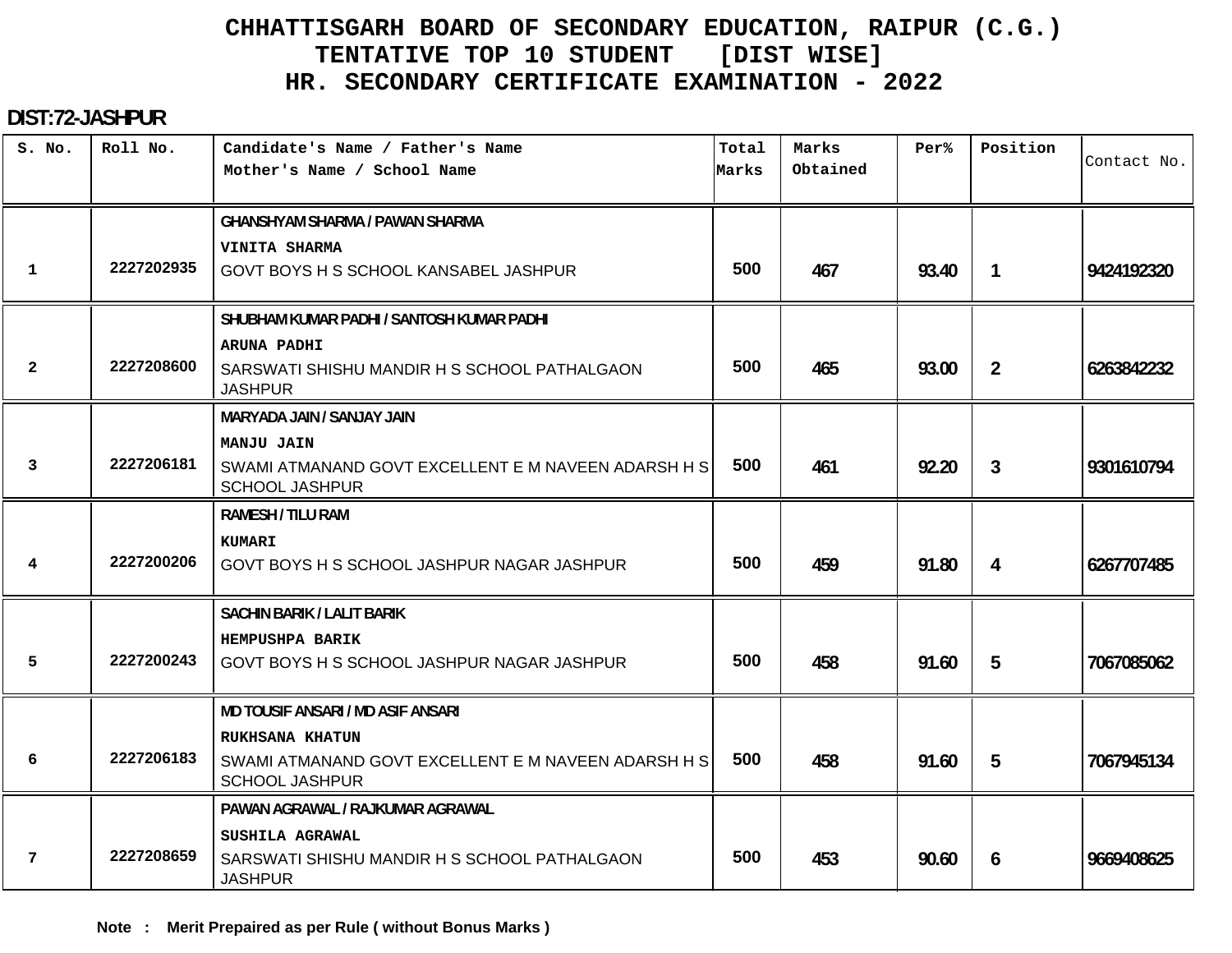#### **DIST:72-JASHPUR**

| S. No. | Roll No.   | Candidate's Name / Father's Name<br>Mother's Name / School Name                                                                            | Total<br>Marks | Marks<br>Obtained | Per%  | Position        | Contact No. |
|--------|------------|--------------------------------------------------------------------------------------------------------------------------------------------|----------------|-------------------|-------|-----------------|-------------|
| 8      | 2227200205 | NISHANT KUJUR / NEELAM KUJUR<br>SALMANTI KUJUR<br>GOVT BOYS H S SCHOOL JASHPUR NAGAR JASHPUR                                               | 500            | 452               | 90.40 | $\overline{7}$  | 9340439201  |
| 9      | 2227208733 | SUNPREET KAUR BHATIA / GURMEET SINGH BHATIA<br>KAWALDEEP KAUR<br>LITTLE ROSE E H S S SCHOOL PATHALGAON JASHPUR                             | 500            | 451               | 90.20 | 8               | 9753556502  |
| 10     | 2227208935 | DISHA SHARMA / KISHAN SHARMA<br><b>BHARTI SHARMA</b><br>ST XAVIERS ENGLISH MEDIUM H S SCHOOL PATHALGAON                                    | 500            | 450               | 90.00 | 9               | 9406219652  |
| 11     | 4227200031 | AISHWARYA PATEL / SUDARSHAN SINGH PATEL<br><b>DULESHWARI PATEL</b><br>GOVT BOYS H S SCHOOL BAGICHA JASHPUR                                 | 500            | 450               | 90.00 | 9               | 9424187263  |
| 12     | 2227200218 | AMAN KUMAR PAINKRA / PREM SAI PAINKRA<br><b>BHARTI PAINKRA</b><br>GOVT BOYS H S SCHOOL JASHPUR NAGAR JASHPUR                               | 500            | 448               | 89.60 | 10              | 9340951716  |
| 13     | 2227206203 | <b>MONIKA SAHU / SHASHI KUMAR SAHU</b><br>DHANESHWARI SAHU<br>SWAMI ATMANAND GOVT EXCELLENT E M NAVEEN ADARSH H S<br><b>SCHOOL JASHPUR</b> | 500            | 448               | 89.60 | 10 <sup>°</sup> | 9302762090  |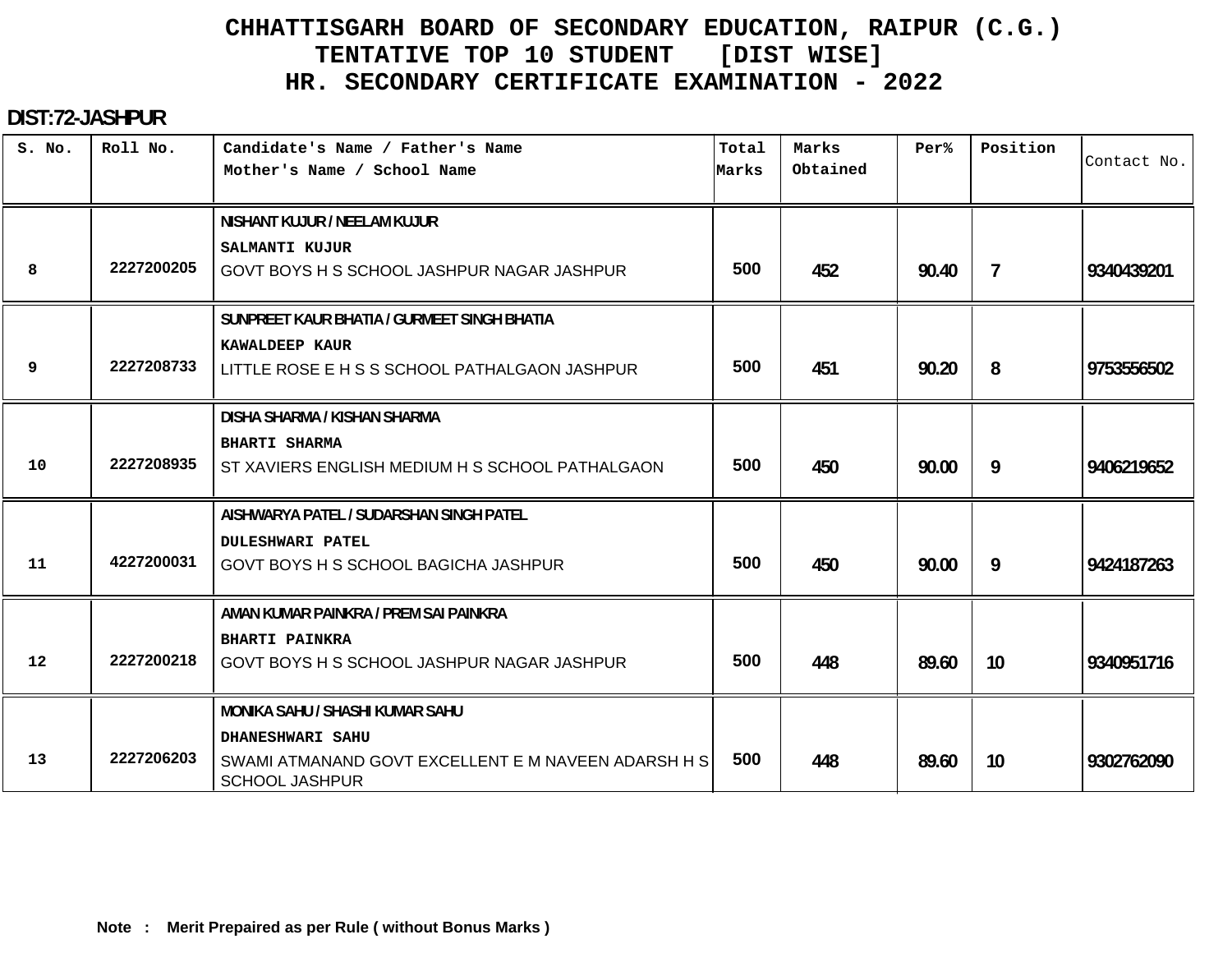#### **DIST:73-KORIYA**

| S. No.         | Roll No.   | Candidate's Name / Father's Name<br>Mother's Name / School Name | Total<br>Marks | Marks<br>Obtained | Per%  | Position       | Contact No. |
|----------------|------------|-----------------------------------------------------------------|----------------|-------------------|-------|----------------|-------------|
|                |            | <b>DISHA SONI / RAMDAS SONI</b>                                 |                |                   |       |                |             |
|                |            | RAMA SONI                                                       |                |                   |       |                |             |
| $\mathbf 1$    | 2227304224 | GOVT GIRLS SV H S SCHOOL MANENDRAGADH KORIYA                    | 500            | 461               | 92.20 | $\mathbf{1}$   | 6266374969  |
|                |            | SHUBHAM DEY / RAVICHANDRA DEY                                   |                |                   |       |                |             |
|                |            | <b>SHIPRA DEY</b>                                               |                |                   |       |                |             |
| $\overline{2}$ | 2227303906 | GOVT BOYS H S SCHOOL MANENDRAGARH KORIYA                        | 500            | 458               | 91.60 | $\overline{2}$ | 6266293598  |
|                |            | APARNA GUPTA / SHIVSHANKAR GUPTA                                |                |                   |       |                |             |
|                |            | <b>DURGA GUPTA</b>                                              |                |                   |       |                |             |
| 3              | 2227306817 | INDRAPRASTH E M H S SCHOOL JUNAPARA BAIKUNTHPUR                 | 500            | 457               | 91.40 | 3              | 9407797106  |
|                |            | KAJAL GUPTA / BRIJENDRA GUPTA                                   |                |                   |       |                |             |
|                |            | RADHA GUPTA                                                     |                |                   |       |                |             |
| 4              | 2227306591 | UNIVERSAL PUBLIC SCHOOL MANENDRA GARH                           | 500            | 456               | 91.20 | 4              | 8963922285  |
|                |            | <b>MUSKAN VERMA / ANAND VERMA</b>                               |                |                   |       |                |             |
|                |            | SAVITA VERMA                                                    |                |                   |       |                |             |
| 5              | 2227304233 | GOVT GIRLS SV H S SCHOOL MANENDRAGADH KORIYA                    | 500            | 454               | 90.80 | 5              | 6263377533  |
|                |            | <b>GOURI SINHA / DINESH KUMAR SINHA</b>                         |                |                   |       |                |             |
|                |            | RAJNI SINHA                                                     |                |                   |       |                |             |
| 6              | 2227304226 | GOVT GIRLS SV H S SCHOOL MANENDRAGADH KORIYA                    | 500            | 451               | 90.20 | 6              | 6266854719  |
|                |            | <b>SAKSHI SINGH / HARINATH SINGH</b>                            |                |                   |       |                |             |
|                |            | <b>MAMTA SINGH</b>                                              |                |                   |       |                |             |
| 7              | 2227306271 | S S M H S SCHOOL MANENDRAGARH KORIYA                            | 500            | 450               | 90.00 | $\overline{7}$ | 7581961292  |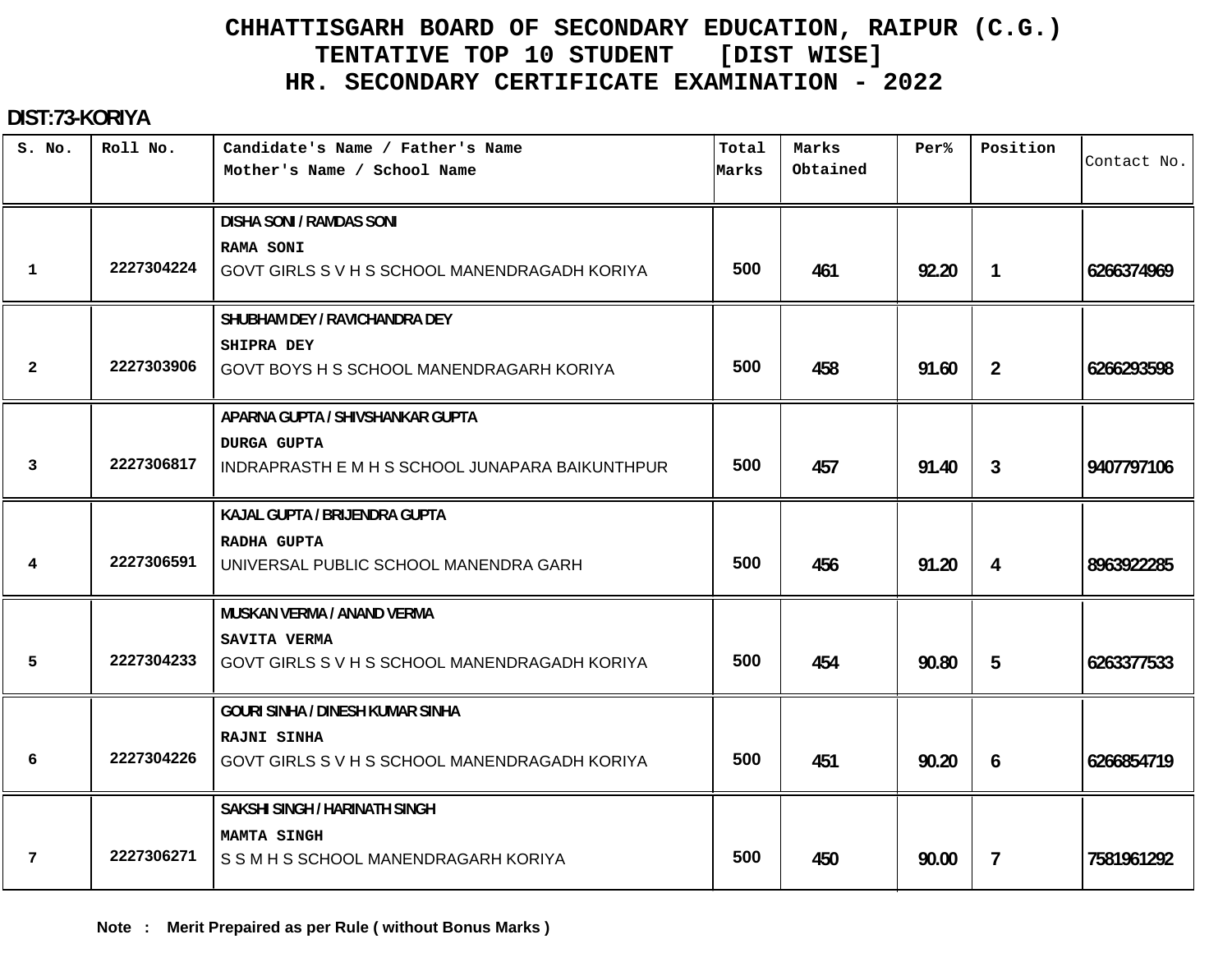#### **DIST:73-KORIYA**

| S. No. | Roll No.   | Candidate's Name / Father's Name<br>Mother's Name / School Name                             | Total<br>Marks | Marks<br>Obtained | Per%  | Position | Contact No. |
|--------|------------|---------------------------------------------------------------------------------------------|----------------|-------------------|-------|----------|-------------|
|        |            | ANKIT SHAH / VINOD SHAH                                                                     |                |                   |       |          |             |
| 8      | 2227306642 | <b>GUNJA SHAH</b><br>UNIVERSAL PUBLIC SCHOOL MANENDRA GARH                                  | 500            | 445               | 89.00 | 8        | 9893123634  |
|        |            | DURGA / MADHAV PRASAD                                                                       |                |                   |       |          |             |
| 9      | 2227306788 | SUMITRA<br>SHRI SUKH DEV SINGH H S SCHOOL PATNA KOREA                                       | 500            | 443               | 88.60 | 9        | 9691521285  |
| 10     | 2227300438 | AKANKSHA AGRAHARI / SACHIN AGRAHARI<br>POOJA AGRAHARI<br>GOVT GIRLS H S SCHOOL PATNA KORIYA | 500            | 442               | 88.40 | 10       | 7067427016  |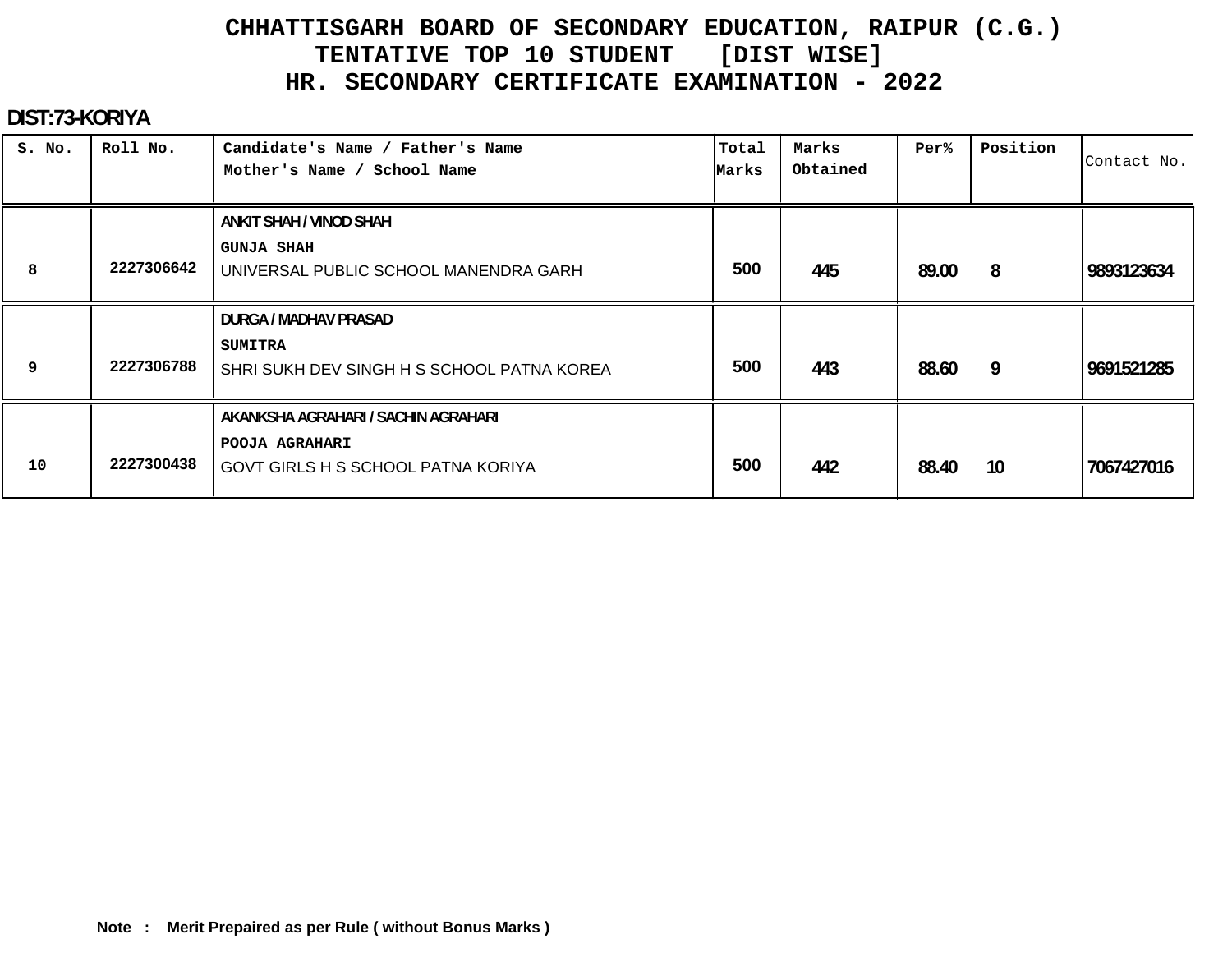#### **DIST:74-SURAJPUR**

| S. No.       | Roll No.   | Candidate's Name / Father's Name<br>Mother's Name / School Name     | Total<br>Marks | Marks<br>Obtained | Per <sup>8</sup> | Position       | Contact No. |
|--------------|------------|---------------------------------------------------------------------|----------------|-------------------|------------------|----------------|-------------|
|              |            | RUPESH KUMAR SAHU / RAVISHANKAR SAHU                                |                |                   |                  |                |             |
| $\mathbf{1}$ | 2227408084 | SANGEETA SAHU<br>SARASWATI H S SCHOOL SURAJPUR                      | 500            | 458               | 91.60            | $\mathbf{1}$   | 9575129197  |
|              |            | <b>NEHA SAHU / BHARAT SAHU</b>                                      |                |                   |                  |                |             |
| $\mathbf{2}$ | 2227408255 | <b>MANMATI</b><br>SWAMI VIVEKANAND PUBLIC H S SCHOOL SHIVNANDAN PUR | 500            | 456               | 91.20            | $\overline{2}$ | 9131807039  |
|              |            | ASAD IQBAL / FAJLUR RAHMAN                                          |                |                   |                  |                |             |
| 3            | 2227408476 | <b>GULSHAN PARVEEN</b><br>SARASWATI SHISHU MANDIR H S S JARHI       | 500            | 456               | 91.20            | $\overline{2}$ | 8235070185  |
|              |            | AGNI KUMAR DAS / SANJAY KUMAR DAS                                   |                |                   |                  |                |             |
| 4            | 2227408349 | SHYAM PATI<br>HOLY TEMPLE H S SCHOOL DEONAGAR                       | 500            | 451               | 90.20            | $\mathbf{3}$   | 8349452777  |
|              |            | ATUL KESHARWANI / ANIL KESHARWANI                                   |                |                   |                  |                |             |
| 5            | 2227408045 | REKHA DEVI KESHARWANI<br>SARASWATI H S SCHOOL SURAJPUR              | 500            | 444               | 88.80            | 4              | 9926192117  |
|              |            | SHASHIKANT RAJWADE / GAURISHANKAR RAJWADE                           |                |                   |                  |                |             |
| 6            | 2227408218 | LEELA WATI<br>RAJ KUMAR PUBLIC H S SCHOOL VISHARAMPUR               | 500            | 444               | 88.80            | 4              | 6266928234  |
|              |            | PIYUSH GUPTA / MURARI LALGUPTA                                      |                |                   |                  |                |             |
| 7            | 2227406149 | SHOBHA GUPTA<br>GOVT H S SCHOOL SALKA AGHINA                        | 500            | 442               | 88.40            | 5              | 9669346342  |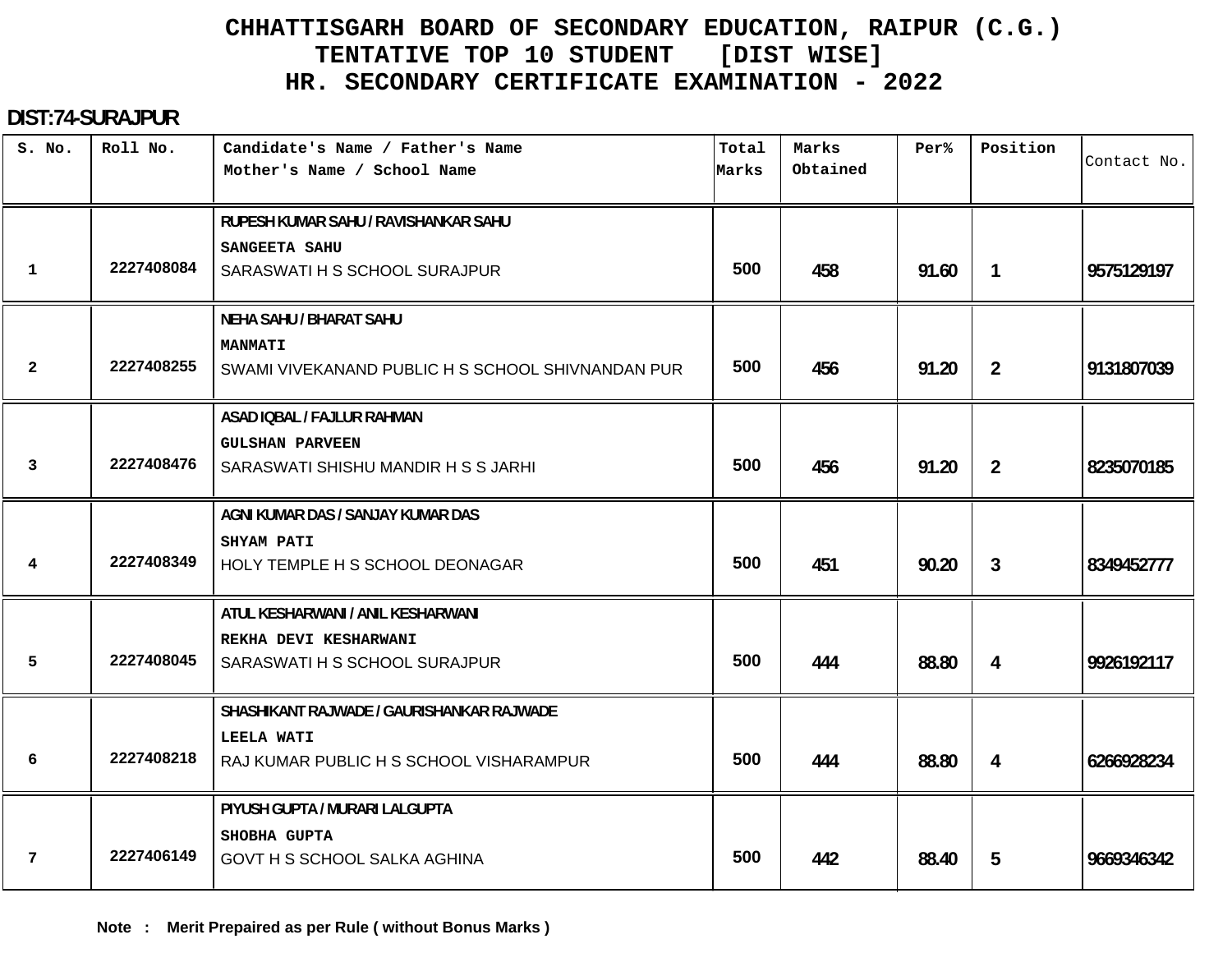#### **DIST:74-SURAJPUR**

| S. No.            | Roll No.   | Candidate's Name / Father's Name<br>Mother's Name / School Name | Total<br>Marks | Marks<br>Obtained | Per%  | Position       | Contact No. |
|-------------------|------------|-----------------------------------------------------------------|----------------|-------------------|-------|----------------|-------------|
|                   |            | SUSHMITA SAHU / RAJESH KUMAR SAHU<br>CHANDRAKALA SAHU           |                |                   |       |                |             |
| 8                 | 2227408094 | SARASWATI H S SCHOOL SURAJPUR                                   | 500            | 442               | 88.40 | 5              | 9926943495  |
|                   |            | <b>SARTHAK NIGAM / SANJAY NIGAM</b>                             |                |                   |       |                |             |
| 9                 | 2227408347 | PRASUN NIGAM<br>HOLY TEMPLE H S SCHOOL DEONAGAR                 | 500            | 440               | 88.00 | 6              | 7089564486  |
|                   |            | RIJVIYA FATIMA / MOHAMMAD SAMEER                                |                |                   |       |                |             |
| 10                | 2227408118 | SALMA KHATUN<br>SARASWATI H S SCHOOL SURAJPUR                   | 500            | 437               | 87.40 | $\overline{7}$ | 9826445245  |
|                   |            | SUMAN BEK / MANOJ KUMAR BEK                                     |                |                   |       |                |             |
| 11                | 2227408182 | <b>PANESHWARI</b><br>SHARDA H S SCHOOL SATPATA                  | 500            | 437               | 87.40 | $\overline{7}$ | 7581869097  |
|                   |            | SUMIT JAIN / SUNDAR LAL JAIN                                    |                |                   |       |                |             |
| $12 \overline{ }$ | 2227408396 | SUMITRA JAIN<br><b>GLOBAL PUBLIC H S SCHOOL SURAJPUR</b>        | 500            | 436               | 87.20 | 8              | 9522325707  |
|                   |            | SHREYA KASHYAP / VINOD KUMAR KASHYAP                            |                |                   |       |                |             |
| 13                | 2227402721 | SHYAMTA KASHYAP<br><b>GOVT GIRLS H S SCHOOL BIHARPUR</b>        | 500            | 434               | 86.80 | 9              | 9977432995  |
|                   |            | DURGAWATI SAHU / BANSHI LAL SAHU                                |                |                   |       |                |             |
| 14                | 2227404533 | <b>JAIKUMARI</b><br>GOVT GIRLS H S SCHOOL PREMNAGAR             | 500            | 434               | 86.80 | 9              | 8964033992  |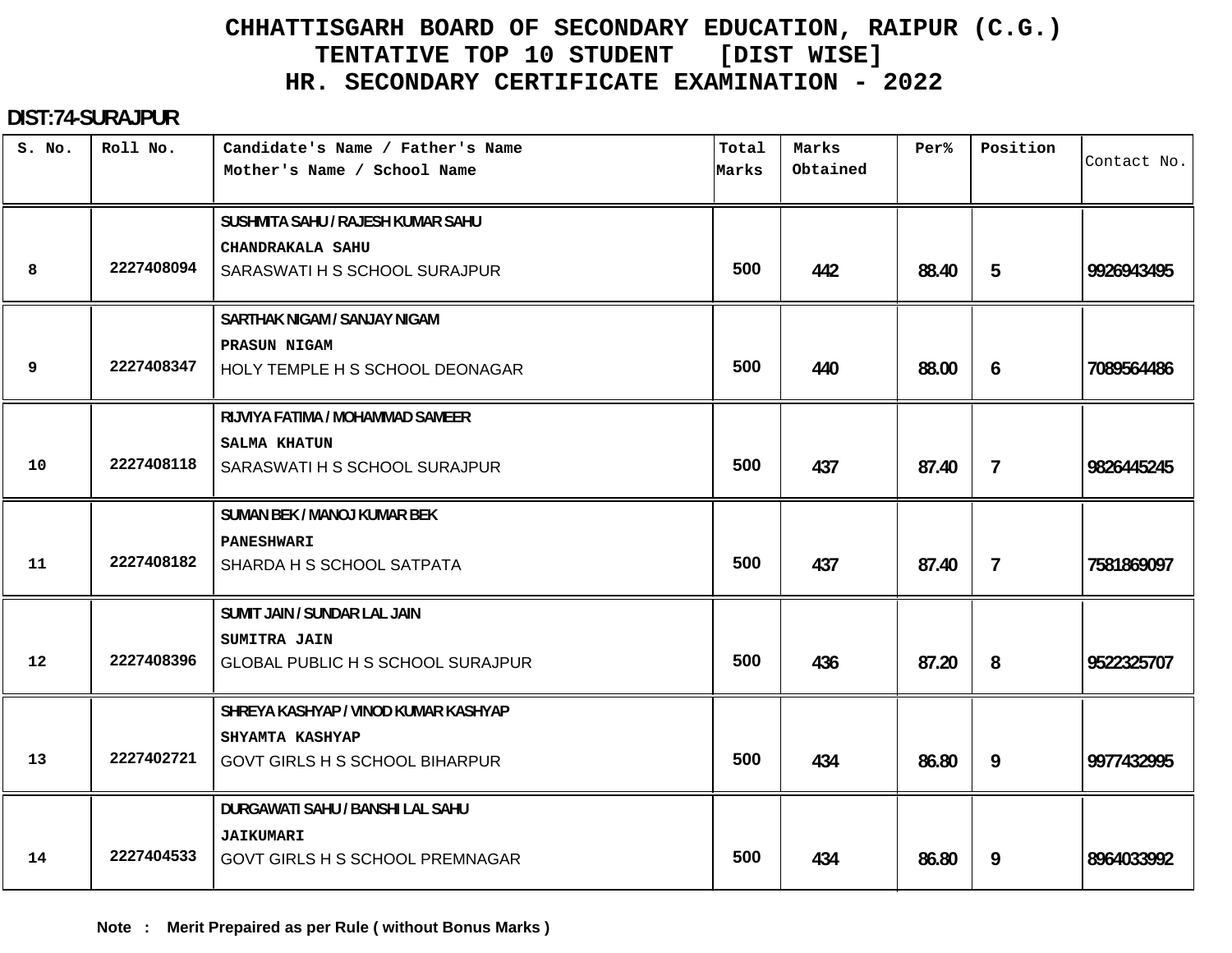#### **DIST:74-SURAJPUR**

| S. No. | Roll No.   | Candidate's Name / Father's Name<br>School Name<br>Mother's Name                          | Total<br>Marks | Marks<br>Obtained | Per%  | Position | Contact No. |
|--------|------------|-------------------------------------------------------------------------------------------|----------------|-------------------|-------|----------|-------------|
| 15     | 2227408358 | PALAK SONWANI / PRAVEEN KUMAR SONWANI<br><b>KAVITA</b><br>HOLY TEMPLE H S SCHOOL DEONAGAR | 500            | 433               | 86.60 | 10       | 9926142951  |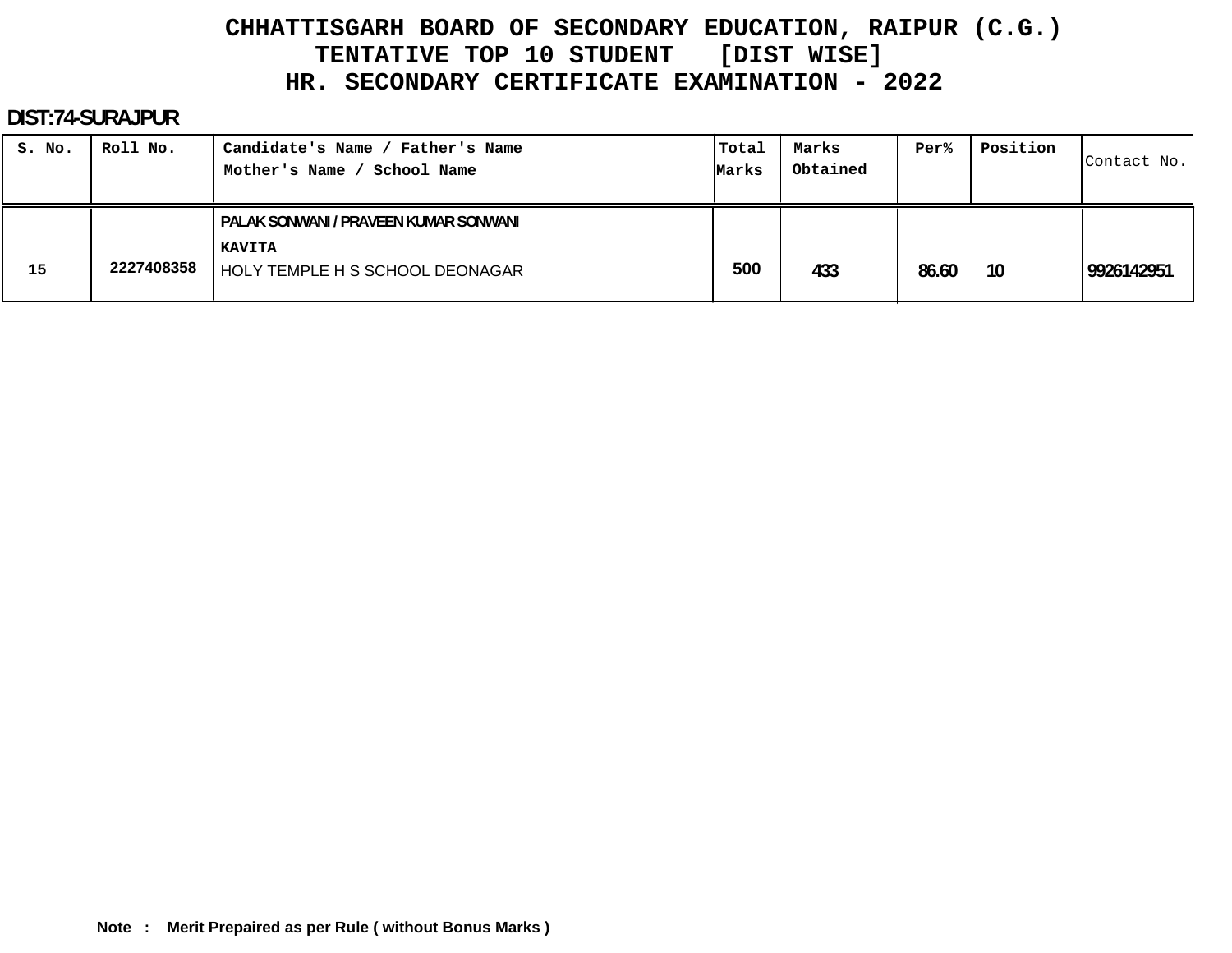#### **DIST:75-SURGUJA**

| S. No.       | Roll No.   | Candidate's Name / Father's Name<br>Mother's Name / School Name | Total<br>Marks | Marks<br>Obtained | Per <sup>8</sup> | Position       | Contact No. |
|--------------|------------|-----------------------------------------------------------------|----------------|-------------------|------------------|----------------|-------------|
|              |            |                                                                 |                |                   |                  |                |             |
|              |            | <b>BABITA SINGH / BABUNATH</b>                                  |                |                   |                  |                |             |
|              |            | <b>MAIYA</b>                                                    |                |                   |                  |                |             |
| 1            | 2227507062 | SARASWATI SHISHU MANDIR H S SCHOOL AMBIKAPUR<br><b>SURGUJA</b>  | 500            | 470               | 94.00            | $\mathbf{1}$   | 8435451549  |
|              |            | SANIYA GUPTA / DEEPAK GUPTA                                     |                |                   |                  |                |             |
|              |            | PINGLA GUPTA                                                    |                |                   |                  |                |             |
| $\mathbf{2}$ | 2227505429 | GOVT GIRLS H S SCHOOL SITAPUR SURGUJA                           | 500            | 467               | 93.40            | $\overline{2}$ | 9131485468  |
|              |            | ANKIT GUPTA / SHAMBHU PRASAD GUPTA                              |                |                   |                  |                |             |
|              |            | KUNTI GUPTA                                                     |                |                   |                  |                |             |
| 3            | 2227508760 | VIVEKANAND H S SCHOOL SITAPUR SURGUJA                           | 500            | 461               | 92.20            | $\mathbf{3}$   | 6264699205  |
|              |            | UMESHWARI RAJWADE / LALMANI RAM RAJWADE                         |                |                   |                  |                |             |
|              |            | CHINTA BAI RAJWADE                                              |                |                   |                  |                |             |
| 4            | 2227507598 | VIVEKANAND H S SCHOOL AMBIKAPUR SURGUJA                         | 500            | 455               | 91.00            | 4              | 9826660774  |
|              |            | AAKANKSHA TOPPO / RAJESH TOPPO                                  |                |                   |                  |                |             |
|              |            | RAJMUNNI TOPPO                                                  |                |                   |                  |                |             |
| 5            | 2227507611 | VIVEKANAND H S SCHOOL AMBIKAPUR SURGUJA                         | 500            | 449               | 89.80            | 5              | 8236028623  |
|              |            | MUCHKAL KANSARI / KUSH KUMAR KANSARI                            |                |                   |                  |                |             |
|              |            | <b>REKHA KANSARI</b>                                            |                |                   |                  |                |             |
| 6            | 2227508769 | VIVEKANAND H S SCHOOL SITAPUR SURGUJA                           | 500            | 449               | 89.80            | 5              | 8103821965  |
|              |            | <b>NEERU PAL / RAJBANSH PAL</b>                                 |                |                   |                  |                |             |
|              |            | ANJANI DEVI                                                     |                |                   |                  |                |             |
| 7            | 2227507886 | VICTORIYA PUBLIC H S SCHOOL AMBIKAPUR                           | 500            | 444               | 88.80            | 6              | 6269814483  |